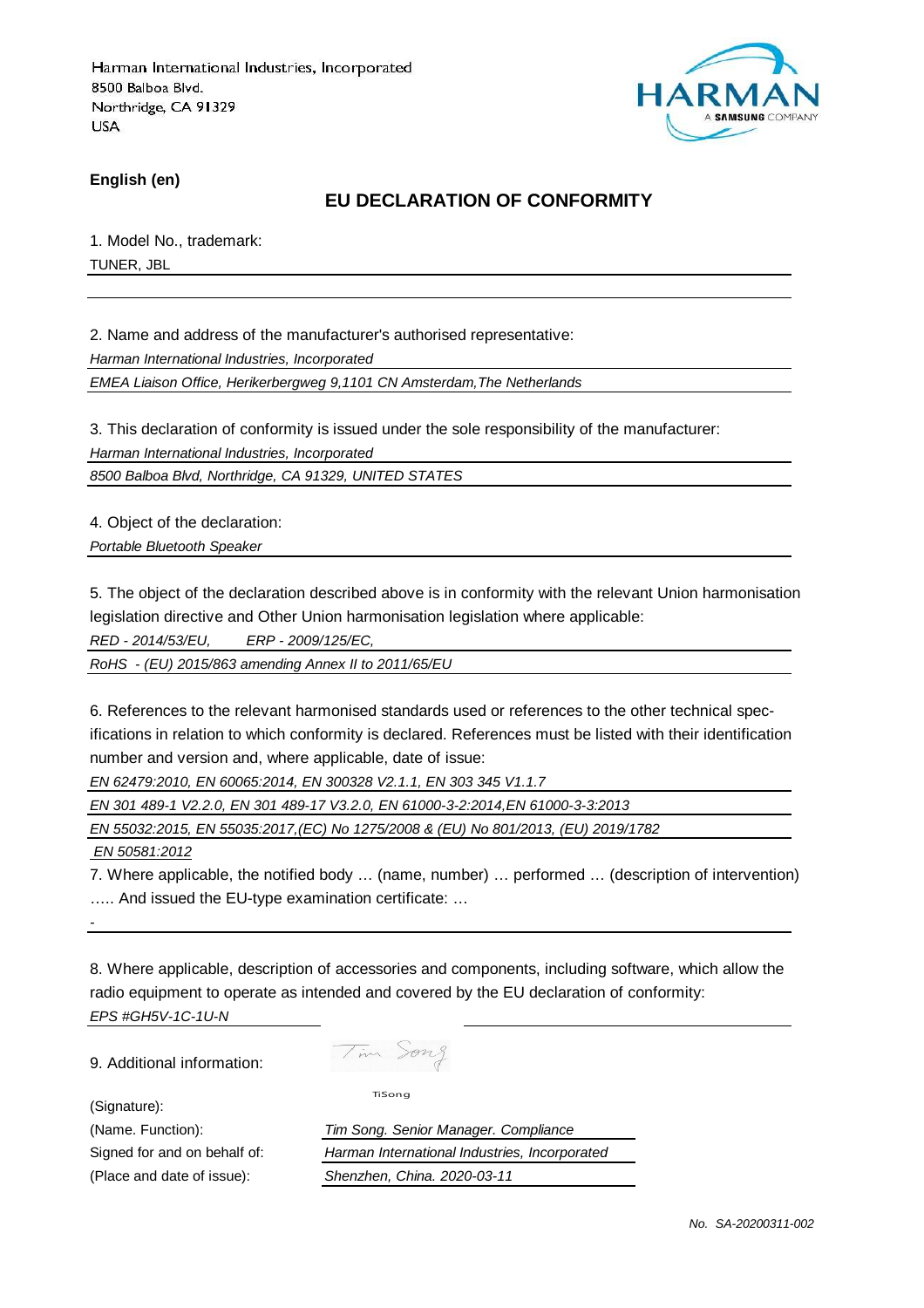#### **ANNEX I Energy efficiency for external power supplies**

| Manufacturer                                 | Harman International Industries, Incorporated         |  |
|----------------------------------------------|-------------------------------------------------------|--|
| <b>Address</b>                               | 8500 Balboa Blvd, Northridge, CA 91329, UNITED STATES |  |
| Model identifier                             | GH5V-1C-1U-N                                          |  |
| Input voltage(VAC)                           | 100-240                                               |  |
| Input AC frequency(Hz)                       | 50/60                                                 |  |
| Output voltage(V)                            | 5.0                                                   |  |
| Output current(A)                            | 1.0                                                   |  |
| Output power(Watts)                          | 5.0                                                   |  |
| Average active efficiency(%) @230V           | 75.4                                                  |  |
| Efficiency at low load $(10\%)$ $(%)$ @ 230V | 63.7                                                  |  |
| No-load power consumption(Watts) @230V       | 0.07                                                  |  |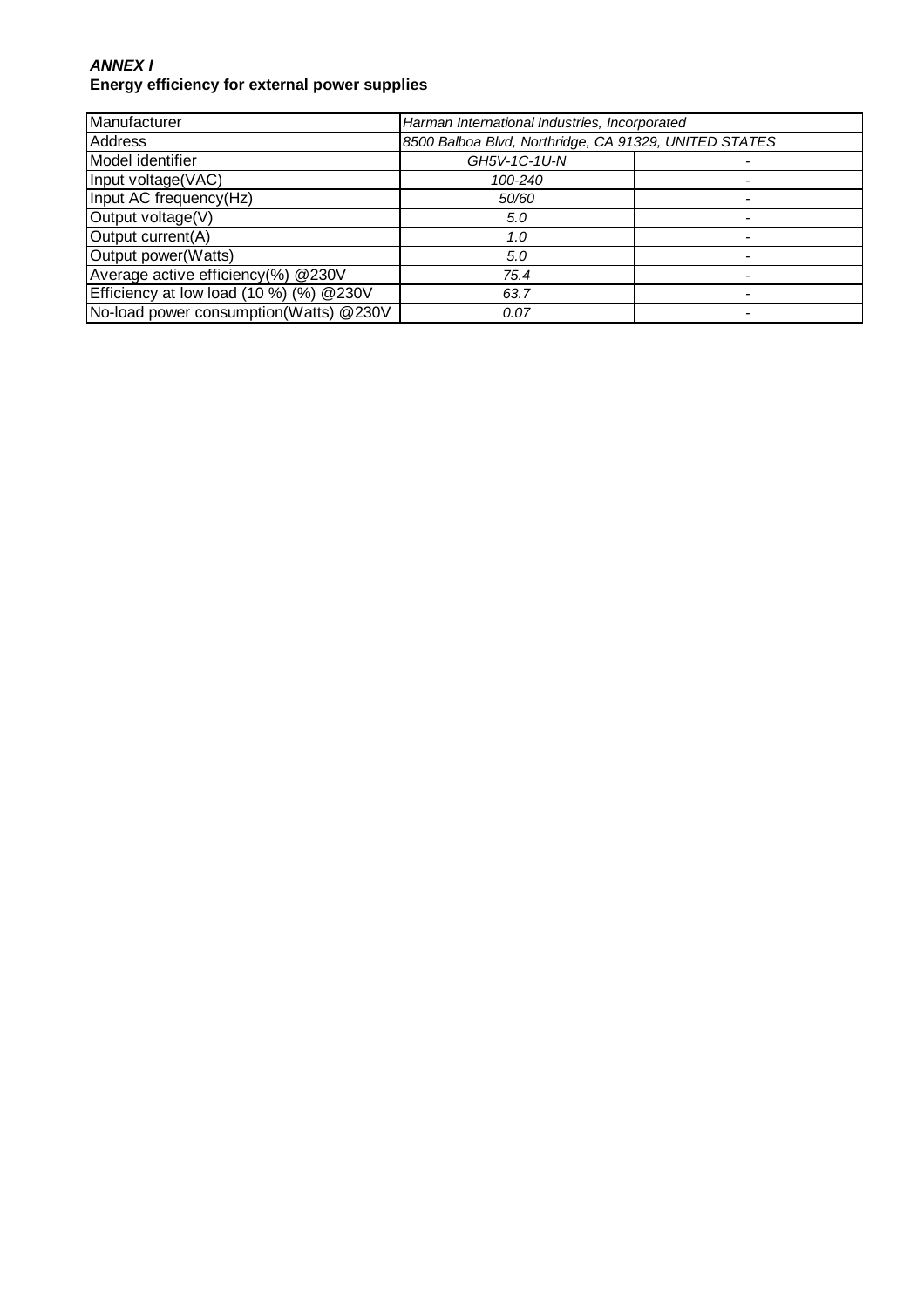

**Български (bg)**

# **ЕС ДЕКЛАРАЦИЯ ЗА СЪОТВЕТСТВИЕ**

1.Модел No., търговска марка : TUNER, JBL

2. Име и адрес на производителя или на неговия упълномощен представител: Harman International Industries, Incorporated EMEA Liaison Office, Herikerbergweg 9,1101 CN Amsterdam,The Netherlands

3. Настоящата декларация за съответствие е издадена на отговорността на производителя: Harman International Industries, Incorporated

8500 Balboa Blvd, Northridge, CA 91329, UNITED STATES

4. Предмет на декларацията: Portable Bluetooth Speaker

5. Предметът на декларацията, описан по-горе, отговаря на съответното законодателство на Съюза за хармонизация Директива и Друго законодателство на Съюза за хармонизация, когато е приложимо: RED - 2014/53/EU, ERP - 2009/125/EC,

RoHS - (EU) 2015/863 amending Annex II to 2011/65/EU

6. Позоваване на използваните хармонизирани стандарти или позоваване на други технически спецификации, по отно отношение на които се декларира съответствие.При позоваването трябва да се посочва техният идентификационен номер и версията им и,ако е приложимо,дата на издаване: EN 62479:2010, EN 60065:2014, EN 300328 V2.1.1, EN 303 345 V1.1.7

EN 301 489-1 V2.2.0, EN 301 489-17 V3.2.0, EN 61000-3-2:2014,EN 61000-3-3:2013

EN 55032:2015, EN 55035:2017,(EC) No 1275/2008 & (EU) No 801/2013, (EU) 2019/1782

EN 50581:2012

-

7. Когато е приложимо, нотифицираният орган… (наименование, номер)… извърши … (описание на извършеното) … и издаде сертификата за ЕС изследване на типа: …

8. Когато е приложимо, описание на принадлежностите и компонентите, включително софтуер, които позволяват на радиосъоръжението да работи по предназначение и които са обхванати от ЕС декларацията за съответствие:

EPS #GH5V-1C-1U-N

9. Допълнителна информация:

(подпис):

(място и дата на издаване): Shenzhen, China. 2020-03-11

Tim Song

(име, длъжност): Tim Song. Senior Manager. Compliance Подписано за и от името на: Harman International Industries, Incorporated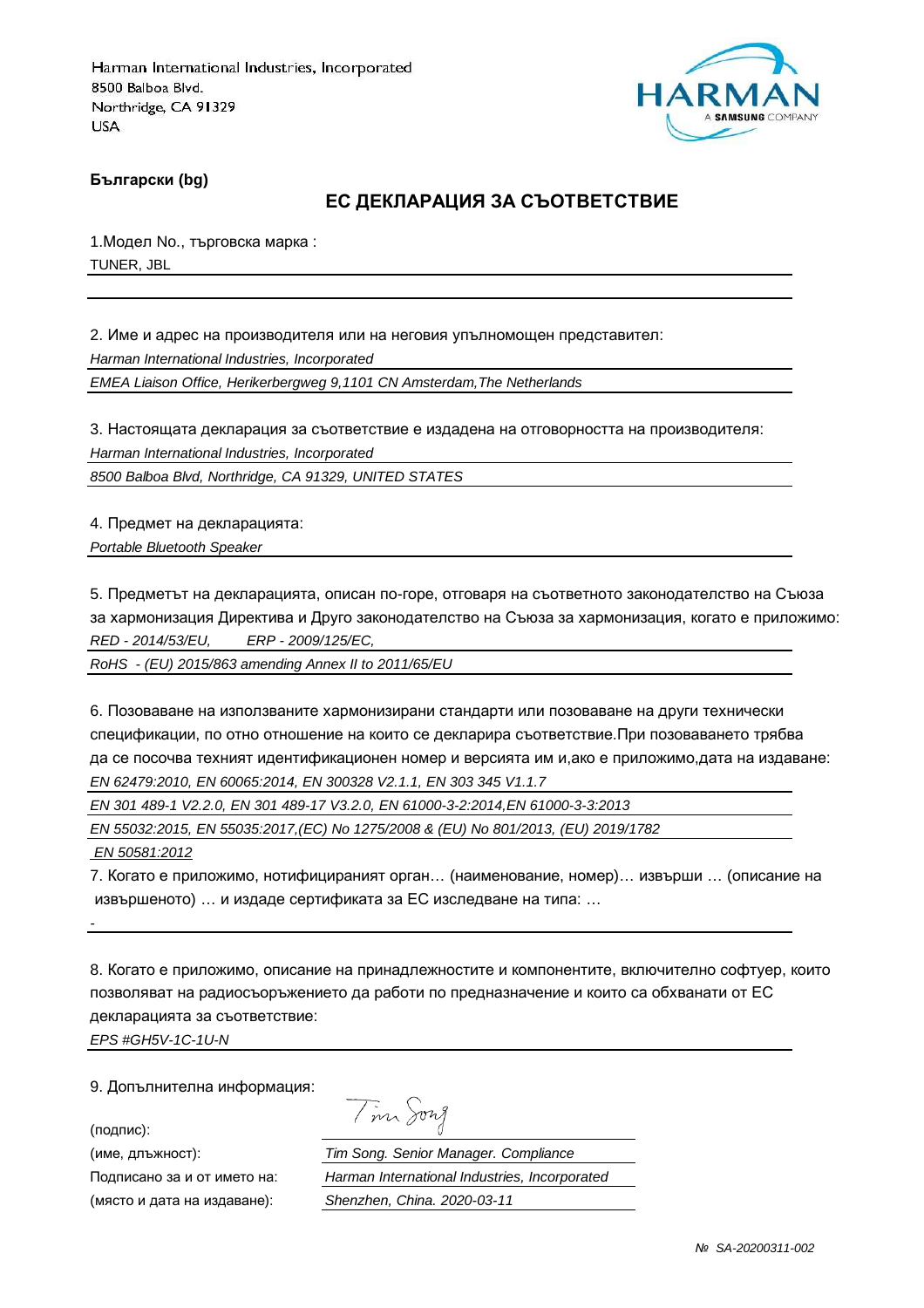#### *ПРИЛОЖЕНИЕ* **I енергийна ефективност за външни електрозахранващи устройства**

| Наименование производителя           | Harman International Industries, Incorporated         |  |
|--------------------------------------|-------------------------------------------------------|--|
| адрес                                | 8500 Balboa Blvd, Northridge, CA 91329, UNITED STATES |  |
| Идентификатор на модела              | GH5V-1C-1U-N                                          |  |
| Входно напрежение(VAC)               | 100-240                                               |  |
| Честота на входния променлив ток(Hz) | 50/60                                                 |  |
| Изходно напрежение(V)                | 5.0                                                   |  |
| Изходен ток(А)                       | 1.0                                                   |  |
| Изходна мощност(Watts)               | 5.0                                                   |  |
| Среден КПД в работен режим(%) @230V  | 75.4                                                  |  |
| КПД при малък товар (10 %) (%) @230V | 63.7                                                  |  |
| Консумирана мощност на празен ход    |                                                       |  |
| (Watts) @230V                        | 0.07                                                  |  |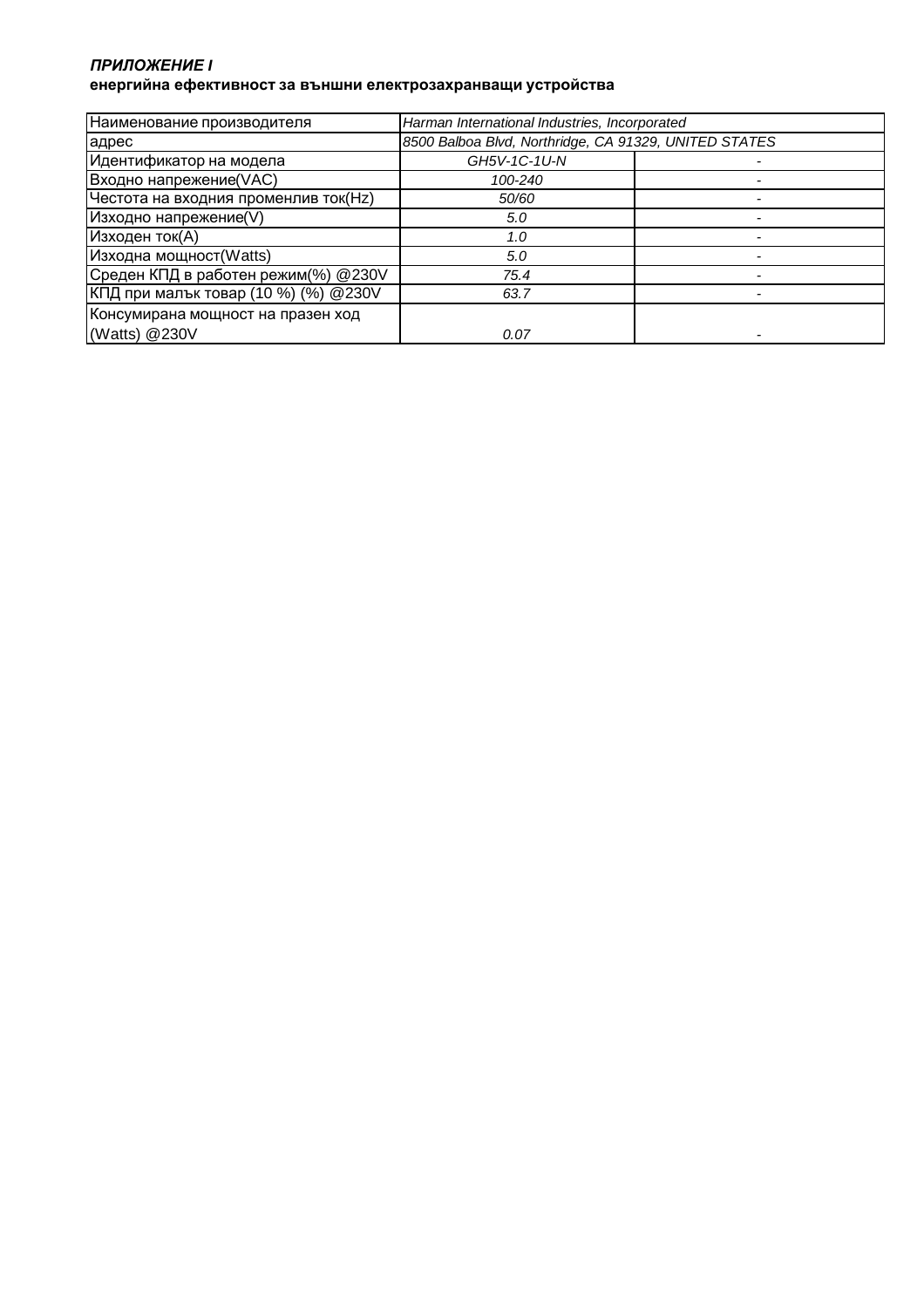

**Deutsch (de)**

# **EU-KONFORMITÄTSERKLÄRUNG**

1. Modell Nr., Handelsmarke: TUNER, JBL

2. Name und Anschrift des Herstellers oder seines Bevollmächtigten: Harman International Industries, Incorporated EMEA Liaison Office, Herikerbergweg 9,1101 CN Amsterdam,The Netherlands

3. Die alleinige Verantwortung für die Ausstellung dieser Konformitätserklärung trägt der Hersteller: Harman International Industries, Incorporated

8500 Balboa Blvd, Northridge, CA 91329, UNITED STATES

4. Gegenstand der Erklärung Portable Bluetooth Speaker

5. Der oben beschriebene Gegenstand der Erklärung erfüllt die einschlägigen Harmonisierungsrecht -svorschriften der Union Richtlinie und gegebenenfalls weitere Harmonisierungsrechtsvorschriften der Union: RED - 2014/53/EU, ERP - 2009/125/EC,

RoHS - (EU) 2015/863 amending Annex II to 2011/65/EU

6.Angabe der einschlägigen harmonisierten Normen, die zugrunde gelegt wurden, oder Angabe der anderen technischen Spezifikationen, bezüglich derer die Konformität erklärt wird: Dabei müssen die jeweilige Kennnummer,die angewandte Fassung und gegebenenfalls das Ausgabedatum angegeben werden: EN 62479:2010, EN 60065:2014, EN 300328 V2.1.1, EN 303 345 V1.1.7

EN 301 489-1 V2.2.0, EN 301 489-17 V3.2.0, EN 61000-3-2:2014,EN 61000-3-3:2013

EN 55032:2015, EN 55035:2017,(EC) No 1275/2008 & (EU) No 801/2013, (EU) 2019/1782

EN 50581:2012

-

7. Falls zutreffend — Die notifizierte Stelle … (Name, Kennnummer) hat … (Beschreibung ihrer Mitwirkung) … und folgende EU-Baumusterprüfbescheinigung ausgestellt:

8.Falls vorhanden — Beschreibung des Zubehörs und der Bestandteile einschließlich Software,die den bestimmungsgemäßen Betrieb der Funkanlage ermöglichen und von der EU-Konformitätserklärung erfasst werden:

EPS #GH5V-1C-1U-N

9. Zusatzangaben

(Unterschrift):

Tim Song

(Name, Funktion): Tim Song. Senior Manager. Compliance Unterzeichnet und im Namen von: Harman International Industries, Incorporated (Ort und Datum der Ausstellung): Shenzhen, China. 2020-03-11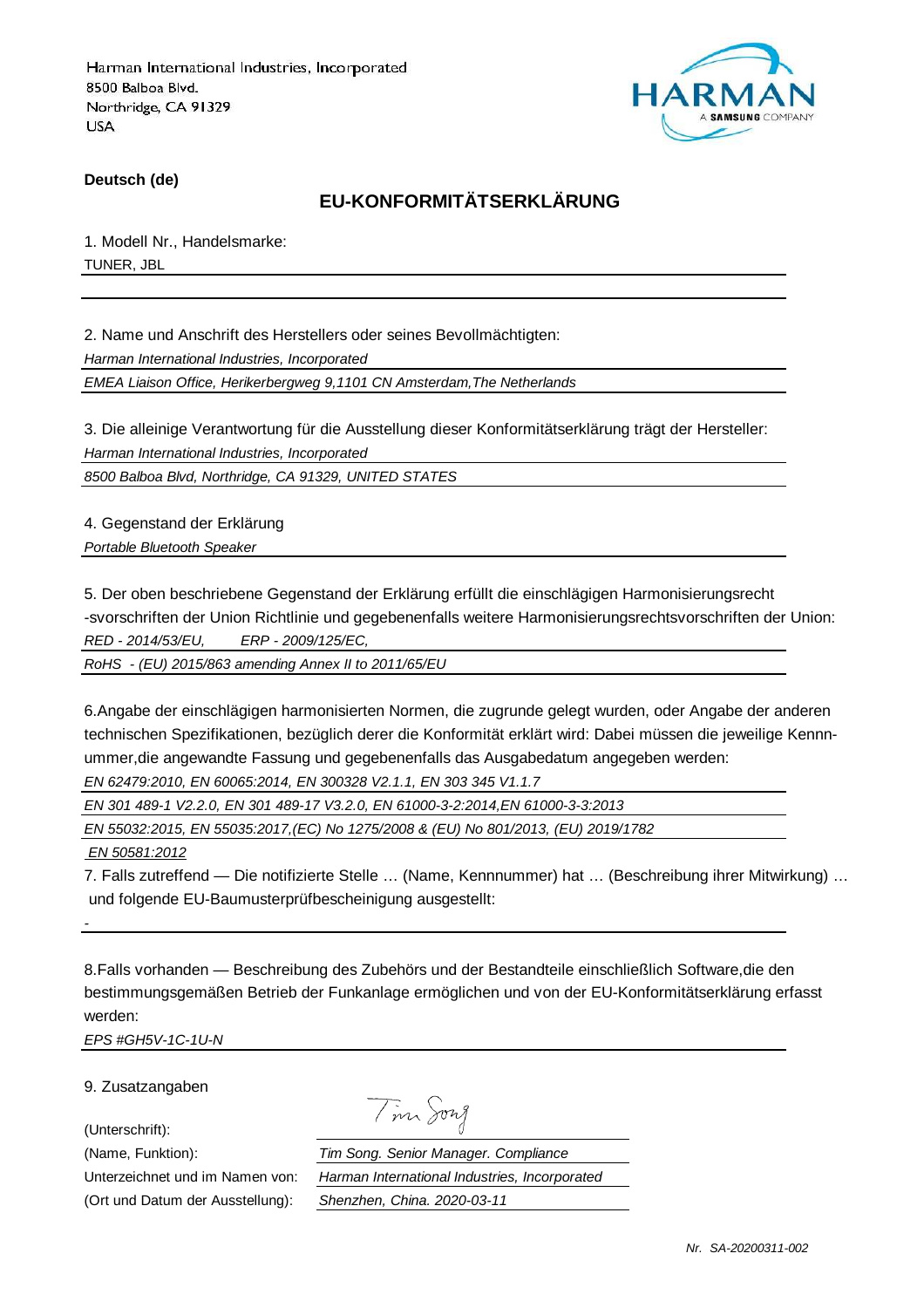#### **ANHANG I Energieeffizienz an externe Netzteile**

| Name des Herstellers                       | Harman International Industries, Incorporated         |  |
|--------------------------------------------|-------------------------------------------------------|--|
| Anschrift                                  | 8500 Balboa Blvd, Northridge, CA 91329, UNITED STATES |  |
| Modellkennung                              | GH5V-1C-1U-N                                          |  |
| Eingangsspannung(VAC)                      | 100-240                                               |  |
| Eingangswechselstromfrequenz(Hz)           | 50/60                                                 |  |
| Ausgangsspannung(V)                        | 5.0                                                   |  |
| Ausgangsstrom(A)                           | 1.0                                                   |  |
| Ausgangsleistung(Watts)                    | 5.0                                                   |  |
| Durchschnittliche Effizienz im Betrieb(%)  |                                                       |  |
| @230V                                      | 75.4                                                  |  |
| Effizienz bei geringer Last (10%) (%)@230V | 63.7                                                  |  |
| Leistungsaufnahme bei Nulllast(Watts)      |                                                       |  |
| @230V                                      | 0.07                                                  |  |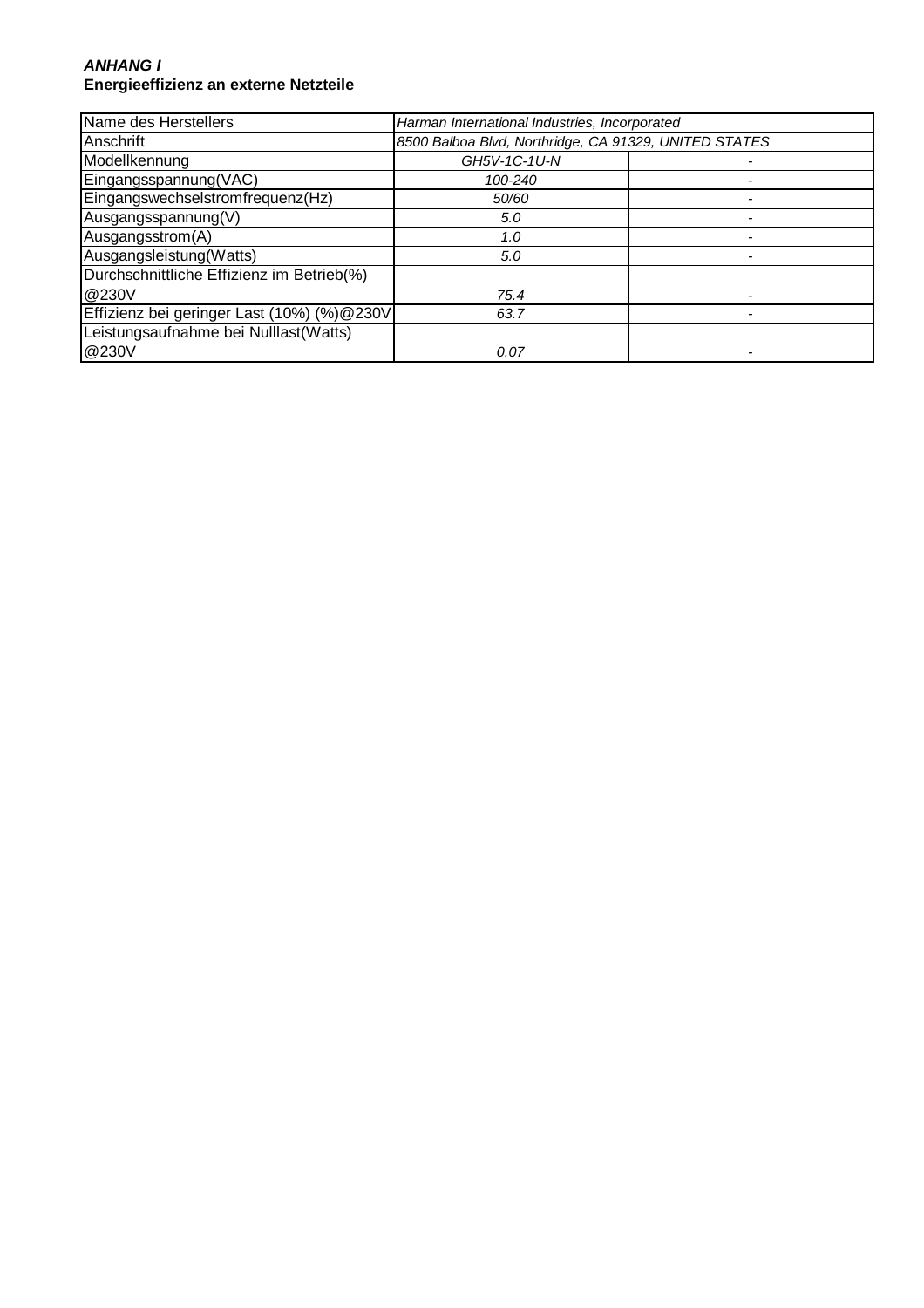

**Hrvatski (hr)**

### **EU IZJAVA O SUKLADNOSTI**

1.Model br.,marka TUNER, JBL

2. Ime i adresa proizvođača ili njegovog ovlaštenog zastupnika:

Harman International Industries, Incorporated

EMEA Liaison Office, Herikerbergweg 9,1101 CN Amsterdam,The Netherlands

3. Za izdavanje ove izjave o sukladnosti odgovoran je isključivo proizvođač:

Harman International Industries, Incorporated

8500 Balboa Blvd, Northridge, CA 91329, UNITED STATES

4. Predmet izjave:

Portable Bluetooth Speaker

5. Prethodno opisani predmet izjave u skladu je s relevantnim zakonodavstvom Unije o usklađivanju i drugim zakonodavstvom Unije o usklađivanju prema potrebi:

RED - 2014/53/EU, ERP - 2009/125/EC,

RoHS - (EU) 2015/863 amending Annex II to 2011/65/EU

6. Upućivanja na odgovarajuće usklađene norme koje se upotrebljavaju ili upućivanje na druge tehničke specifikacije u odnosu na koje se deklarira sukladnost. Upućivanja moraju biti navedena s identifikacijskim brojem i verzijom te, prema potrebi, datumom izdavanja:

EN 62479:2010, EN 60065:2014, EN 300328 V2.1.1, EN 303 345 V1.1.7

EN 301 489-1 V2.2.0, EN 301 489-17 V3.2.0, EN 61000-3-2:2014,EN 61000-3-3:2013

EN 55032:2015, EN 55035:2017,(EC) No 1275/2008 & (EU) No 801/2013, (EU) 2019/1782

EN 50581:2012

7.Prema potrebi, prijavljeno tijelo ... (naziv, broj) … provelo je … (opis intervencije) … i izdalo potvrdu o EU ispitivanju tipa:

8. Prema potrebi, opis dodatne opreme i sastavnica, uključujući softver, koji omogućuju normalan rad radijske opreme koji je obuhvaćen EU izjavom o sukladnosti: EPS #GH5V-1C-1U-N

9. Dodatne informacije:

(potpis):

-

| $\mathcal{A}$ | $1177$ $\lambda$ |
|---------------|------------------|
|               |                  |

(ime, funkcija) Tim Song. Senior Manager. Compliance Potpisano za i u ime: Harman International Industries, Incorporated (mjesto i datum izdavanja): Shenzhen, China. 2020-03-11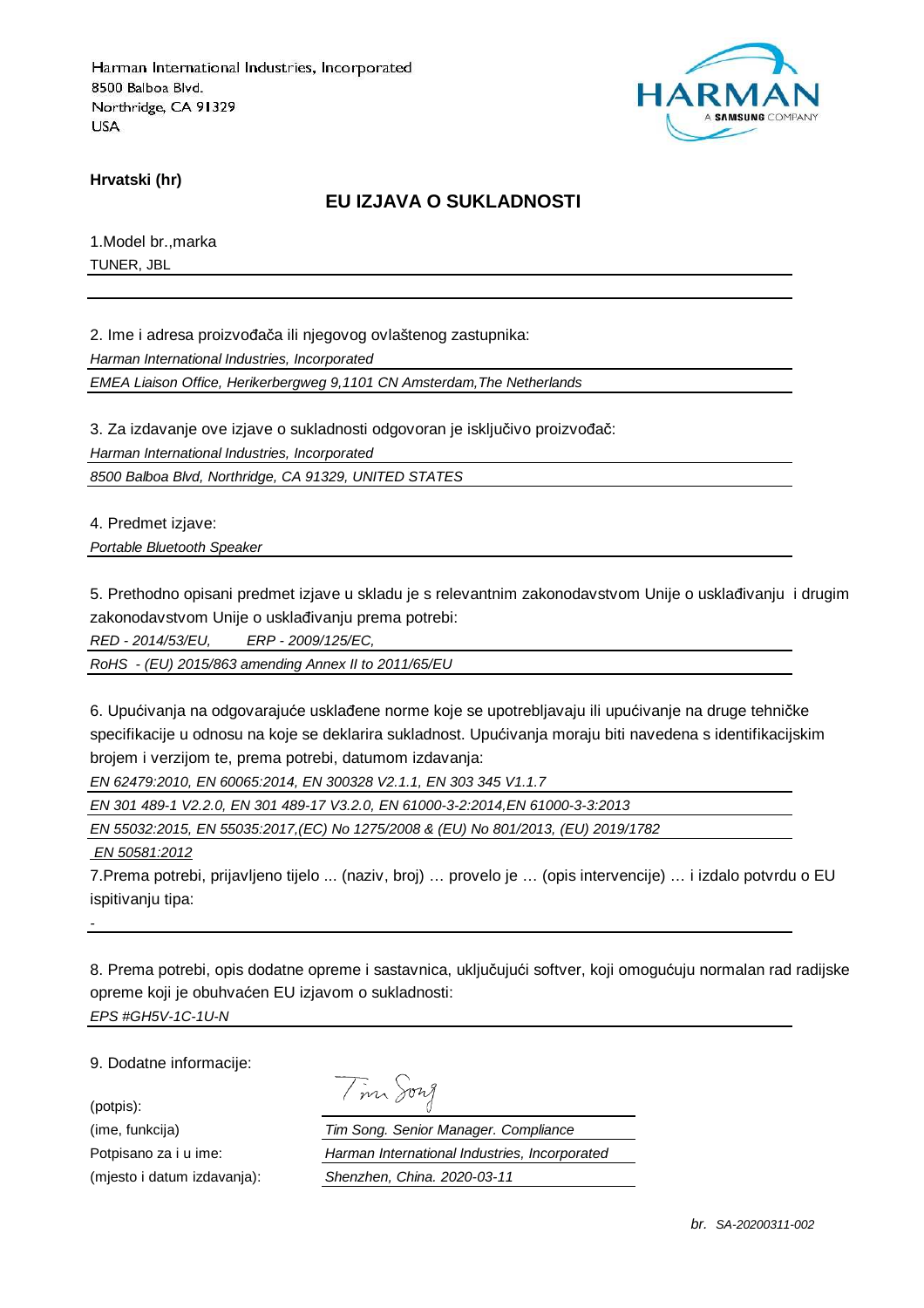### **PRILOG I energetsku učinkovitost za vanjska napajanja**

| proizvođača                                | Harman International Industries, Incorporated         |  |
|--------------------------------------------|-------------------------------------------------------|--|
| adresa                                     | 8500 Balboa Blvd, Northridge, CA 91329, UNITED STATES |  |
| Identifikacijska oznaka modela             | GH5V-1C-1U-N                                          |  |
| Ulazni napon(VAC)                          | 100-240                                               |  |
| Frekvencija ulaznog izmjeničnog napona(Hz) | 50/60                                                 |  |
| Izlazni napon(V)                           | 5.0                                                   |  |
| Izlazna jakost struje(A)                   | 1.0                                                   |  |
| Izlazna snaga(Watts)                       | 5.0                                                   |  |
| Prosječna učinkovitost pod opterećenjem    |                                                       |  |
| (%) @ 230V                                 | 75.4                                                  |  |
| Učinkovitost pri niskom opterećenju        |                                                       |  |
| $(10 %)$ $%$ $(%)$ $@230V$                 | 63.7                                                  |  |
| Potrošnja energije u stanju bez            |                                                       |  |
| opterećenja(Watts) @230V                   | 0.07                                                  |  |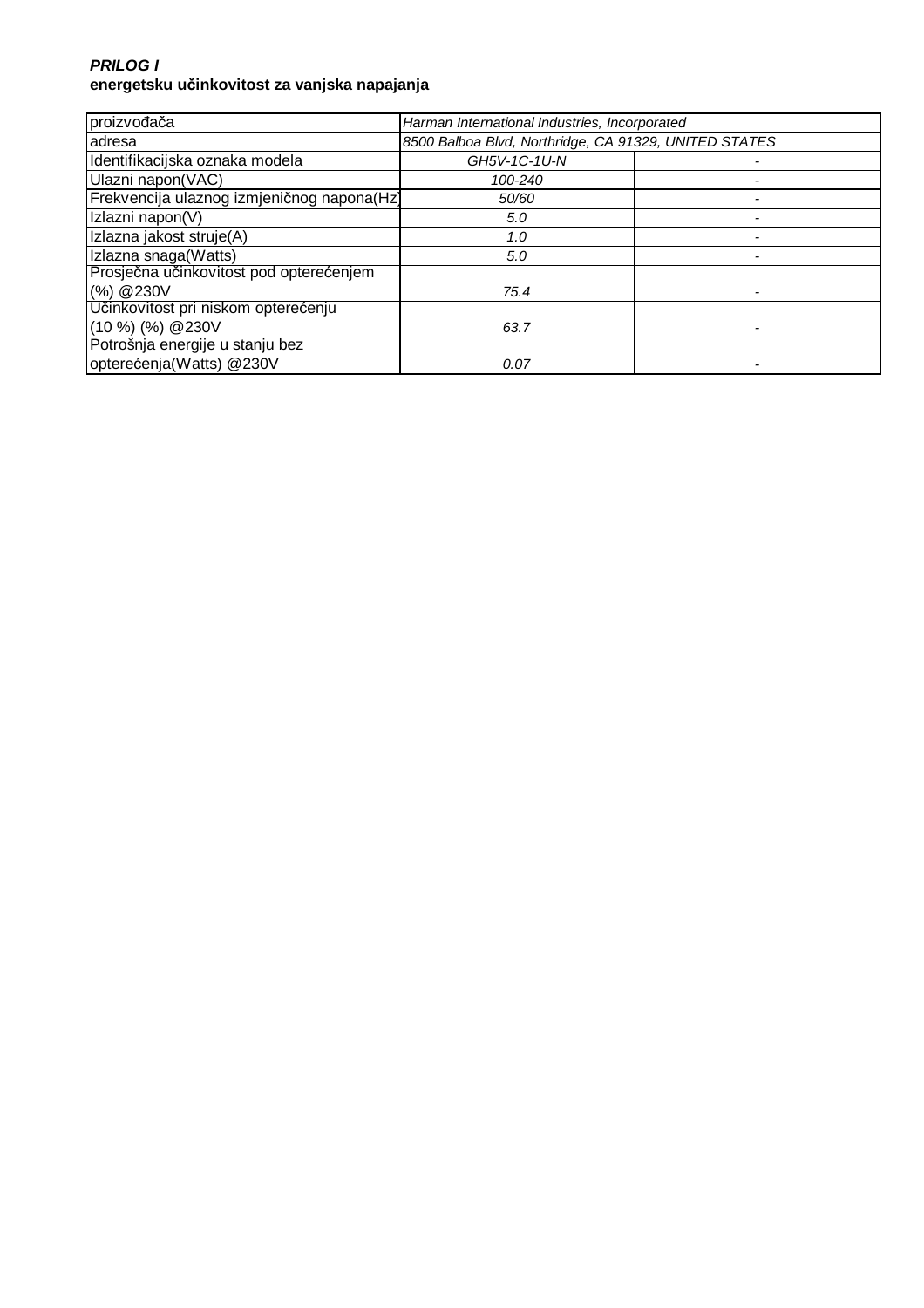

**čeština (cs)**

# **EU PROHLÁŠENÍ O SHODĚ**

1. Model č.,ochranná známka: TUNER, JBL

2. Jméno a adresa výrobce nebo jeho zplnomocněného zástupce:

Harman International Industries, Incorporated

EMEA Liaison Office, Herikerbergweg 9,1101 CN Amsterdam,The Netherlands

3. Toto prohlášení o shodě se vydává na výhradní odpovědnost výrobce:

Harman International Industries, Incorporated

8500 Balboa Blvd, Northridge, CA 91329, UNITED STATES

4. Předmět prohlášení:

Portable Bluetooth Speaker

5. Výše popsaný předmět prohlášení je ve shodě s příslušnými harmonizovanými právními předpisy Unie a náležitých případech další harmonizované právní předpisy Unie:

RED - 2014/53/EU, ERP - 2009/125/EC,

RoHS - (EU) 2015/863 amending Annex II to 2011/65/EU

6. Odkazy na příslušné harmonizované normy, které byly použity, nebo na jiné technické specifikace, na jejichž základě se shoda prohlašuje. Odkazy se uvedou s jejich identifikačním číslem a verzí a v příslušných případech rovněž s datem vydání:

EN 62479:2010, EN 60065:2014, EN 300328 V2.1.1, EN 303 345 V1.1.7

EN 301 489-1 V2.2.0, EN 301 489-17 V3.2.0, EN 61000-3-2:2014,EN 61000-3-3:2013

EN 55032:2015, EN 55035:2017,(EC) No 1275/2008 & (EU) No 801/2013, (EU) 2019/1782

EN 50581:2012

7. Případně: oznámený subjekt ... (název, číslo) … provedl … (popis opatření) … a vydal certifikát EU přezkoušení typu:

8.V příslušných případech popis příslušenství a součástí, včetně softwaru, které umožňují zamýšlené fungování rádiového zařízení v souladu s EU prohlášením o shodě: EPS #GH5V-1C-1U-N

9. Další informace:

(podpis):

-

Tim Song

(jméno, funkce): Tim Song. Senior Manager. Compliance Podepsáno za a jménem: Harman International Industries, Incorporated (místo a datum vydání): Shenzhen, China. 2020-03-11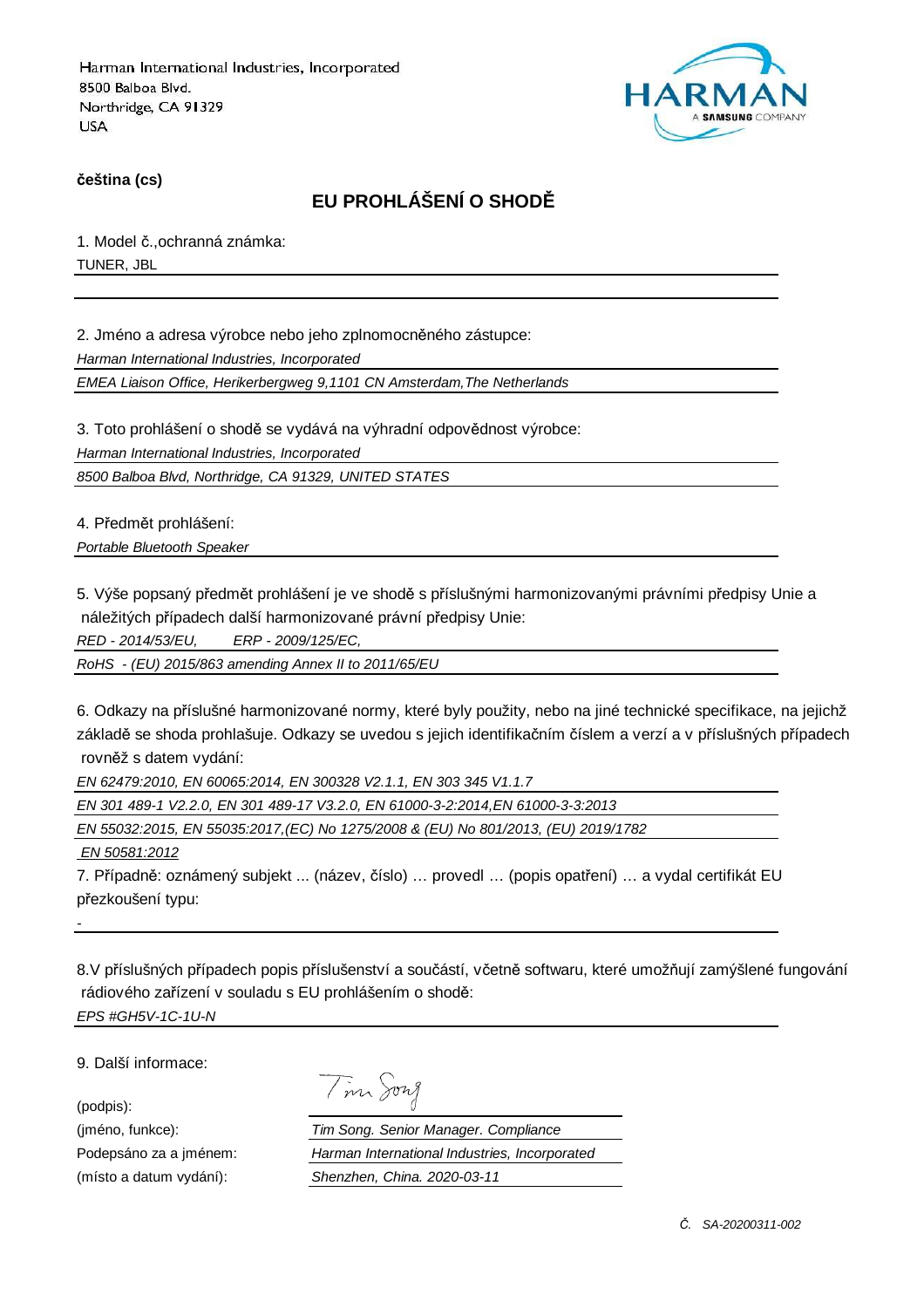### **P***Ř***ÍLOHA I energetickou účinnost vnějších napájecích zdrojů**

| Název výrobce                          | Harman International Industries, Incorporated         |  |
|----------------------------------------|-------------------------------------------------------|--|
| adresa                                 | 8500 Balboa Blvd, Northridge, CA 91329, UNITED STATES |  |
| Identifikační modelu                   | GH5V-1C-1U-N                                          |  |
| Vstupní napětí (VAC)                   | 100-240                                               |  |
| Vstupní frekvence(Hz)                  | 50/60                                                 |  |
| Výstupní napětí(V)                     | 5.0                                                   |  |
| Výstupní proud(A)                      | 1.0                                                   |  |
| Výstupní výkon(Watts)                  | 5.0                                                   |  |
| Průměrná účinnost v aktivním režimu(%) |                                                       |  |
| @230V                                  | 75.4                                                  |  |
| Učinnost při malém zatížení (10 %) (%) |                                                       |  |
| @230V                                  | 63.7                                                  |  |
| Spotřeba energie ve stavu bez          |                                                       |  |
| zátěže(Watts) @230V                    | 0.07                                                  |  |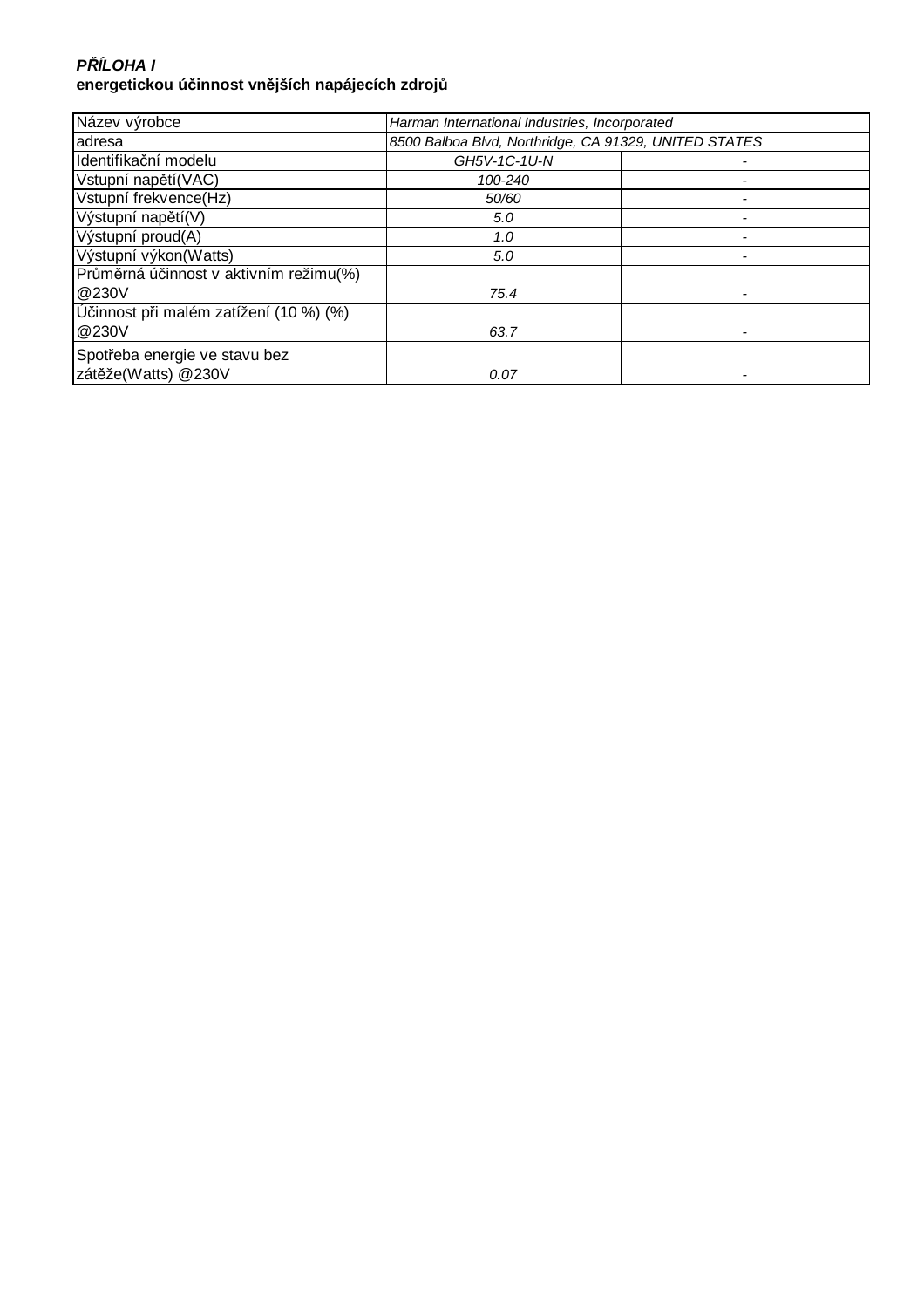

**eesti keel (et)**

### **ELI VASTAVUSDEKLARATSIOON**

1. Tootenumber,kaubamärk: TUNER, JBL

2. Tootja või tema volitatud esindaja nimi ja aadress:

Harman International Industries, Incorporated

EMEA Liaison Office, Herikerbergweg 9,1101 CN Amsterdam,The Netherlands

3. Käesolev vastavusdeklaratsioon on välja antud tootja ainuvastutusel:

Harman International Industries, Incorporated

8500 Balboa Blvd, Northridge, CA 91329, UNITED STATES

4. Deklareeritav toode:

Portable Bluetooth Speaker

5. Ülalkirjeldatud deklareeritav toode on kooskõlas asjakohaste liidu ühtlustamisõigusaktidega ja Muud liidu ühtlustamisõigusaktid (vajaduse korral):

RED - 2014/53/EU, ERP - 2009/125/EC,

RoHS - (EU) 2015/863 amending Annex II to 2011/65/EU

6. Viited kasutatud harmoneeritud standarditele või muudele tehnilistele kirjeldustele, millele vastavust deklareeritakse. Viidetele peab lisama nende identifitseerimisnumbri ja versiooni ning vajaduse korral väljaandmise kuupäeva:

EN 62479:2010, EN 60065:2014, EN 300328 V2.1.1, EN 303 345 V1.1.7

EN 301 489-1 V2.2.0, EN 301 489-17 V3.2.0, EN 61000-3-2:2014,EN 61000-3-3:2013

EN 55032:2015, EN 55035:2017,(EC) No 1275/2008 & (EU) No 801/2013, (EU) 2019/1782

Tim Song

EN 50581:2012

7.Vajaduse korral: teavitatud asutus … (nimi, number) … teostas … (tegevuse kirjeldus) … ja andis välja Eli tüübihindamistõendi:

8.Vajaduse korral selliste tarvikute ja osade, samuti tarkvara kirjeldus, mis võimaldavad raadioseadet kasutada ettenähtud otstarbel ja kooskõlas ELi vastavusdeklaratsiooniga: EPS #GH5V-1C-1U-N

9. Lisateave:

(allkiri):

-

(nimi, ametinimetus): Tim Song. Senior Manager. Compliance Alla kirjutanud (kelle poolt/nimel): Harman International Industries, Incorporated (väljaandmise koht ja kuupäev): Shenzhen, China. 2020-03-11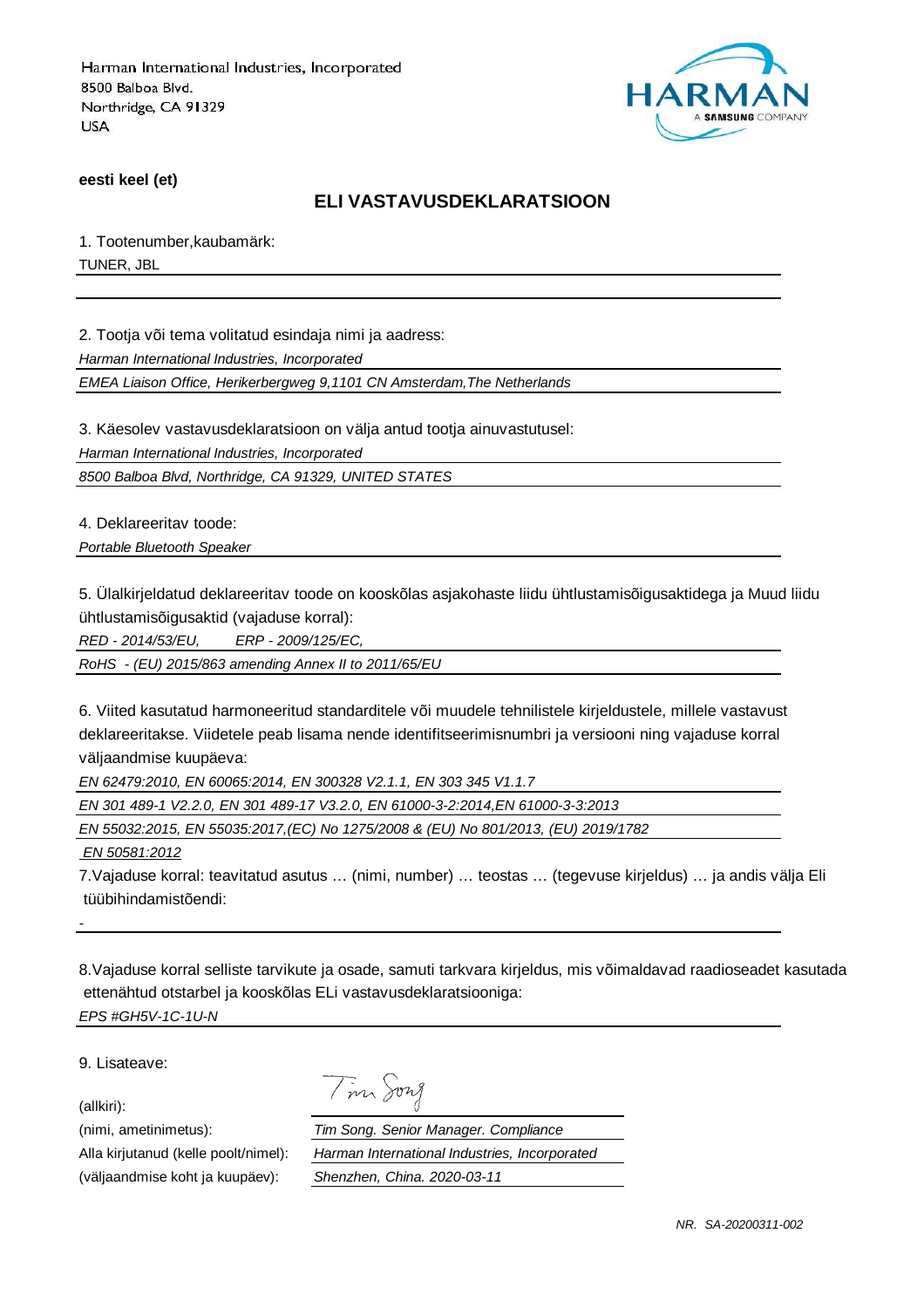#### **I LISA Väliste toiteallikate energiatõhusus**

| Tootja nimi                              | Harman International Industries, Incorporated |                                                       |  |
|------------------------------------------|-----------------------------------------------|-------------------------------------------------------|--|
| aadress                                  |                                               | 8500 Balboa Blvd, Northridge, CA 91329, UNITED STATES |  |
| Mudelitähis                              | GH5V-1C-1U-N                                  |                                                       |  |
| Sisendpinge(VAC)                         | 100-240                                       |                                                       |  |
| Sisendvahelduvvoolu sagedus(Hz)          | 50/60                                         |                                                       |  |
| Väljundpinge(V)                          | 5.0                                           |                                                       |  |
| Väljundvool(A)                           | 1.0                                           |                                                       |  |
| Väljundvõimsus(Watts)                    | 5.0                                           |                                                       |  |
| Tööseisundi keskmine energiatõhusustegur |                                               |                                                       |  |
| (%) @ 230V                               | 75.4                                          |                                                       |  |
| Energiatõhusustegur väikesel koormusel   |                                               |                                                       |  |
| $(10\%)$ (%) @ 230V                      | 63.7                                          |                                                       |  |
| Tarbimisvõimsus koormamata seisundis     |                                               |                                                       |  |
| (Watts) @230V                            | 0.07                                          |                                                       |  |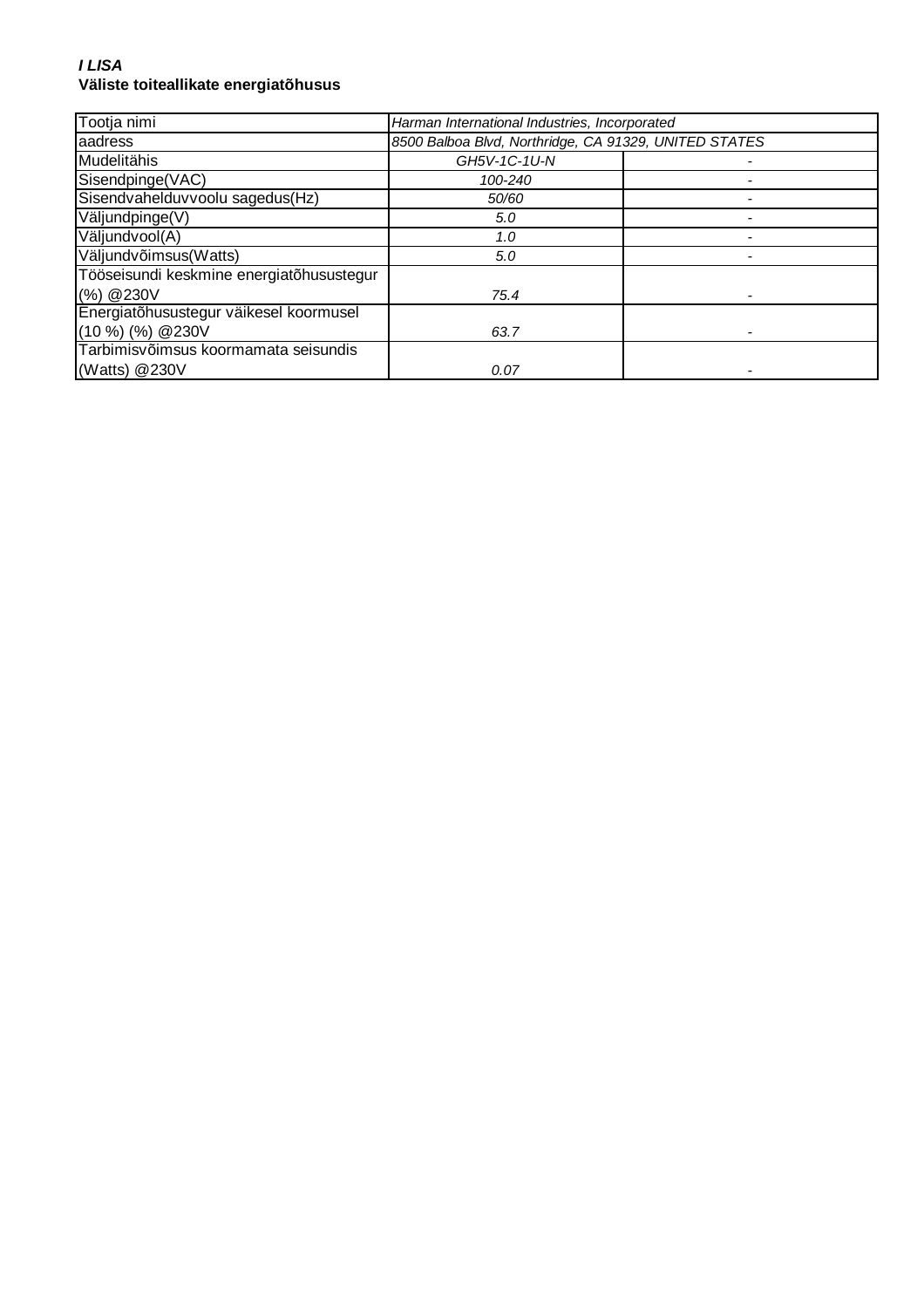

**español (es)**

# **DECLARACIÓN UE DE CONFORMIDAD**

1. Nombre del Modelo,marca: TUNER, JBL

2. Nombre y dirección del fabricante o de su representante autorizado:

Harman International Industries, Incorporated

EMEA Liaison Office, Herikerbergweg 9,1101 CN Amsterdam,The Netherlands

3. La presente declaración de conformidad se expide bajo la exclusiva responsabilidad del fabricante. Harman International Industries, Incorporated

8500 Balboa Blvd, Northridge, CA 91329, UNITED STATES

4. Objeto de la declaración:

Portable Bluetooth Speaker

5. El objeto de la declaración descrito anteriormente es conforme con la legislación de armonización pertinente de la Unión y Otra legislación de armonización de la Unión, cuando sea aplicable: RED - 2014/53/EU, ERP - 2009/125/EC,

RoHS - (EU) 2015/863 amending Annex II to 2011/65/EU

6.Referencias a las normas armonizadas pertinentes utilizadas o referencias a las otras especificaciones técnicas en relación con las cuales se declara la conformidad. Las referencias se enumerarán con su número de identificación y su versión y, en su caso, la fecha de emisión:

EN 62479:2010, EN 60065:2014, EN 300328 V2.1.1, EN 303 345 V1.1.7

EN 301 489-1 V2.2.0, EN 301 489-17 V3.2.0, EN 61000-3-2:2014,EN 61000-3-3:2013

EN 55032:2015, EN 55035:2017,(EC) No 1275/2008 & (EU) No 801/2013, (EU) 2019/1782

EN 50581:2012

7. Cuando proceda: El organismo notificado … (nombre, número) … ha efectuado … (descripción de la intervención) … y expedido el certificado de examen UE de tipo:

8. Cuando proceda, descripción de los accesorios y componentes, incluido el software, que permiten que el equipo radioeléctrico funcione como estaba previsto y esté amparado por la declaración UE de conformidad: EPS #GH5V-1C-1U-N

9. Información adicional:

(Firma):

-

| vw<br>7 |
|---------|
|         |

(nombre, cargo): Tim Song. Senior Manager. Compliance Firmado en nombre de: Harman International Industries, Incorporated (lugar y fecha de expedición): Shenzhen, China. 2020-03-11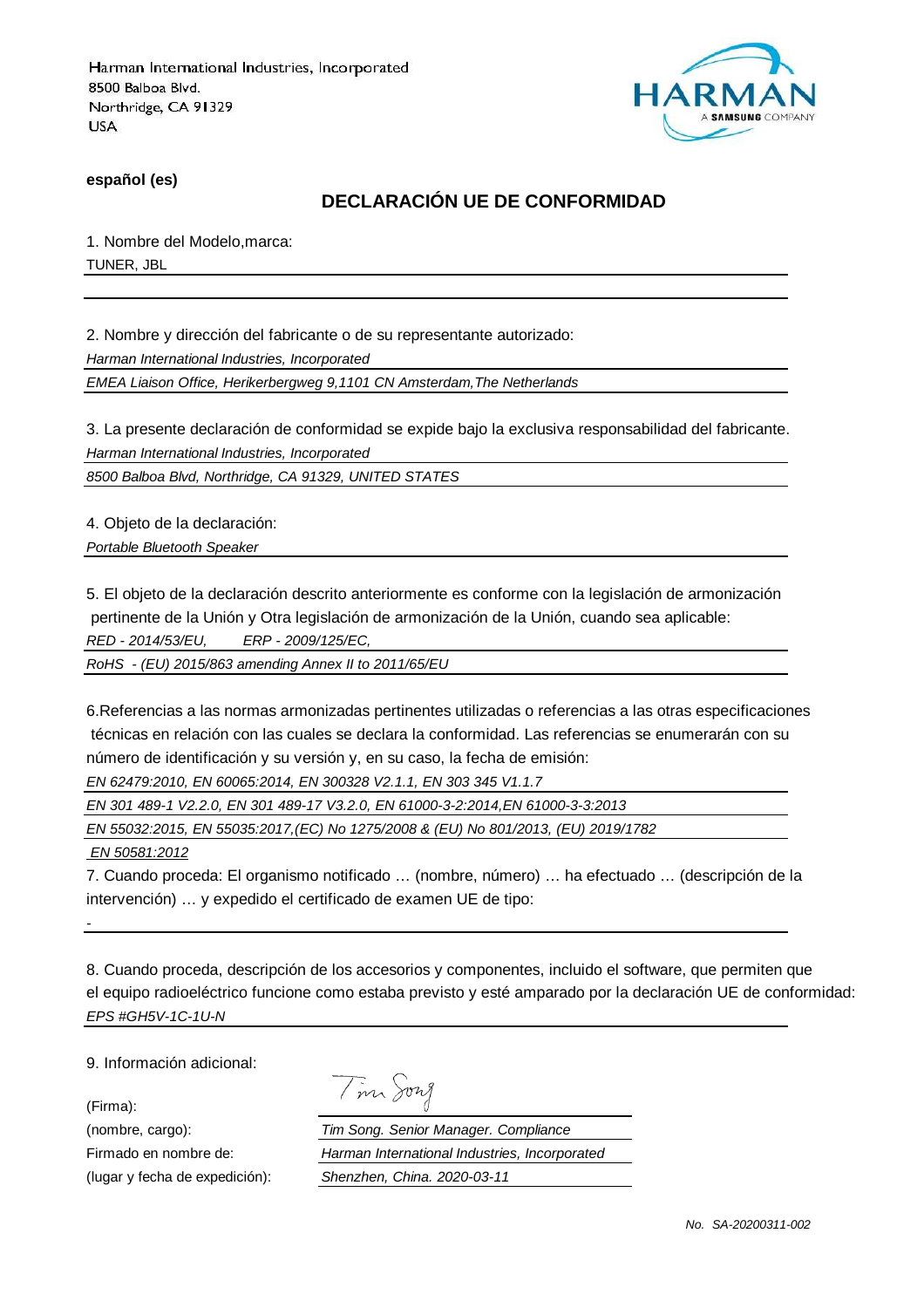### **ANEXO I eficiencia energética para fuentes de alimentación externas**

| fabricante                              | Harman International Industries, Incorporated         |  |
|-----------------------------------------|-------------------------------------------------------|--|
| dirección                               | 8500 Balboa Blvd, Northridge, CA 91329, UNITED STATES |  |
| Identificador del modelo                | GH5V-1C-1U-N                                          |  |
| Tensión de entrada(VAC)                 | 100-240                                               |  |
| Frecuencia de la CA de entrada(Hz)      | 50/60                                                 |  |
| Tensión de salida(V)                    | 5.0                                                   |  |
| Intensidad de salida(A)                 | 1.0                                                   |  |
| Potencia de salida(Watts)               | 5.0                                                   |  |
| Eficiencia media en activo(%) @230V     | 75.4                                                  |  |
| Eficiencia a baja carga(10 %) (%) @230V | 63.7                                                  |  |
| Consumo eléctrico en vacío(Watts) @230V | 0.07                                                  |  |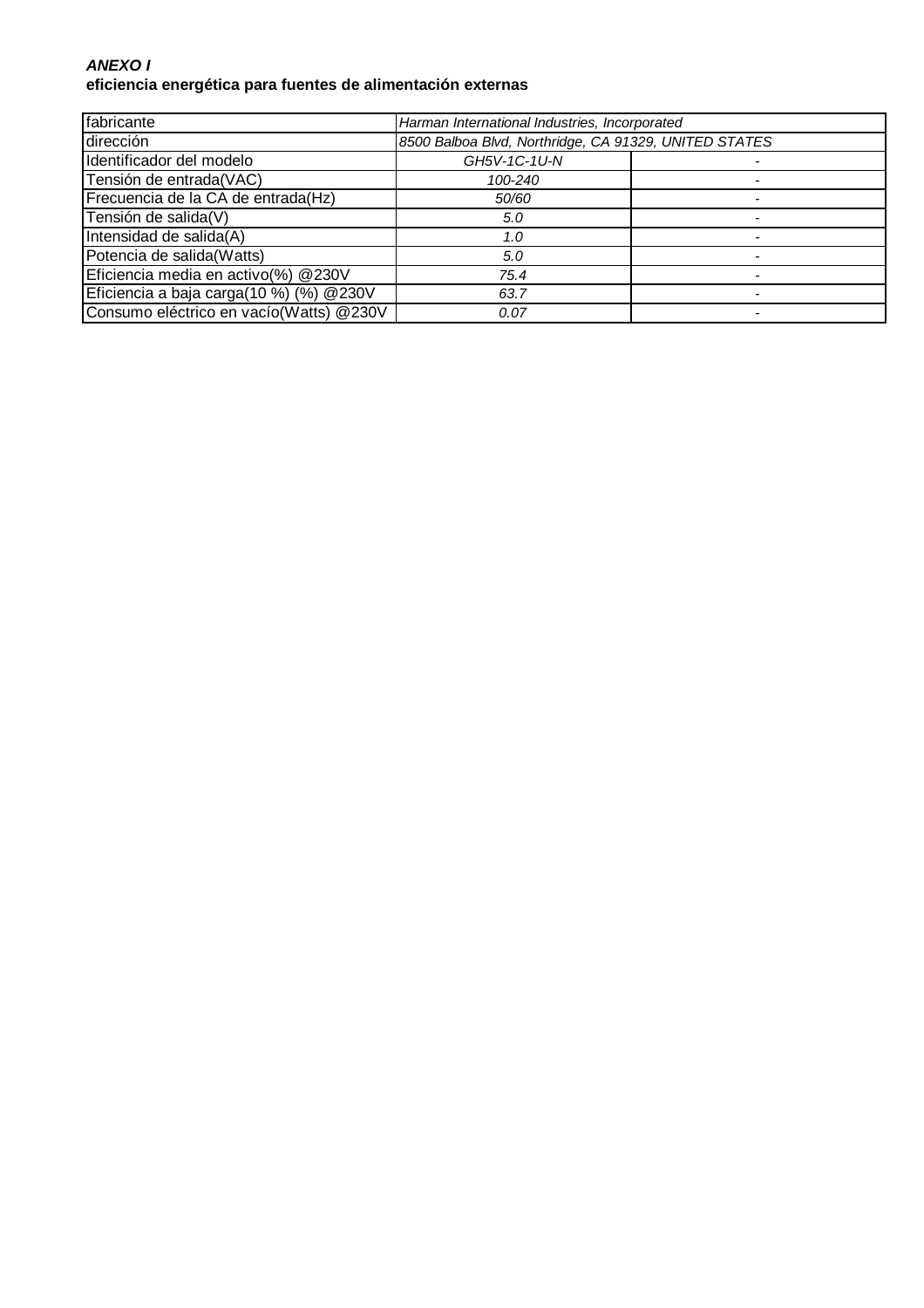

**italiano (it)**

# **DICHIARAZIONE DI CONFORMITÀ UE**

1. Modello n.,brand: TUNER, JBL

2. Nome e indirizzo del fabbricante o del suo rappresentante autorizzato:

Harman International Industries, Incorporated

EMEA Liaison Office, Herikerbergweg 9,1101 CN Amsterdam,The Netherlands

3. La presente dichiarazione di conformità è rilasciata sotto l'esclusiva responsabilità del fabbricante: Harman International Industries, Incorporated

8500 Balboa Blvd, Northridge, CA 91329, UNITED STATES

4. Oggetto della dichiarazione:

Portable Bluetooth Speaker

5. L'oggetto della dichiarazione di cui sopra è conforme alla pertinente normativa di armonizzazione dell'Unione e Se del caso, altre normative di armonizzazione dell'Unione:

RED - 2014/53/EU, ERP - 2009/125/EC,

RoHS - (EU) 2015/863 amending Annex II to 2011/65/EU

6. Riferimento alle pertinenti norme armonizzate utilizzate o riferimenti alle altre specifiche tecniche in relazione alle quali è dichiarata la conformità. I riferimenti devono essere indicati con il loro numero di identificazione e versione e, se del caso, la data di emissione:

EN 62479:2010, EN 60065:2014, EN 300328 V2.1.1, EN 303 345 V1.1.7

EN 301 489-1 V2.2.0, EN 301 489-17 V3.2.0, EN 61000-3-2:2014,EN 61000-3-3:2013

EN 55032:2015, EN 55035:2017,(EC) No 1275/2008 & (EU) No 801/2013, (EU) 2019/1782

EN 50581:2012

7. Se del caso, l'organismo notificato … (denominazione, numero) … ha effettuato … (descrizione dell'intervento) … e rilasciato il certificato di esame UE del tipo:

8. Se del caso, una descrizione degli accessori e dei componenti inclusi nella dichiarazione di con -formità UE,compreso il software, che consentono all'apparecchiatura radio di funzionare come previsto: EPS #GH5V-1C-1U-N

9. Informazioni supplementari:

(Firma):

-

Tim Song

(nome, funzione): Tim Song. Senior Manager. Compliance Firmato a nome e per conto di: Harman International Industries, Incorporated (luogo e data del rilascio): Shenzhen, China. 2020-03-11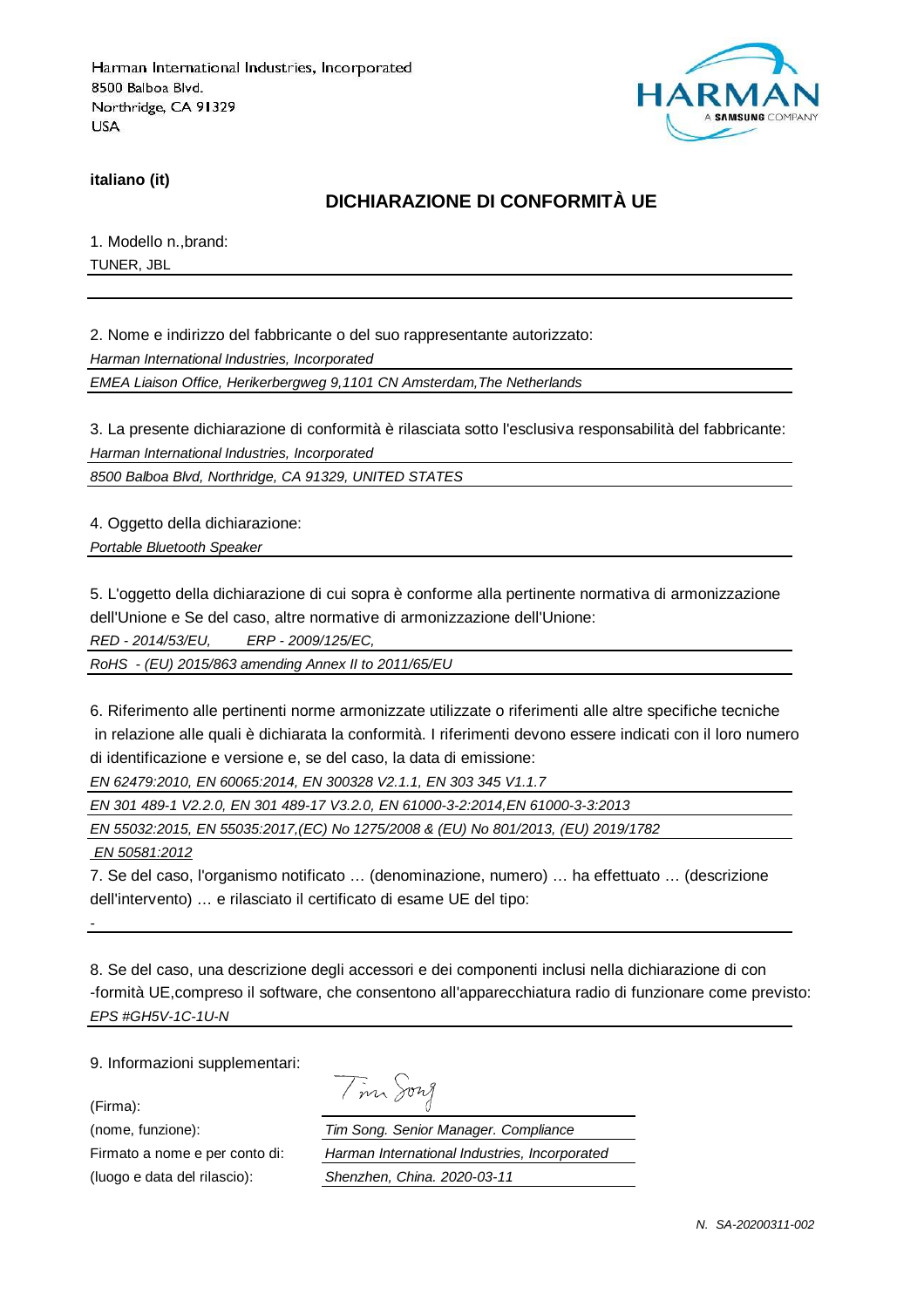#### **ALLEGATO I efficienza energetica di alimentatori esterni**

| fabbricante                                | Harman International Industries, Incorporated         |  |
|--------------------------------------------|-------------------------------------------------------|--|
| indirizzo                                  | 8500 Balboa Blvd, Northridge, CA 91329, UNITED STATES |  |
| Identificativo del modello                 | GH5V-1C-1U-N                                          |  |
| Tensione di ingresso(VAC)                  | 100-240                                               |  |
| Frequenza di ingresso CA(Hz)               | 50/60                                                 |  |
| Tensione di uscita(V)                      | 5.0                                                   |  |
| Corrente di uscita(A)                      | 1.0                                                   |  |
| Potenza di uscita(Watts)                   | 5.0                                                   |  |
| Rendimento medio in modo attivo(%) @230    | 75.4                                                  |  |
| Rendimento a basso carico(10%) (%) @ 230V  | 63.7                                                  |  |
| Potenza assorbita nella condizione a vuoto |                                                       |  |
| (Watts) @230V                              | 0.07                                                  |  |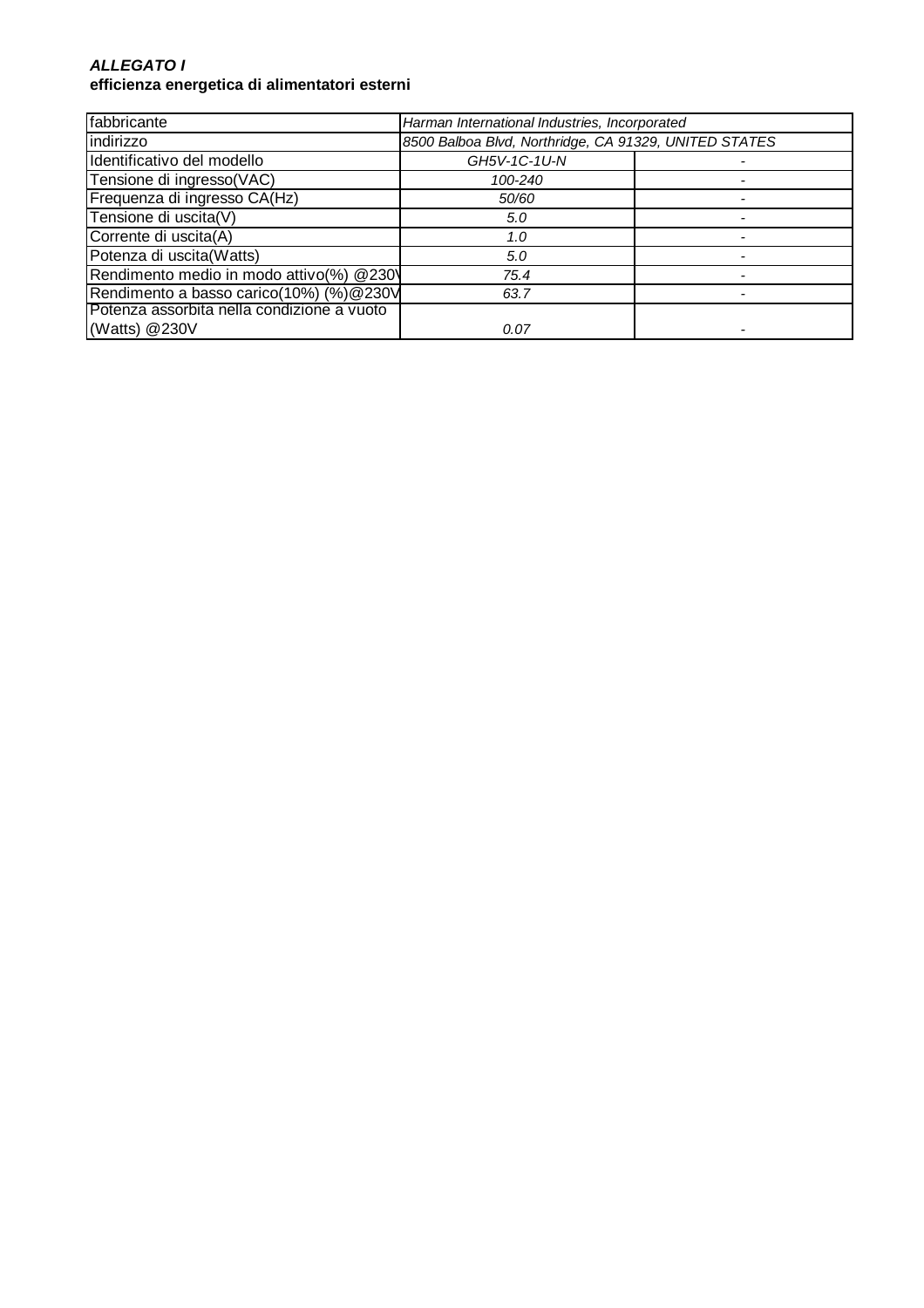

**dansk (da)**

### **EU-OVERENSSTEMMELSESERKLÆRING**

1. Model nr.,mærke: TUNER, JBL

2. Navn og adresse på fabrikanten eller dennes bemyndigede repræsentant: Harman International Industries, Incorporated

EMEA Liaison Office, Herikerbergweg 9,1101 CN Amsterdam,The Netherlands

3. Denne overensstemmelseserklæring udstedes på fabrikantens ansvar:

Harman International Industries, Incorporated

8500 Balboa Blvd, Northridge, CA 91329, UNITED STATES

4. Erklæringens genstand:

Portable Bluetooth Speaker

5. Genstanden for erklæringen, som beskrevet ovenfor, er i overensstemmelse med den relevante

EU-harmoniseringslovgivning og Eventuelt anden EU-harmoniseringslovgivning:

RED - 2014/53/EU, ERP - 2009/125/EC,

RoHS - (EU) 2015/863 amending Annex II to 2011/65/EU

6.Henvisninger til de relevante anvendte harmoniserede standarder eller henvisninger til de andre tekniske specifikationer, som der erklæres overensstemmelse med. Henvisninger angives med deres identifikationsnummer og version og eventuelt udstedelsesdato:

EN 62479:2010, EN 60065:2014, EN 300328 V2.1.1, EN 303 345 V1.1.7

EN 301 489-1 V2.2.0, EN 301 489-17 V3.2.0, EN 61000-3-2:2014,EN 61000-3-3:2013

EN 55032:2015, EN 55035:2017,(EC) No 1275/2008 & (EU) No 801/2013, (EU) 2019/1782

EN 50581:2012

-

7. Hvor det er relevant, det bemyndigede organ … (navn, nummer) har foretaget … (beskrivelse af aktiviteten)

… og udstedt EU-typeafprøvningsattest:

8. I givet fald beskrivelse af tilbehør og komponenter, herunder software, som får radioudstyret til at fungere efter hensigten og er dækket af EU-overensstemmelseserklæringen: EPS #GH5V-1C-1U-N

9. Supplerende oplysninger:

(Underskrift):

Tim Song

(navn, stilling) (underskrift): Tim Song. Senior Manager. Compliance Underskrevet for og på vegne af: Harman International Industries, Incorporated (udstedelsessted og -dato): Shenzhen, China. 2020-03-11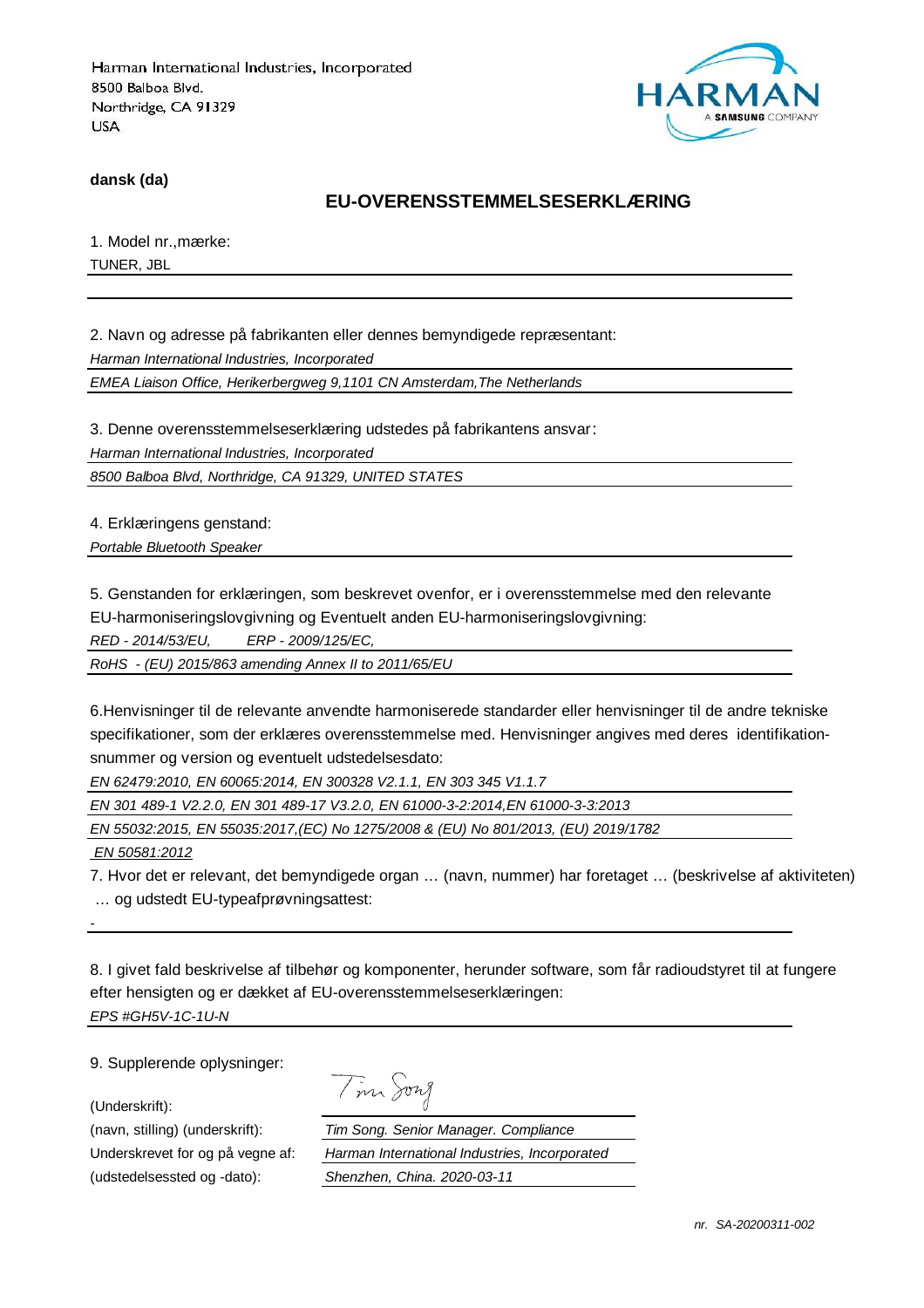### **BILAG I energieffektivitet til eksterne strømforsyninger**

| Producentens navn                             | Harman International Industries, Incorporated |                                                       |  |
|-----------------------------------------------|-----------------------------------------------|-------------------------------------------------------|--|
| adresse                                       |                                               | 8500 Balboa Blvd, Northridge, CA 91329, UNITED STATES |  |
| Modellens identifikationskode                 | GH5V-1C-1U-N                                  |                                                       |  |
| Indgangsspænding(VAC)                         | 100-240                                       |                                                       |  |
| Inputvekselstrømsfrekvens(Hz)                 | 50/60                                         |                                                       |  |
| Udgangsspænding(V)                            | 5.0                                           |                                                       |  |
| Udgangsstrømsstyrke(A)                        | 1.0                                           |                                                       |  |
| Udgangseffekt(Watts)                          | 5.0                                           |                                                       |  |
| Gennemsnitlig effektivitet i aktiv tilstand   |                                               |                                                       |  |
| (%) @230V                                     | 75.4                                          |                                                       |  |
| Effektivitet ved lav belastning (10 %)(%)     |                                               |                                                       |  |
| @230V                                         | 63.7                                          |                                                       |  |
| Effektforbrug i nullast-tilstand(Watts) @230V | 0.07                                          |                                                       |  |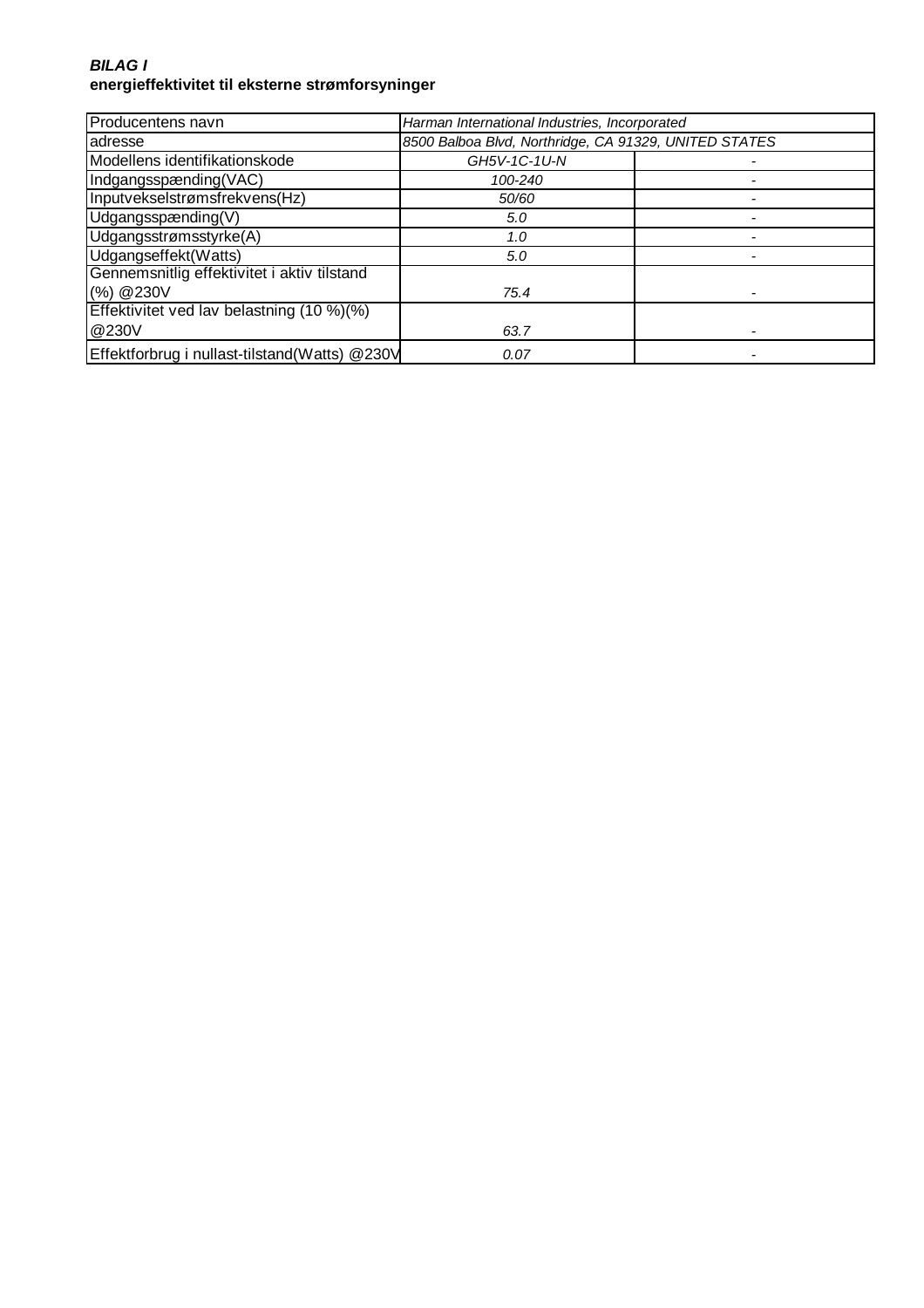

**ελληνικά (el)**

#### **ΔΗΛΩΣΗ ΣΥΜΜΟΡΦΩΣΗΣ ΕΕ**

1. Αριθμός μοντέλου, εμπορικό σήμα: TUNER, JBL

2. Όνομα και διεύθυνση του κατασκευαστή ή του εξουσιοδοτημένου αντιπροσώπου του: Harman International Industries, Incorporated EMEA Liaison Office, Herikerbergweg 9,1101 CN Amsterdam,The Netherlands

3. Η παρούσα δήλωση συμμόρφωσης εκδίδεται με αποκλειστική ευθύνη του κατασκευαστή: Harman International Industries, Incorporated

8500 Balboa Blvd, Northridge, CA 91329, UNITED STATES

4.Αντικείμενο της δήλωσης: Portable Bluetooth Speaker

5. Ο στόχος της δήλωσης που περιγράφεται παραπάνω είναι σύμφωνος προς τη σχετική ενωσιακή νομοθεσία εναρμόνισης και Άλλη ενωσιακή νομοθεσία εναρμόνισης, κατά περίπτωση RED - 2014/53/EU, ERP - 2009/125/EC,

RoHS - (EU) 2015/863 amending Annex II to 2011/65/EU

6. Αναφορές στα σχετικά εναρμονισμένα πρότυπα που χρησιμοποιούνται ή αναφορές στις λοιπές τεχνικές προδιαγραφές σε σχέση με τις οποίες δηλώνεται η συμμόρφωση. Οι αναφορές πρέπει να απαριθμούνται με τον αριθμό αναγνώρισης και την έκδοση και, κατά περίπτωση, την ημερομηνία δημοσίευσής τους: EN 62479:2010, EN 60065:2014, EN 300328 V2.1.1, EN 303 345 V1.1.7

EN 301 489-1 V2.2.0, EN 301 489-17 V3.2.0, EN 61000-3-2:2014,EN 61000-3-3:2013

EN 55032:2015, EN 55035:2017,(EC) No 1275/2008 & (EU) No 801/2013, (EU) 2019/1782

EN 50581:2012

-

7.Όπου έχει εφαρμογή, ο κοινοποιημένος οργανισμός … (ονομασία, αριθμός) … πραγματοποίησε (περιγραφή της παρέμβασης) … και εξέδωσε το πιστοποιητικό εξέτασης τύπου ΕΕ:

8.Όπου έχει εφαρμογή, περιγραφή των παρελκόμενων και εξαρτημάτων, συμπεριλαμβανομένου του λογισμικού, που επιτρέπουν στον ραδιοεξοπλισμό να λειτουργεί όπως προβλέπεται και που καλύπτ -N43ονται από τη δήλωση συμμόρφωσης:

EPS #GH5V-1C-1U-N

9. Συμπληρωματικές πληροφορίες:

(υπογραφή):

Tin Song

(όνομα, θέση):

Υπογραφή για λογαριασμό εξ ονόματος:

(τόπος και ημερομηνία έκδοσης):

| Tim Song. Senior Manager. Compliance          |
|-----------------------------------------------|
| Harman International Industries, Incorporated |
| Shenzhen, China. 2020-03-11                   |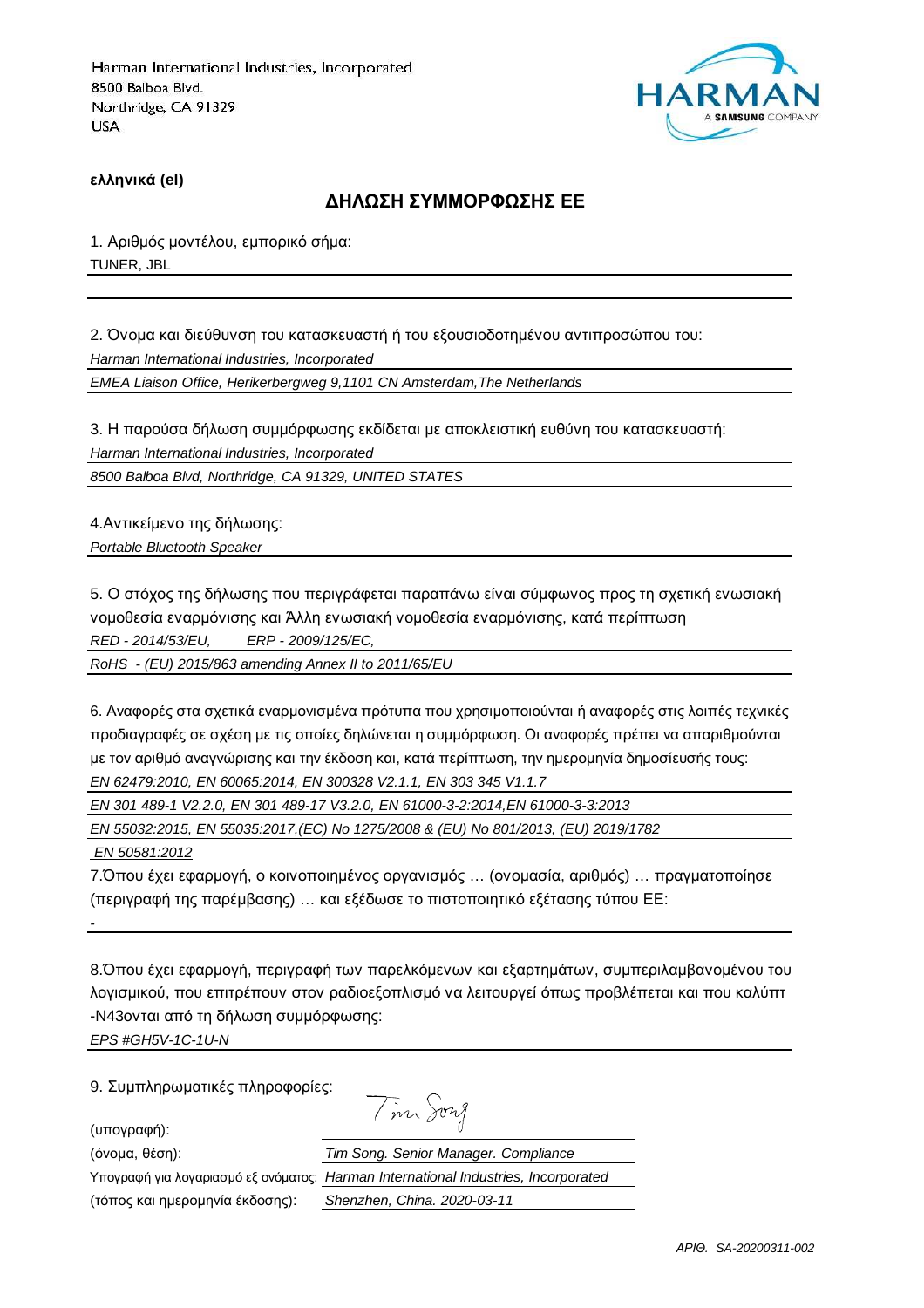### *ΠΑΡΑΡΤΗΜΑ* **I ενεργειακής απόδοσης των εξωτερικών τροφοδοτικών**

| Το όνομα του κατασκευαστή              | Harman International Industries, Incorporated         |  |
|----------------------------------------|-------------------------------------------------------|--|
| διεύθυνσή                              | 8500 Balboa Blvd, Northridge, CA 91329, UNITED STATES |  |
| Αναγνωριστικό του μοντέλου             | GH5V-1C-1U-N                                          |  |
| Τάση εισόδου (VAC)                     | 100-240                                               |  |
| Συχνότητα εναλλασσόμενου ρεύματος      |                                                       |  |
| εισόδου(Hz)                            | 50/60                                                 |  |
| Τάση εξόδου(V)                         | 5.0                                                   |  |
| Ένταση ρεύματος εξόδου(Α)              | 1.0                                                   |  |
| Ισχύς εξόδου(Watts)                    | 5.0                                                   |  |
| Μέση ενεργός απόδοση(%) @230V          | 75.4                                                  |  |
| Απόδοση σε χαμηλό φορτίο(10%) (%)@230\ | 63.7                                                  |  |
| Κατανάλωση ισχύος σε κατάσταση άνευ    |                                                       |  |
| φορτίου (Watts) @230V                  | 0.07                                                  |  |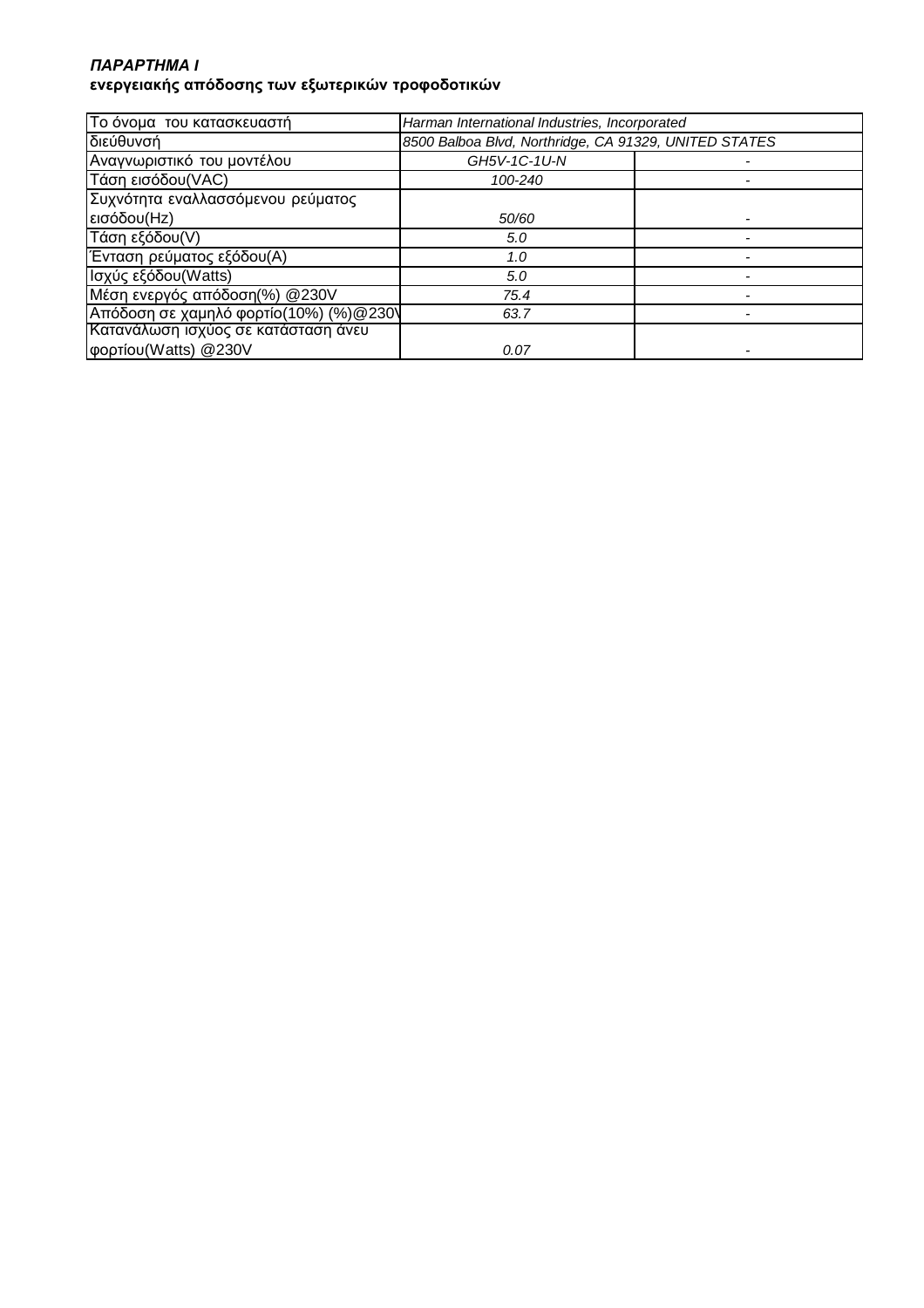

**français (fr)**

### **DECLARATION UE DE CONFORMITE**

1. numéro de modèle,marque: TUNER, JBL

2. Nom et adresse du fabricant ou de son mandataire:

Harman International Industries, Incorporated

EMEA Liaison Office, Herikerbergweg 9,1101 CN Amsterdam,The Netherlands

3. La présente déclaration de conformité est établie sous la seule responsabilité du fabricant:

Harman International Industries, Incorporated

8500 Balboa Blvd, Northridge, CA 91329, UNITED STATES

4. Objet de la déclaration:

Portable Bluetooth Speaker

5. L'objet de la déclaration décrit ci-dessus est conforme à la législation d'harmonisation de l'Union applicable et Autres législations d'harmonisation de l'Union, s'il y a lieu:

RED - 2014/53/EU, ERP - 2009/125/EC,

RoHS - (EU) 2015/863 amending Annex II to 2011/65/EU

6. Références des normes harmonisées pertinentes appliquées ou des autres spécifications techniques par rapport auxquelles la conformité est déclarée. Il faut indiquer, pour chaque référence, le numéro d'identification, la version et, le cas échéant, la date d'émission:

EN 62479:2010, EN 60065:2014, EN 300328 V2.1.1, EN 303 345 V1.1.7

EN 301 489-1 V2.2.0, EN 301 489-17 V3.2.0, EN 61000-3-2:2014,EN 61000-3-3:2013

EN 55032:2015, EN 55035:2017,(EC) No 1275/2008 & (EU) No 801/2013, (EU) 2019/1782

EN 50581:2012

-

7.S'il y a lieu: l'organisme notifié … (nom, numéro) … a réalisé … (description de l'intervention) … et a délivré le certificat d'examen UE de type:

8.S'il y a lieu, description des accessoires et des éléments (y compris logiciels) qui permettent à l'équipement radioélectrique de fonctionner selon sa destination et qui sont couverts par la déclaration UE de conformité: EPS #GH5V-1C-1U-N

9. Informations complémentaires:

(Signature):

Signé par et au nom de:

(nom, fonction):  $\frac{7}{10}$ <br>Signé par et au nom de:  $\frac{H}{S}$ (lieu et date d'émission):

| $\boldsymbol{\mathcal{M}}$ | vw |
|----------------------------|----|
|                            |    |

| im Song. Senior Manager. Compliance           |
|-----------------------------------------------|
| larman International Industries, Incorporated |
| henzhen, China. 2020-03-11 <sup>,</sup>       |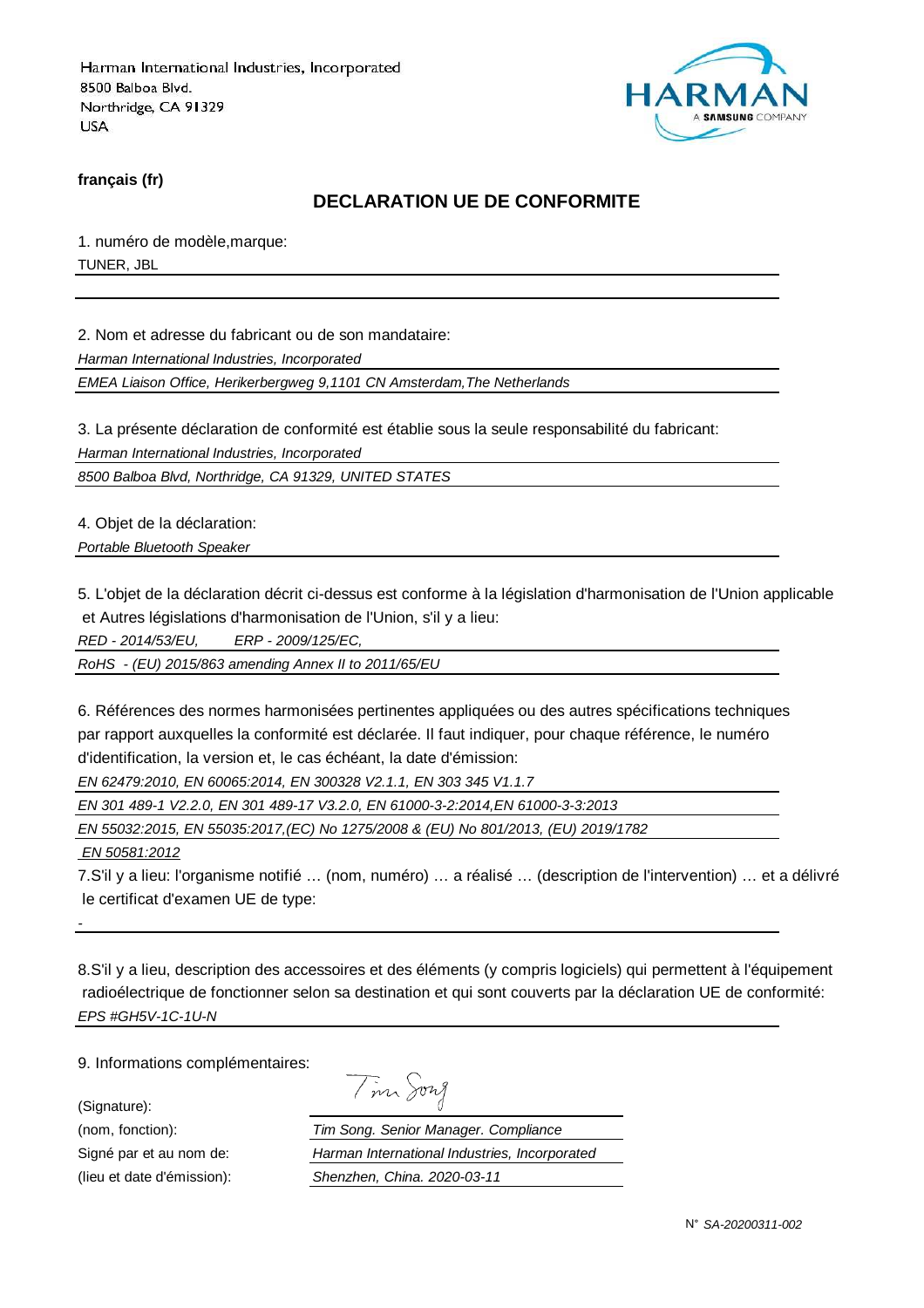### **ANNEXE I efficacité énergétique des sources d'énergie externes**

| fabricant                              | Harman International Industries, Incorporated         |  |
|----------------------------------------|-------------------------------------------------------|--|
| adresse                                | 8500 Balboa Blvd, Northridge, CA 91329, UNITED STATES |  |
| Référence du modèle                    | GH5V-1C-1U-N                                          |  |
| Tension d'entrée(VAC)                  | 100-240                                               |  |
| Fréquence du CA d'entrée(Hz)           | 50/60                                                 |  |
| Tension de sortie(V)                   | 5.0                                                   |  |
| Courant de sortie(A)                   | 1.0                                                   |  |
| Puissance de sortie(Watts)             | 5.0                                                   |  |
| Rendement moyen en mode actif(%) @230V | 75.4                                                  |  |
| Rendement à faible charge(10%)(%)@230V | 63.7                                                  |  |
| Consommation électrique hors           |                                                       |  |
| charge(Watts) @230V                    | 0.07                                                  |  |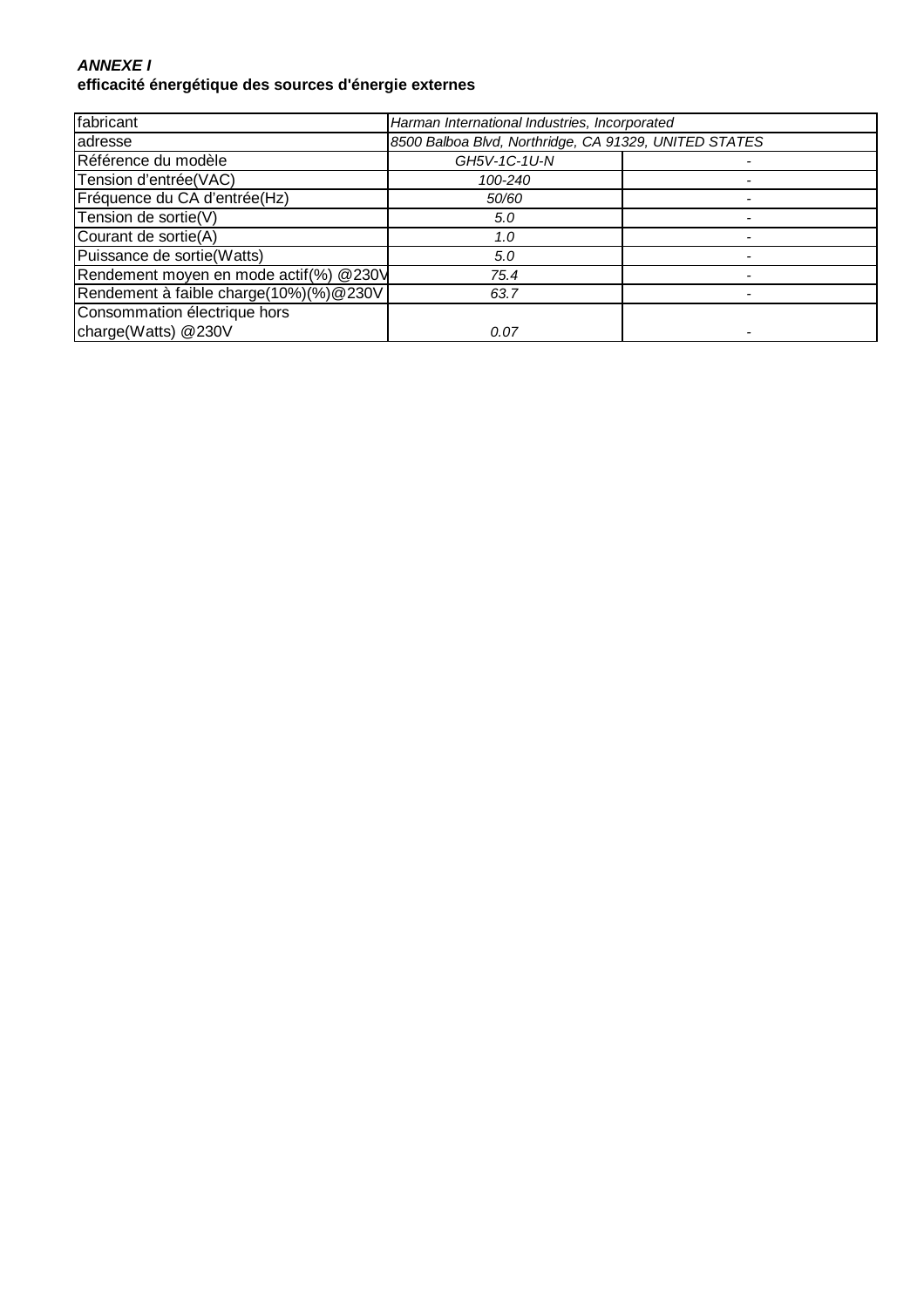

**latviešu valoda (lv)**

# **ES ATBILSTĪBAS DEKLARĀCIJA**

1. Modela Nr.,brand: TUNER, JBL

2. Ražotāja vai viņa pilnvarotā pārstāvja vārds, uzvārds/nosaukums un adrese:

Harman International Industries, Incorporated

EMEA Liaison Office, Herikerbergweg 9,1101 CN Amsterdam,The Netherlands

3. Šī atbilstības deklarācija ir izdota vienīgi uz šāda ražotāja atbildību: Harman International Industries, Incorporated

8500 Balboa Blvd, Northridge, CA 91329, UNITED STATES

4. Deklarācijas priekšmets:

Portable Bluetooth Speaker

5. Iepriekš aprakstītais deklarācijas priekšmets atbilst attiecīgajam Savienības saskaņotajam tiesību aktam un Citam Savienības saskaņotajam tiesību aktam, ja piemērojams

RED - 2014/53/EU, ERP - 2009/125/EC,

RoHS - (EU) 2015/863 amending Annex II to 2011/65/EU

6. Atsauces uz attiecīgajiem izmantojamiem saskaņotajiem standartiem vai uz citām tehniskajām specifikācijām ,attiecībā uz ko tiek deklarēta atbilstība. Atsauces jāuzskaita ar to identifikācijas numuriem un versijām un attiecīgā gadījumā ar izdošanas datumu:

EN 62479:2010, EN 60065:2014, EN 300328 V2.1.1, EN 303 345 V1.1.7

EN 301 489-1 V2.2.0, EN 301 489-17 V3.2.0, EN 61000-3-2:2014,EN 61000-3-3:2013

EN 55032:2015, EN 55035:2017,(EC) No 1275/2008 & (EU) No 801/2013, (EU) 2019/1782

EN 50581:2012

-

7. Attiecīgā gadījumā paziņotā struktūra … (nosaukums, numurs) … ir veikusi … (darbības apraksts) … un izdevusi ES tipa pārbaudes sertifikātu:

8.Attiecīgā gadījumā palīgierīču un komponentu apraksts, ieskaitot programmatūras aprakstu,kas nodrošina radioiekārtas paredzēto darbību un uz ko attiecas ES atbilstības deklarācija: EPS #GH5V-1C-1U-N

9. Papildinformācija:

(Paraksts):

(izdošanas vieta un datums): Shenzhen, China. 2020-03-11

|  | $1277$ $\lambda$ |
|--|------------------|
|--|------------------|

(vārds, uzvārds, amats): Tim Song. Senior Manager. Compliance Parakstīts šādas personas vārdā: Harman International Industries, Incorporated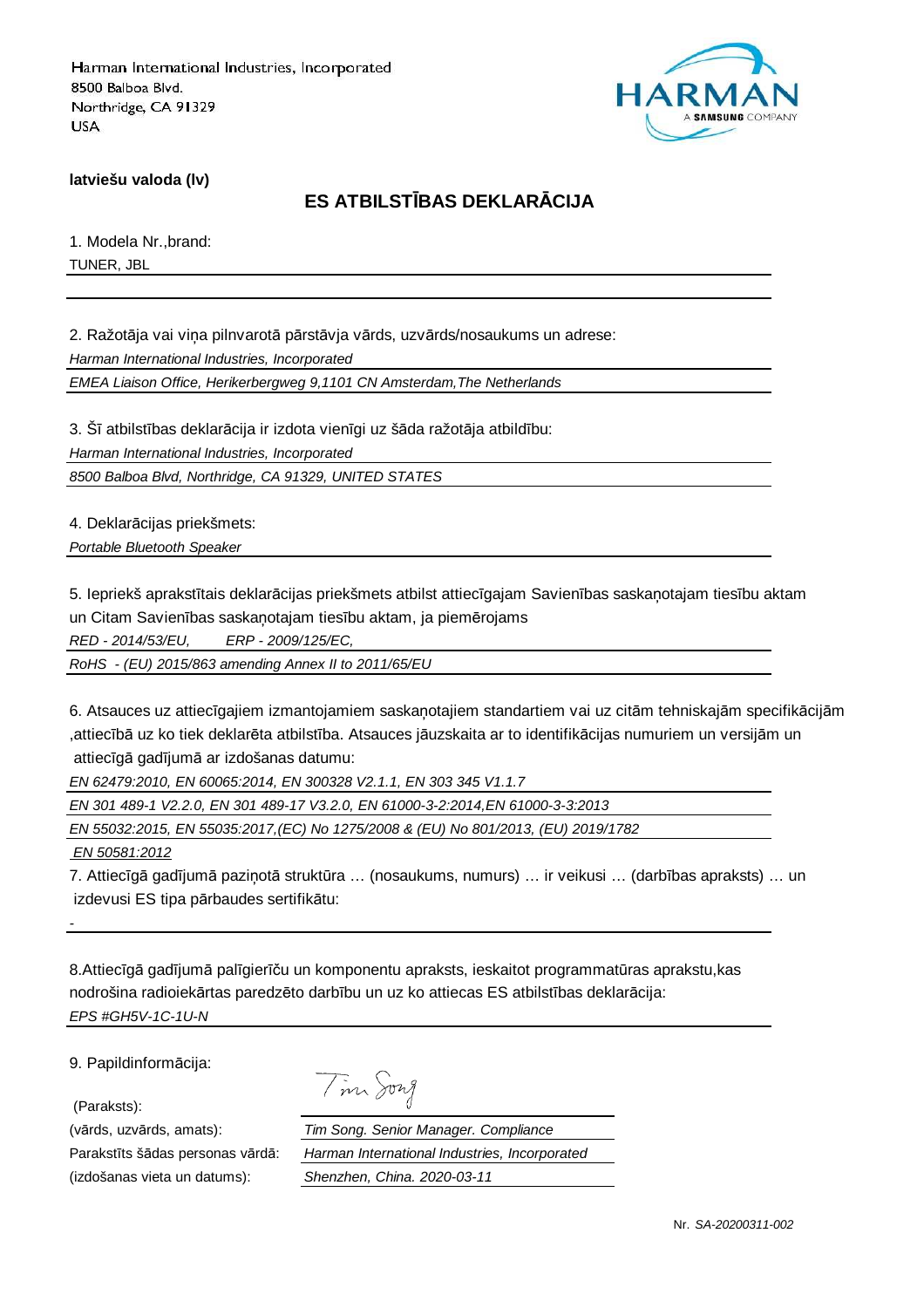#### **I PIELIKUMS Energoefektivitātes ārējiem barošanas avotiem**

| Ražotāja                                 | Harman International Industries, Incorporated         |  |
|------------------------------------------|-------------------------------------------------------|--|
| adrese                                   | 8500 Balboa Blvd, Northridge, CA 91329, UNITED STATES |  |
| Modela identifikators                    | GH5V-1C-1U-N                                          |  |
| leejas spriegums (VAC)                   | 100-240                                               |  |
| leejas mainstrāvas frekvence(Hz)         | 50/60                                                 |  |
| Izejas spriegums(V)                      | 5.0                                                   |  |
| Izejas strāva(A)                         | 1.0                                                   |  |
| Izejas jauda (Watts)                     | 5.0                                                   |  |
| Vidējā aktīvā efektivitāte(%) @230V      | 75.4                                                  |  |
| Efektivitāte pie zemas slodzes(10 %) (%) | 63.7                                                  |  |
| Jaudas izmantojums bezslodzes            |                                                       |  |
| režīmā(Watts) @230V                      | 0.07                                                  |  |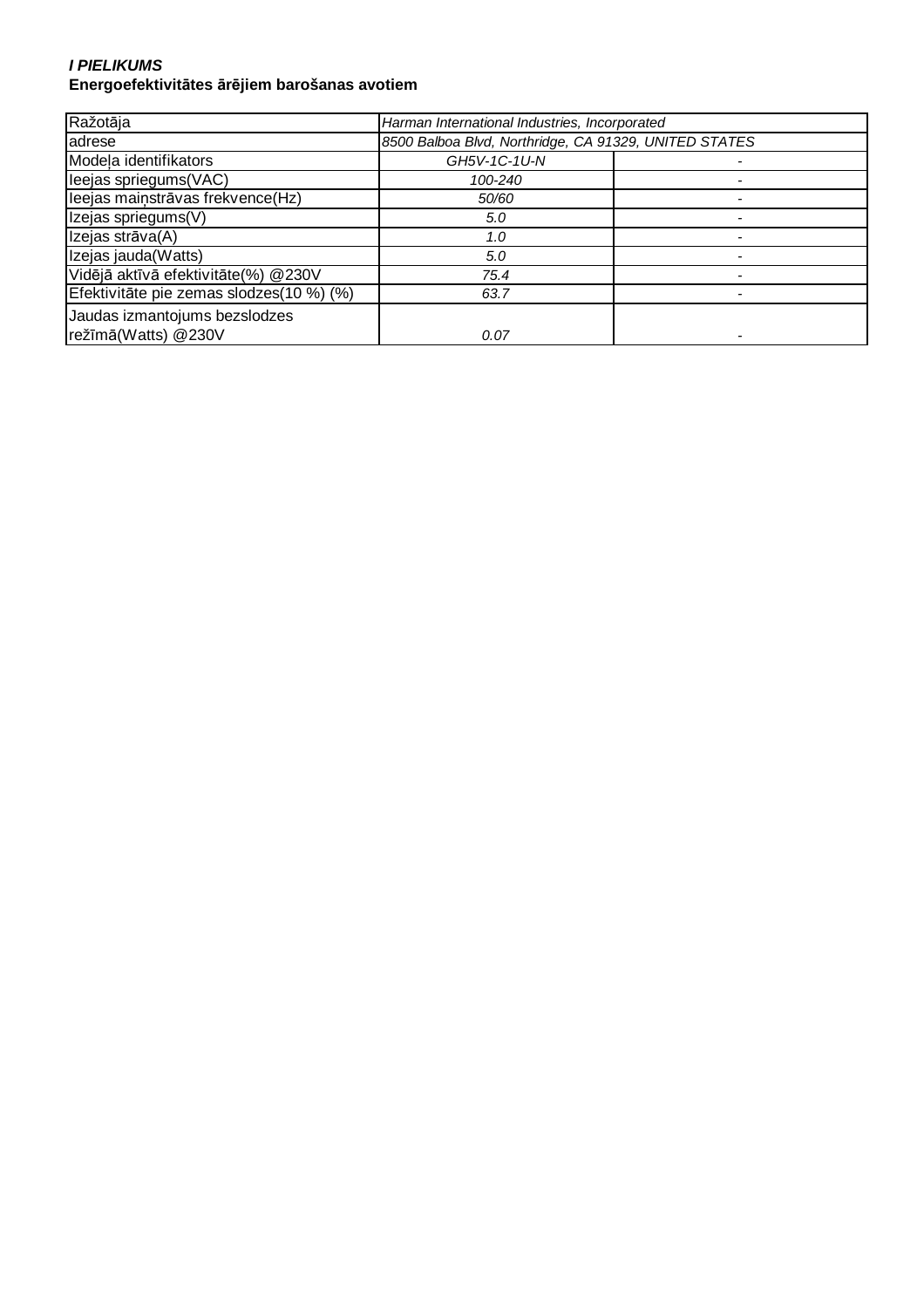

**lietuvių kalba (lt)**

# **ES ATITIKTIES DEKLARACIJA**

1. Modelio Nr., Prekės ženklas: TUNER, JBL

2. Gamintojo arba jo įgaliotojo atstovo pavadinimas ir adresas:

Harman International Industries, Incorporated

EMEA Liaison Office, Herikerbergweg 9,1101 CN Amsterdam,The Netherlands

3. Ši atitikties deklaracija išduota tik gamintojo atsakomybe:

Harman International Industries, Incorporated

8500 Balboa Blvd, Northridge, CA 91329, UNITED STATES

4. Deklaracijos objektas:

Portable Bluetooth Speaker

5. Pirmiau aprašytas deklaracijos objektas atitinka susijusius derinamuosius Sąjungos teisės aktus ir kitus derinamuosius Sąjungos teisės aktus, jeigu taikoma.

RED - 2014/53/EU, ERP - 2009/125/EC,

RoHS - (EU) 2015/863 amending Annex II to 2011/65/EU

6. Nuorodos į susijusius taikytus darniuosius standartus arba kitas technines specifikacijas, pagal kurias buvo deklaruota atitiktis. Nuorodos turi būti išvardijamos nurodant jų identifikacinius numerius,ersijas ir, kai taikoma, paskelbimo datas:

EN 62479:2010, EN 60065:2014, EN 300328 V2.1.1, EN 303 345 V1.1.7

EN 301 489-1 V2.2.0, EN 301 489-17 V3.2.0, EN 61000-3-2:2014,EN 61000-3-3:2013

EN 55032:2015, EN 55035:2017,(EC) No 1275/2008 & (EU) No 801/2013, (EU) 2019/1782

EN 50581:2012

-

7. Kai taikytina, notifikuotoji įstaiga … (pavadinimas, numeris)… atliko… (dalyvavimo procese aprašymas) ir išdavė ES tipo tyrimo sertifikatą:

8. Kai taikytina, pagalbinių įtaisų ir komponentų, įskaitant programinę įrangą, kurie leidžia radijo įrenginiams veikti pagal paskirtį ir yra įtraukti į ES atitikties deklaraciją, aprašas: EPS #GH5V-1C-1U-N

9. Papildoma informacija:

(Parašas):

(vardas ir pavardė, pareigos):  $\frac{T}{H}$ <br>Už ką ir kieno vardu pasirašyta:  $\frac{H}{H}$ Už ką ir kieno vardu pasirašyta: (išdavimo data ir vieta): Shenzhen, China. 2021.

| $\mathcal{A}$ | 1921 M |
|---------------|--------|
|               |        |

| im Song. Senior Manager. Compliance           |  |  |
|-----------------------------------------------|--|--|
| larman International Industries, Incorporated |  |  |
| henzhen, China. 2020-03-11                    |  |  |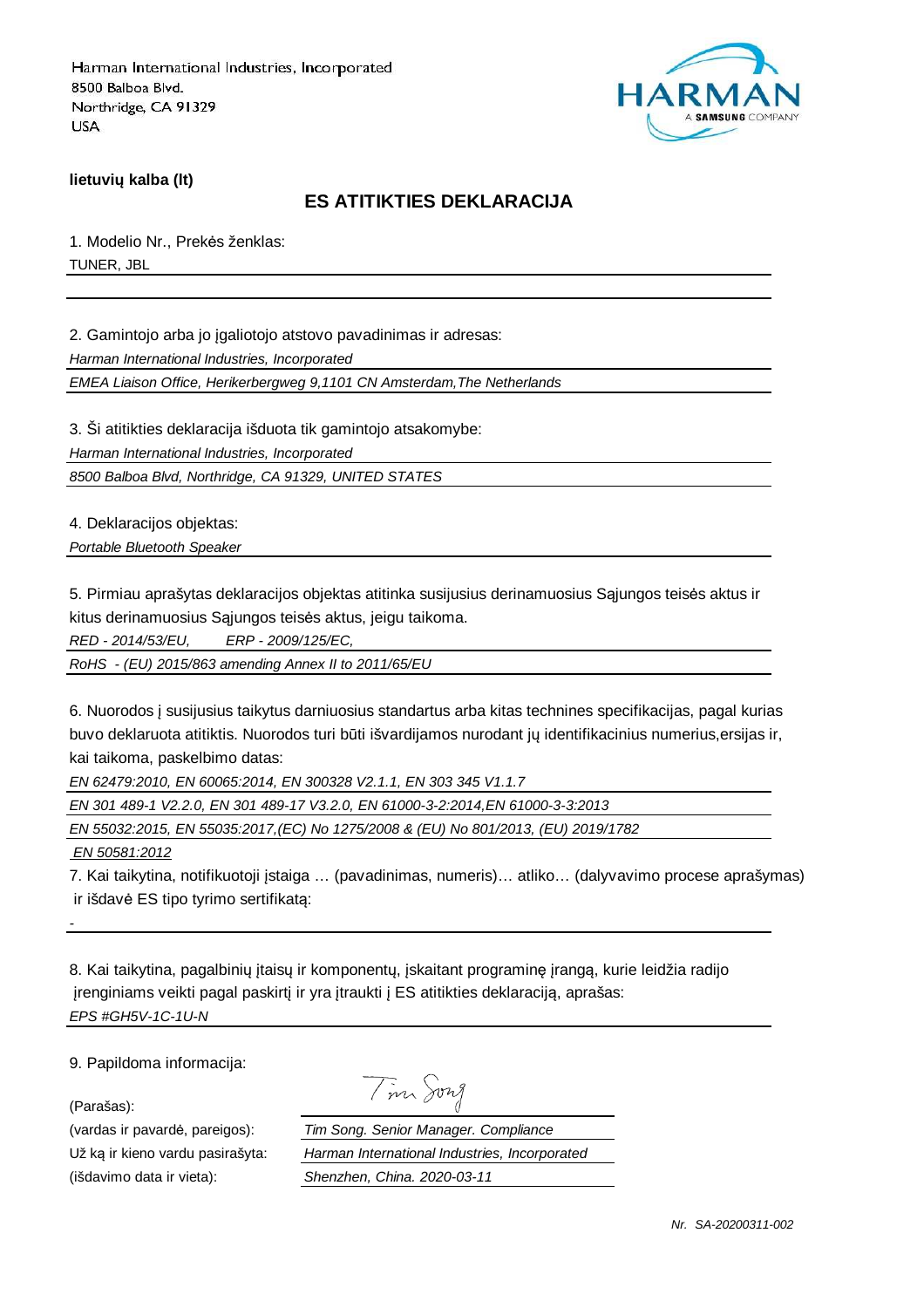#### **I PRIEDAS Energijos vartojimo efektyvumo maitinimo šaltiniai,**

| Gamintojo pavadinimas                       | Harman International Industries, Incorporated         |  |
|---------------------------------------------|-------------------------------------------------------|--|
| adresas                                     | 8500 Balboa Blvd, Northridge, CA 91329, UNITED STATES |  |
| Modelio žymuo                               | GH5V-1C-1U-N                                          |  |
| Įėjimo įtampa (VAC)                         | 100-240                                               |  |
| Jėjimo kintamosios srovės dažnis(Hz)        | 50/60                                                 |  |
| Išėjimo įtampa(V)                           | 5.0                                                   |  |
| Išėjimo srovė(A)                            | 1.0                                                   |  |
| Išėjimo galia(Watts)                        | 5.0                                                   |  |
| Vidutinis aktyviosios veiksenos efektyvumas |                                                       |  |
| (%) @ 230V                                  | 75.4                                                  |  |
| Efektyvumas esant mažai apkrovai (10 %)     |                                                       |  |
| (%) @ 230V                                  | 63.7                                                  |  |
| Vartojamoji galia be apkrovos (Watts)       |                                                       |  |
| @230V                                       | 0.07                                                  |  |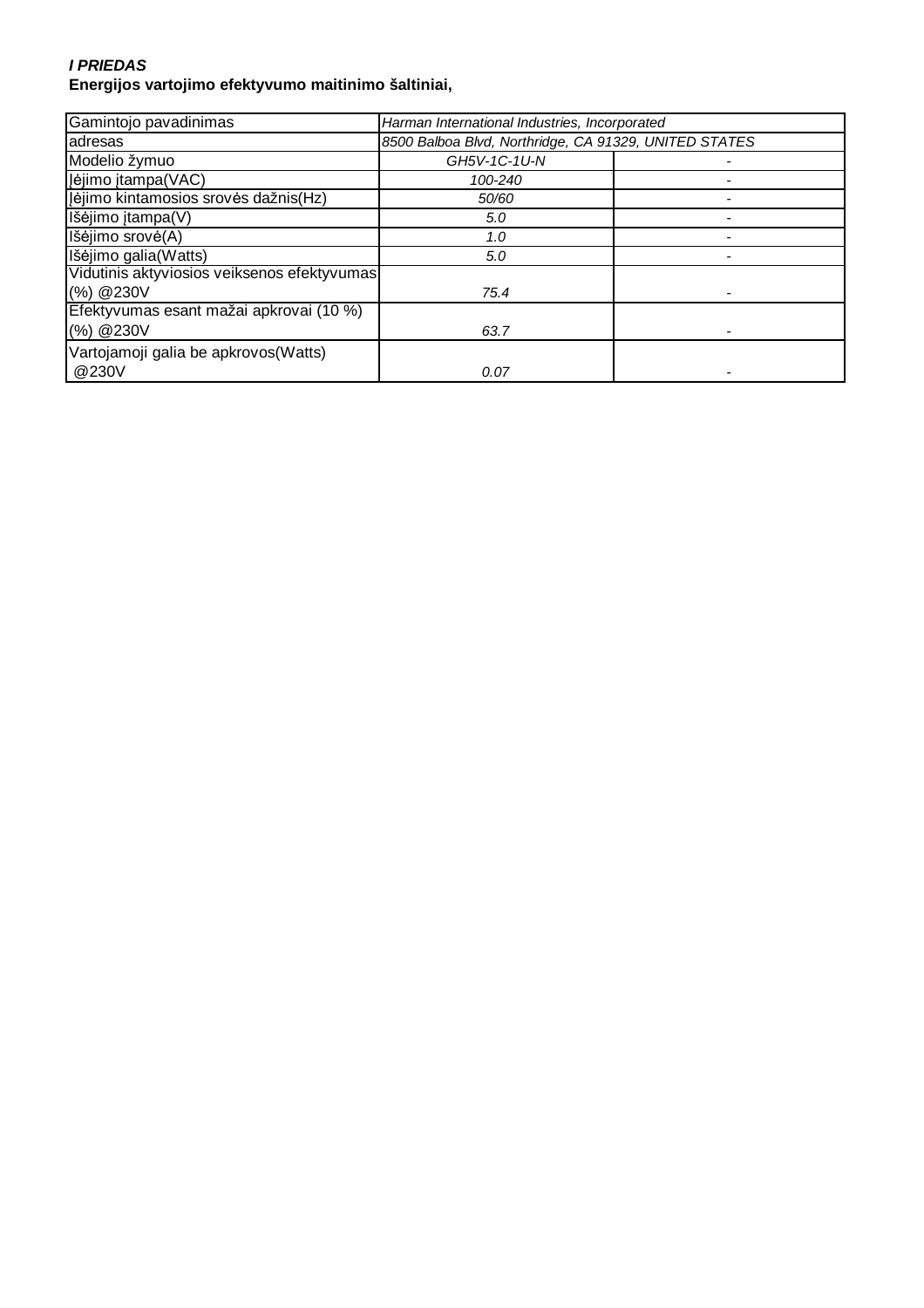

**Nederlands (nl)**

### **EU-CONFORMITEITSVERKLARING**

1.Model nr.,Merk: TUNER, JBL

2. Naam en adres van de fabrikant of zijn gemachtigde:

Harman International Industries, Incorporated

EMEA Liaison Office, Herikerbergweg 9,1101 CN Amsterdam,The Netherlands

3. Deze conformiteitsverklaring wordt afgegeven onder volledige verantwoordelijkheid van de fabrikant: Harman International Industries, Incorporated

8500 Balboa Blvd, Northridge, CA 91329, UNITED STATES

4. Voorwerp van de verklaring:

Portable Bluetooth Speaker

5.Het hierboven beschreven voorwerp van de verklaring is in overeenstemming met de desbetreffende harmonisatiewetgeving van de Unie en andere harmonisatiewetgeving van de Unie, indien van toepassing: RED - 2014/53/EU, ERP - 2009/125/EC,

RoHS - (EU) 2015/863 amending Annex II to 2011/65/EU

6. Vermelding van de toegepaste relevante geharmoniseerde normen of van de andere technische specificaties waarop de conformiteitsverklaring betrekking heeft. Bij de opgave van de referenties moeten het identificatie nummer en de versie en, in voorkomend geval, de datum van publicatie worden vermeld: EN 62479:2010, EN 60065:2014, EN 300328 V2.1.1, EN 303 345 V1.1.7

EN 301 489-1 V2.2.0, EN 301 489-17 V3.2.0, EN 61000-3-2:2014,EN 61000-3-3:2013

EN 55032:2015, EN 55035:2017,(EC) No 1275/2008 & (EU) No 801/2013, (EU) 2019/1782

EN 50581:2012

-

7.(Indien van toepassing) De aangemelde instantie … (naam, nummer) … heeft een … (beschrijving van de werkzaamheden) … uitgevoerd en het certificaat van EU-typeonderzoek … afgegeven:

8. Indien van toepassing, beschrijving van de accessoires en onderdelen, die het mogelijk maken dat de radioapparatuur functioneert zoals bedoeld en die onder de EU-conformiteitsverklaring vallen: EPS #GH5V-1C-1U-N

9. Aanvullende informatie:

(Handtekening):

Tim Song

(naam, functie): Tim Song. Senior Manager. Compliance Ondertekend voor en namens: Harman International Industries, Incorporated (plaats en datum van afgifte): Shenzhen, China. 2020-03-11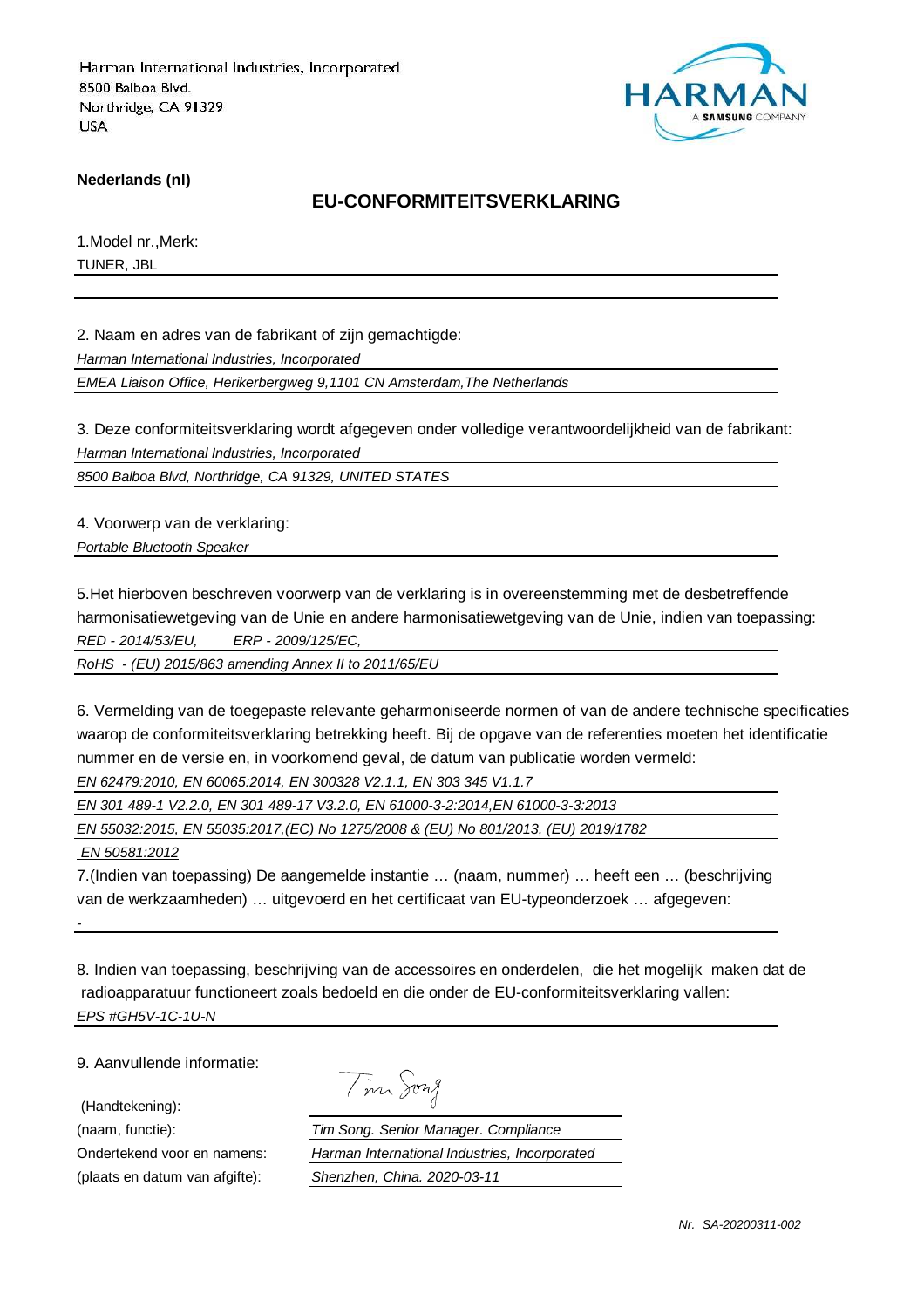#### **BIJLAGE I energie-efficiëntie voor externe stroomvoorzieningen**

| Naam van de fabrikant                        | Harman International Industries, Incorporated         |  |
|----------------------------------------------|-------------------------------------------------------|--|
| adres                                        | 8500 Balboa Blvd, Northridge, CA 91329, UNITED STATES |  |
| Typeaanduiding                               | GH5V-1C-1U-N                                          |  |
| Voedingsspanning(VAC)                        | 100-240                                               |  |
| Voedingsfrequentie(Hz)                       | 50/60                                                 |  |
| Uitgangsspanning(V)                          | 5.0                                                   |  |
| Uitgangsstroom(A)                            | 1.0                                                   |  |
| Uitgangsvermogen(Watts)                      | 5.0                                                   |  |
| Gemiddelde actieve efficiëntie(%) @230V      | 75.4                                                  |  |
| Efficiëntie bij lage belasting(10%) (%)@230V | 63.7                                                  |  |
| Energieverbruik in niet-belaste              |                                                       |  |
| toestand(Watts)                              | 0.07                                                  |  |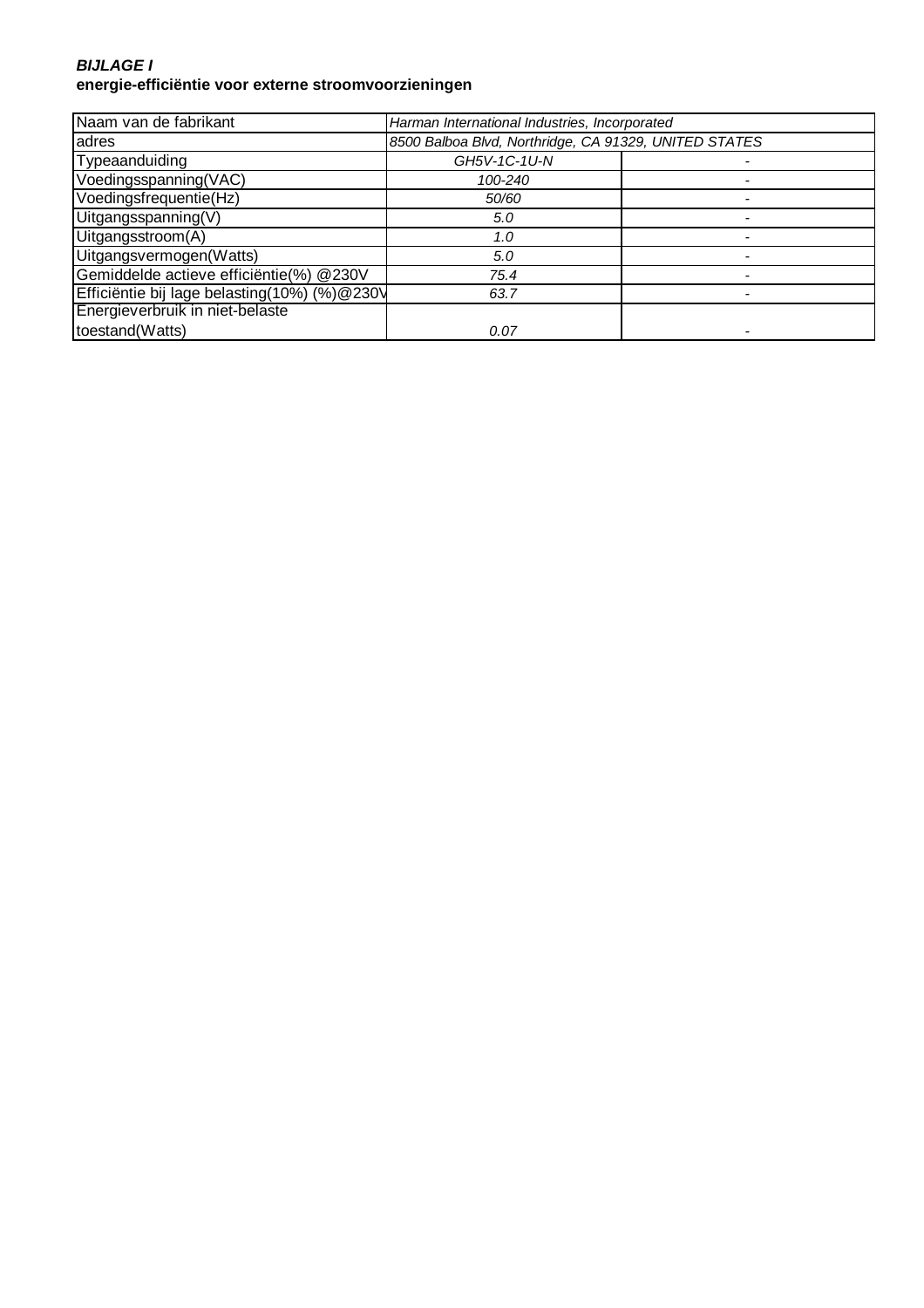

**Română (ro)**

# **DECLARAȚIA UE DE CONFORMITATE**

1. Număr model, marcă: TUNER, JBL

2. Denumirea și adresa producătorului sau a reprezentantului său autorizat:

Harman International Industries, Incorporated

EMEA Liaison Office, Herikerbergweg 9,1101 CN Amsterdam,The Netherlands

3. Prezenta declarație de conformitate este emisă pe răspunderea exclusivă a producătorului:

Harman International Industries, Incorporated

8500 Balboa Blvd, Northridge, CA 91329, UNITED STATES

4.Obiectul declarației:

Portable Bluetooth Speaker

5. Obiectul declarației descris mai sus este în conformitate cu legislația relevantă de armonizare a Uniunii: și După caz, alte acte din legislația de armonizare a Uniunii

RED - 2014/53/EU, ERP - 2009/125/EC,

RoHS - (EU) 2015/863 amending Annex II to 2011/65/EU

6. Trimiterile la standardele armonizate relevante folosite sau trimiterile la alte specificații tehnice în legătură cu care se declară conformitatea. Referințele sunt enumerate împreună cu numerele de identificare și cu versiunea acestora precum și cu data eliberării, după caz:

EN 62479:2010, EN 60065:2014, EN 300328 V2.1.1, EN 303 345 V1.1.7

EN 301 489-1 V2.2.0, EN 301 489-17 V3.2.0, EN 61000-3-2:2014,EN 61000-3-3:2013

EN 55032:2015, EN 55035:2017,(EC) No 1275/2008 & (EU) No 801/2013, (EU) 2019/1782

EN 50581:2012

-

7. După caz, organismul notificat … (denumire, număr) ... a efectuat … (descrierea intervenției) și a emis certificatul de examinare UE de tip:

8. După caz, o descriere a accesoriilor și componentelor, inclusiv a produselor software, care permit echipamentelor radio să funcționeze corespunzător și care sunt incluse în declarația de conformitate: EPS #GH5V-1C-1U-N

9. Informații suplimentare:

(Semnătura):

| $\mathcal{A}$ | าพาศ |  |
|---------------|------|--|
|               |      |  |

(numele, funcția) : Tim Song. Senior Manager. Compliance Semnat pentru și în numele: Harman International Industries, Incorporated (locul și data emiterii): Shenzhen, China. 2020-03-11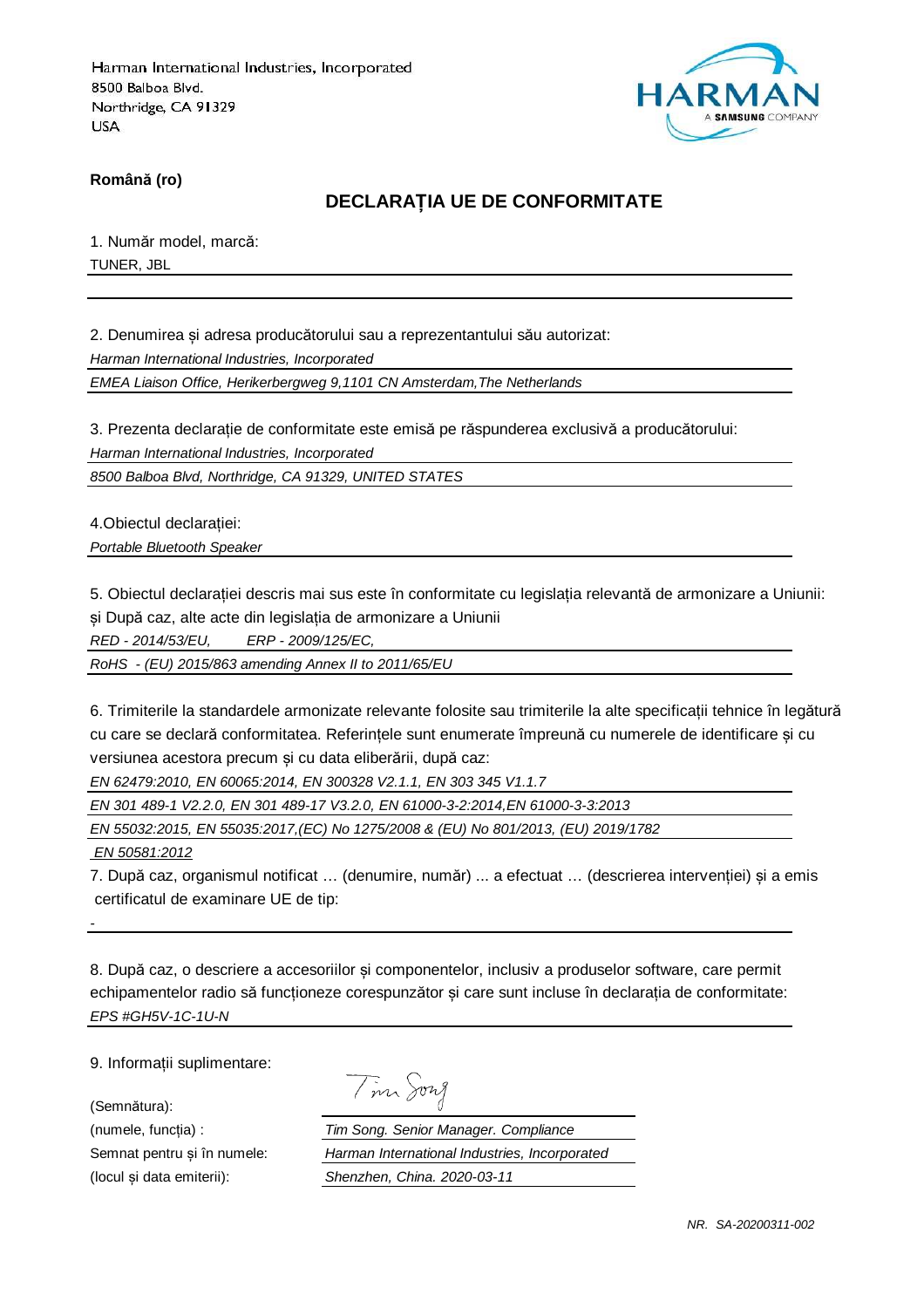### **ANEXA I eficiență energetică în materie de surselor de alimentare externe**

| producătorului                          | Harman International Industries, Incorporated         |  |
|-----------------------------------------|-------------------------------------------------------|--|
| adresa                                  | 8500 Balboa Blvd, Northridge, CA 91329, UNITED STATES |  |
| Identificator de model                  | GH5V-1C-1U-N                                          |  |
| Tensiune de intrare(VAC)                | 100-240                                               |  |
| Frecvența c.a. de intrare(Hz)           | 50/60                                                 |  |
| Tensiune de iesire(V)                   | 5.0                                                   |  |
| Curent de iesire(A)                     | 1.0                                                   |  |
| Putere de iesire (Watts)                | 5.0                                                   |  |
| Randament mediu în mod activ(%) @230V   | 75.4                                                  |  |
| Randamentul la sarcină redusă(10%) (%)  |                                                       |  |
| @230V                                   | 63.7                                                  |  |
| Puterea absorbită în regim fără sarcină |                                                       |  |
| (Watts) @230V                           | 0.07                                                  |  |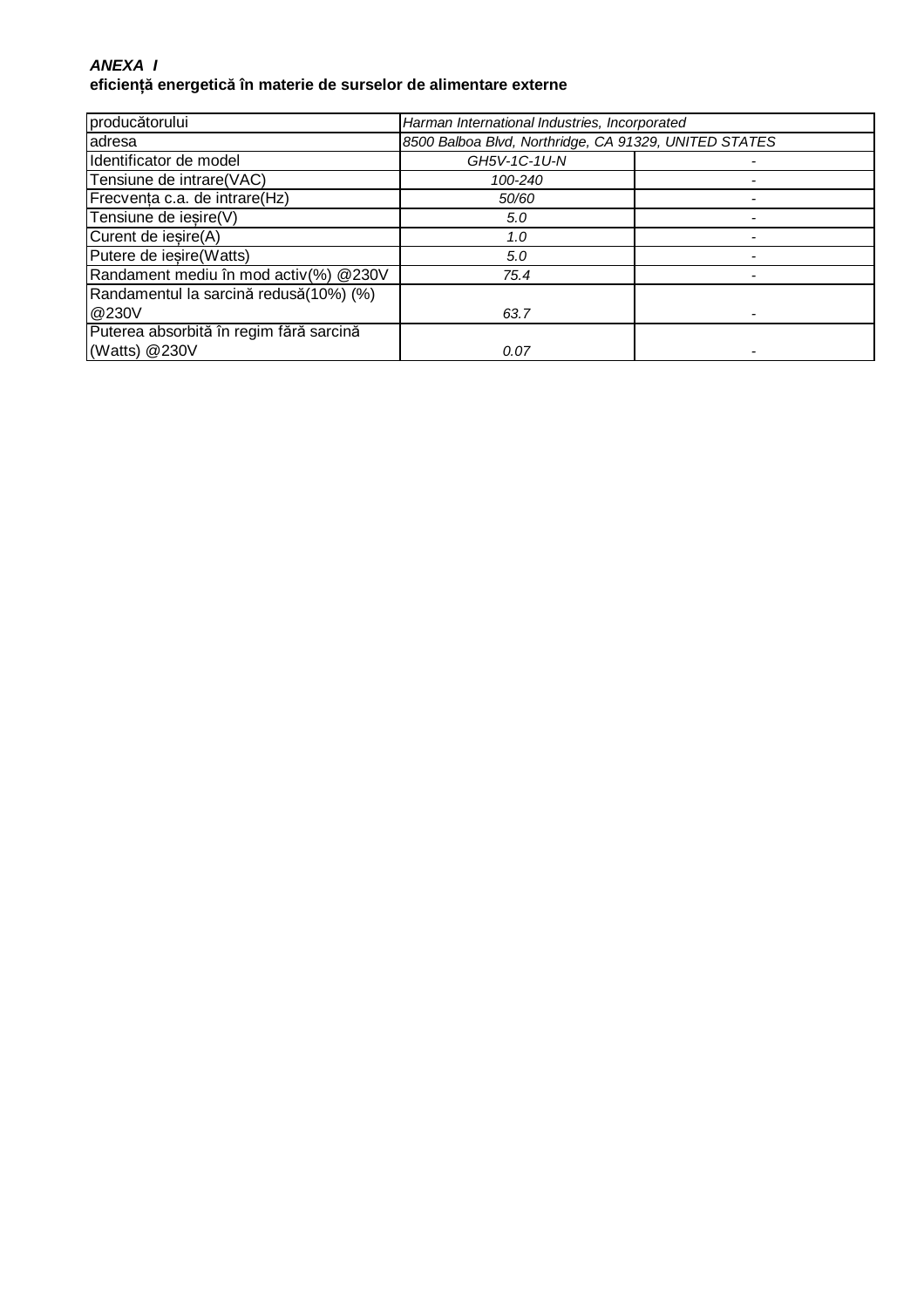

**Suomi (fi)**

### **EU-VAATIMUSTENMUKAISUUSVAKUUTUS**

1. Malli nro.,merkki: TUNER, JBL

2. Valmistajan tai sen valtuutetun edustajan nimi ja osoite:

Harman International Industries, Incorporated

EMEA Liaison Office, Herikerbergweg 9,1101 CN Amsterdam,The Netherlands

3. Tämä vaatimustenmukaisuusvakuutus on annettu valmistajan yksinomaisella vastuulla:

Harman International Industries, Incorporated

8500 Balboa Blvd, Northridge, CA 91329, UNITED STATES

4. Vakuutuksen kohde:

Portable Bluetooth Speaker

5. Edellä kuvattu vakuutuksen kohde on asiaa koskevan unionin yhdenmukaistamislainsäädännön

vaatimusten mukainen ja Muu unionin yhdenmukaistamissäädös (tapauksen mukaan):

RED - 2014/53/EU, ERP - 2009/125/EC,

RoHS - (EU) 2015/863 amending Annex II to 2011/65/EU

6. Viittaus niihin asiaankuuluviin yhdenmukaistettuihin standardeihin, joita on käytetty, tai viittaus muihin teknisiin eritelmiin, joiden perusteella vaatimustenmukaisuusvakuutus on annettu. Viittausten luettelossa on mainittava niiden tunnistenumero ja versio ja tapauksen mukaan antopäivä:

EN 62479:2010, EN 60065:2014, EN 300328 V2.1.1, EN 303 345 V1.1.7

EN 301 489-1 V2.2.0, EN 301 489-17 V3.2.0, EN 61000-3-2:2014,EN 61000-3-3:2013

EN 55032:2015, EN 55035:2017,(EC) No 1275/2008 & (EU) No 801/2013, (EU) 2019/1782

EN 50581:2012

-

7. Tapauksen mukaan ilmoitettu laitos … (nimi, numero) … suoritti … (toimenpiteen kuvaus) … ja antoi EU-tyyppitarkastustodistuksen: …

8. Tapauksen mukaan kuvaus lisälaitteista ja osista, myös ohjelmistoista, jotka mahdollistavat radiolaitteen käyttötarkoituksen mukaisen käytön ja jotka EU-vaatimustenmukaisuusvakuutus kattaa: EPS #GH5V-1C-1U-N

9. Lisätietoja:

(allekirjoitus):

(antamispaikka ja -päivämäärä): Shenzhen, China. 2020-03-11

Tim Song

(nimi, tehtävä): Tim Song. Senior Manager. Compliance Seuraavan puolesta allekirjoittanut: Harman International Industries, Incorporated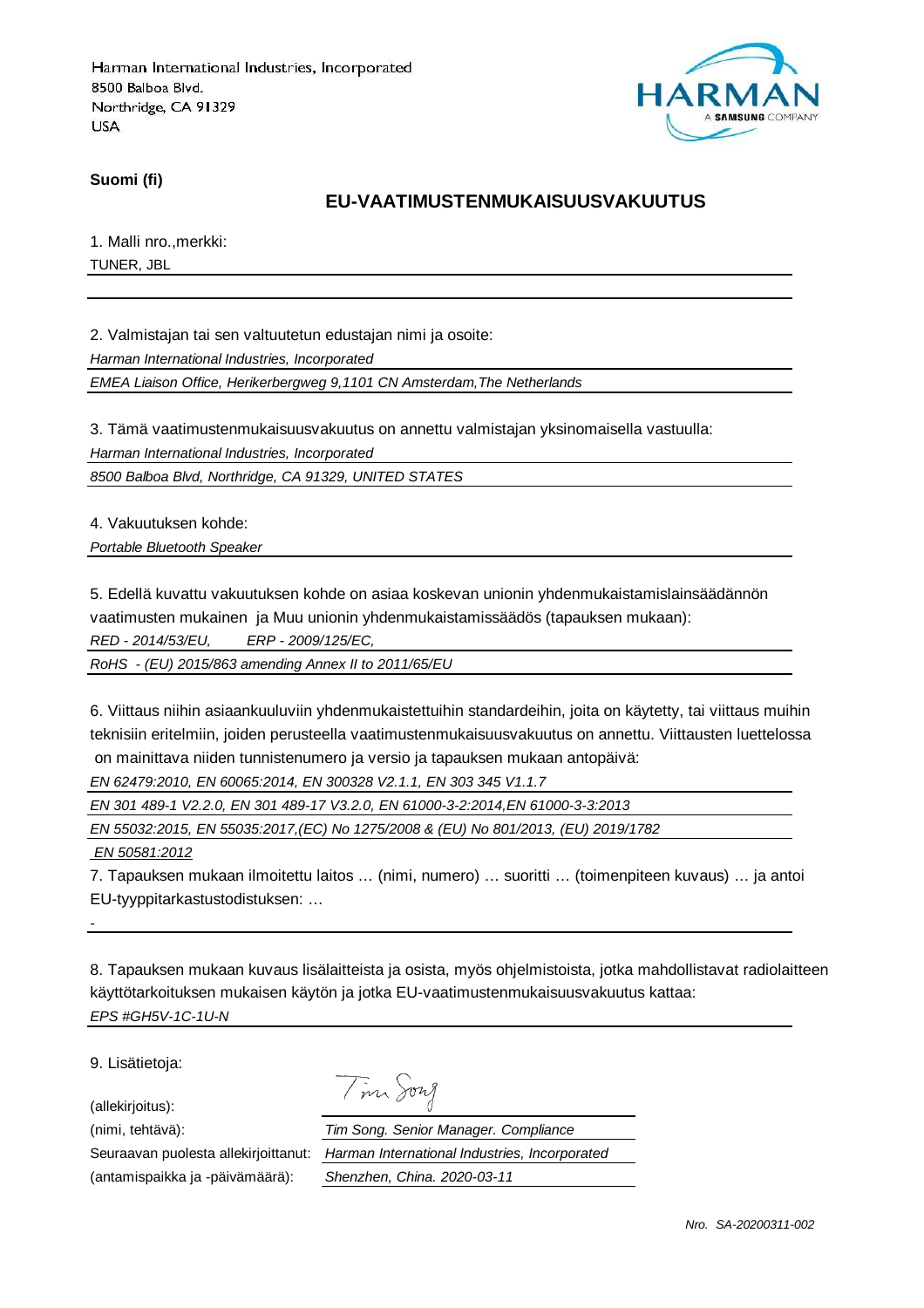# **LIITE I Energiatehokkuus Ulkoisten teholähteiden lukuun**

| Valmistajan nimi                            | Harman International Industries, Incorporated         |  |
|---------------------------------------------|-------------------------------------------------------|--|
| osoite                                      | 8500 Balboa Blvd, Northridge, CA 91329, UNITED STATES |  |
| Mallitunniste                               | GH5V-1C-1U-N                                          |  |
| Ottojännite(VAC)                            | 100-240                                               |  |
| Tuloverkkotaajuus(Hz)                       | 50/60                                                 |  |
| Antojännite(V)                              | 5.0                                                   |  |
| Antovirta(A)                                | 1.0                                                   |  |
| Antoteho(Watts)                             | 5.0                                                   |  |
| Aktiivitilan keskimääräinen hyötysuhde(%)   |                                                       |  |
| @230V                                       | 75.4                                                  |  |
| Hyötysuhde alhaisella kuormituksella (10 %) |                                                       |  |
| (%) @ 230V                                  | 63.7                                                  |  |
| Kuormittamattoman tilan tehonkulutus        |                                                       |  |
| (Watts) $@230V$                             | 0.07                                                  |  |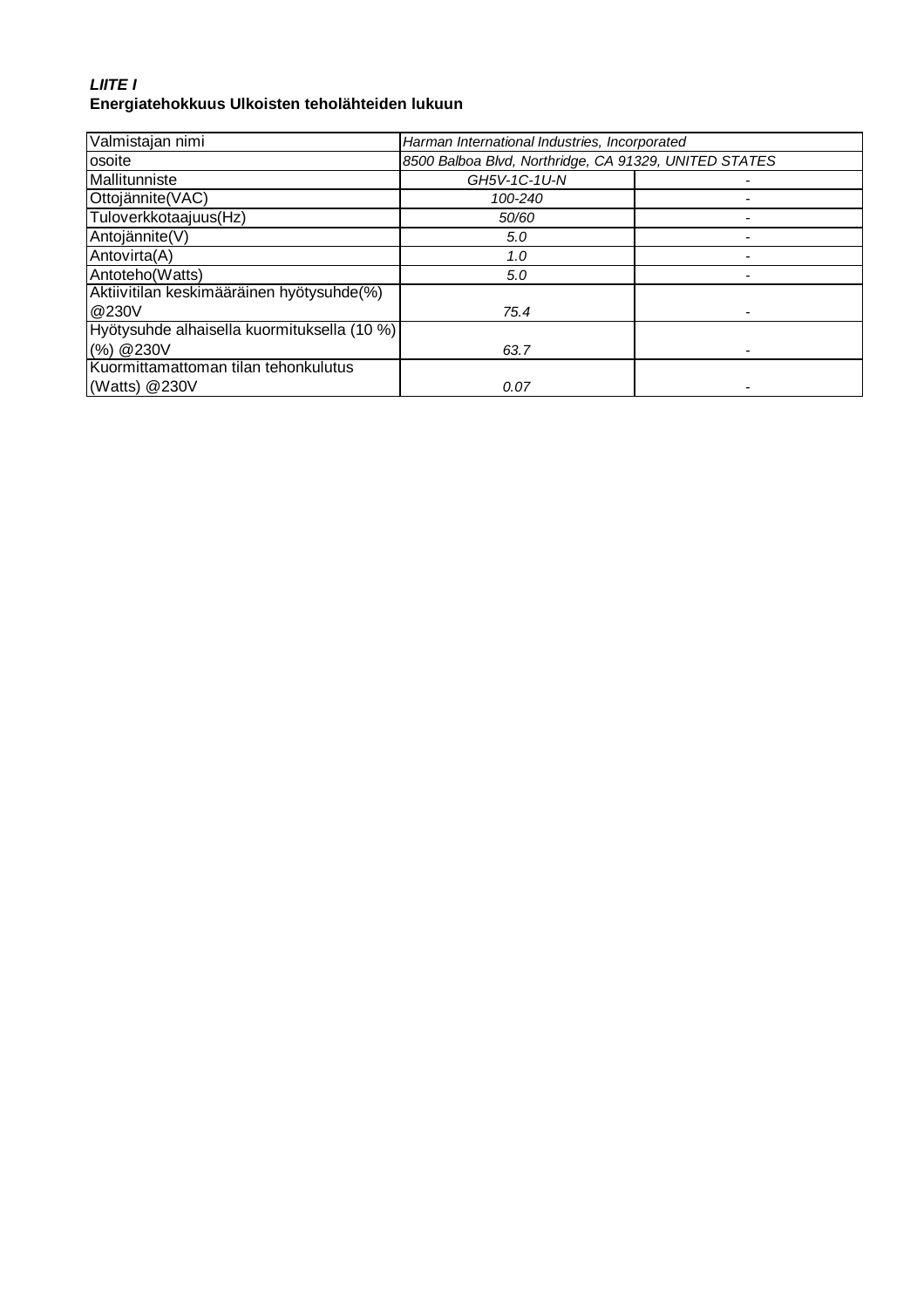

**magyar (hu)**

# **EU-MEGFELELŐSÉGI NYILATKOZAT**

1.Modellazonosító,márka: TUNER, JBL

2. A gyártó vagy meghatalmazott képviselőjének neve és címe:

Harman International Industries, Incorporated

EMEA Liaison Office, Herikerbergweg 9,1101 CN Amsterdam,The Netherlands

3. Ezt a megfelelőségi nyilatkozatot a gyártó kizárólagos felelőssége mellett adják ki:

Harman International Industries, Incorporated

8500 Balboa Blvd, Northridge, CA 91329, UNITED STATES

4. A nyilatkozat tárgya:

Portable Bluetooth Speaker

5. A fent ismertetett nyilatkozat tárgya megfelel a vonatkozó uniós harmonizációs jogszabályoknak és adott esetben egyéb uniós harmonizációs jogszabály

RED - 2014/53/EU, ERP - 2009/125/EC,

RoHS - (EU) 2015/863 amending Annex II to 2011/65/EU

6.Az alkalmazott harmonizált szabványokra való hivatkozás vagy az azokra az egyéb műszaki előírásokra való hivatkozás, amelyekkel kapcsolatban megfelelőségi nyilatkozatot tetteké. A hivatkozásokat az azonosító számokkal együtt és a megfelelő verzió feltüntetésével kell megadni, adott esetben a kiállítás dátumával együtt: EN 62479:2010, EN 60065:2014, EN 300328 V2.1.1, EN 303 345 V1.1.7

EN 301 489-1 V2.2.0, EN 301 489-17 V3.2.0, EN 61000-3-2:2014,EN 61000-3-3:2013

EN 55032:2015, EN 55035:2017,(EC) No 1275/2008 & (EU) No 801/2013, (EU) 2019/1782

EN 50581:2012

7.A(z) ... (nevű, számú)… bejelentett szervezet adott esetben elvégezte a(z) … (a beavatkozás ismertetése) …, és a következő EU-típusvizsgálati tanúsítványt adta ki:

8. Adott esetben a tartozékok és alkatrészek leírása, ideértve a rádióberendezés rendeltetésszerű használatát lehetővé tévő és az EU-megfelelőségi nyilatkozat hatályába tartozó szoftvereket is: EPS #GH5V-1C-1U-N

9. További információk:

(aláírás):

-

(név, beosztás):

nevében megbízásából írták alá: (a kiállítás helye és dátuma):

| Tim Song                                      |
|-----------------------------------------------|
| Tim Song. Senior Manager. Compliance          |
| Harman International Industries, Incorporated |
| Shenzhen, China. 2020-03-11                   |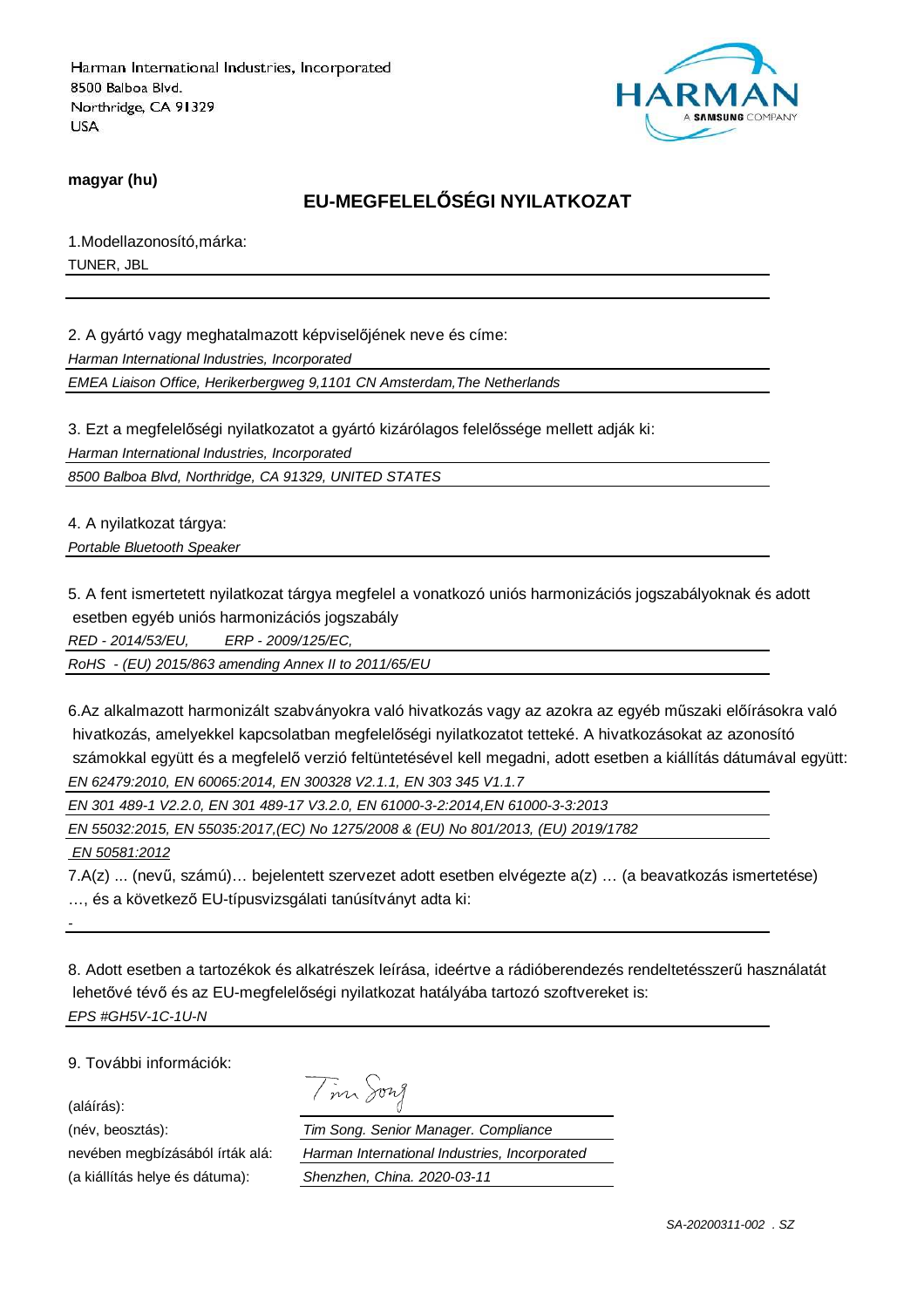# **I. MELLÉKLET**

# **a külső energiaellátás energiahatékonysága**

| A gyártó neve                              | Harman International Industries, Incorporated         |  |
|--------------------------------------------|-------------------------------------------------------|--|
| címe                                       | 8500 Balboa Blvd, Northridge, CA 91329, UNITED STATES |  |
| Modellazonosító                            | GH5V-1C-1U-N                                          |  |
| Bemenő feszültség(VAC)                     | 100-240                                               |  |
| Bemenő váltóáram frekvenciája(Hz)          | 50/60                                                 |  |
| Kimenő feszültség(V)                       | 5.0                                                   |  |
| Kimenő áramerősség(A)                      | 1.0                                                   |  |
| Kimenő teljesítmény (Watts)                | 5.0                                                   |  |
| Aktív üzemmódban mért átlagos              |                                                       |  |
| hatásfok(%)                                | 75.4                                                  |  |
| Hatásfok alacsony (10 %-os) terhelésnél(%) |                                                       |  |
| @230V                                      | 63.7                                                  |  |
| Üresjárási üzemmódban mért                 |                                                       |  |
| energiafogyasztás(Watts) @230V             | 0.07                                                  |  |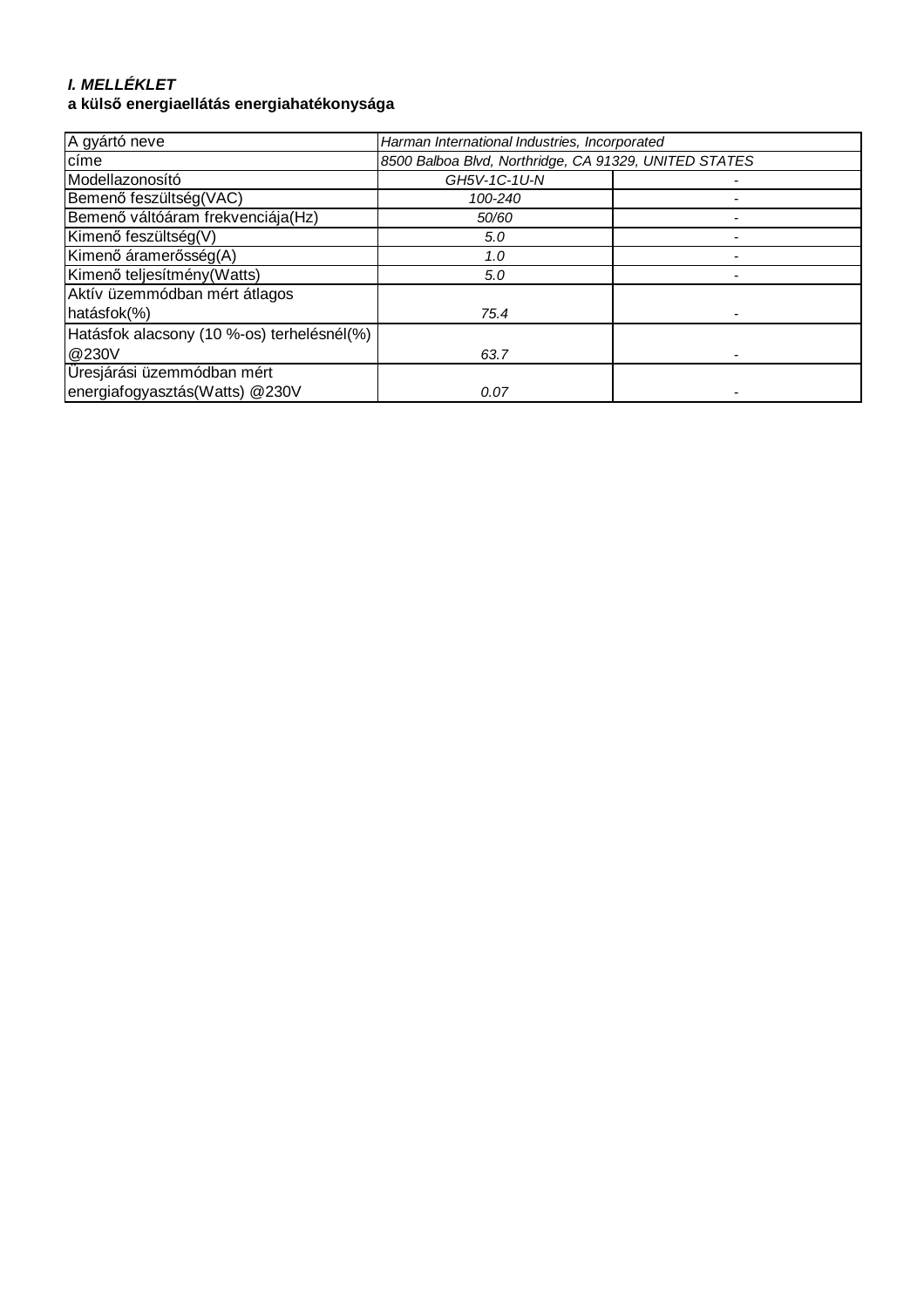

**polski (pl)**

# **DEKLARACJA ZGODNOŚCI UE**

1. Nazwa modelu,Marka: TUNER, JBL

2. Nazwa i adres producenta lub jego upoważnionego przedstawiciela: Harman International Industries, Incorporated

EMEA Liaison Office, Herikerbergweg 9,1101 CN Amsterdam,The Netherlands

3. Niniejszą deklarację zgodności wydaje się na wyłączną odpowiedzialność producenta: Harman International Industries, Incorporated

8500 Balboa Blvd, Northridge, CA 91329, UNITED STATES

4. Przedmiot deklaracji:

Portable Bluetooth Speaker

5.Wymieniony powyżej przedmiot niniejszej deklaracji jest zgodny z odnośnymi wymaganiami unijnego prawodawstwa harmonizacyjnego i innym unijnym prawodawstwem harmonizacyjnym, w stosownych przypadkach:

RED - 2014/53/EU, ERP - 2009/125/EC,

RoHS - (EU) 2015/863 amending Annex II to 2011/65/EU

6. Odwołania do odnośnych norm zharmonizowanych, które zastosowano, lub do innych specyfikacji technicznych,w stosunku do których deklarowana jest zgodność. Odwołania muszą być podane wraz z ich numerami identyfika cyjnymi i wersjami oraz w stosownych przypadkach z datą wydania: EN 62479:2010, EN 60065:2014, EN 300328 V2.1.1, EN 303 345 V1.1.7

EN 301 489-1 V2.2.0, EN 301 489-17 V3.2.0, EN 61000-3-2:2014,EN 61000-3-3:2013 EN 55032:2015, EN 55035:2017,(EC) No 1275/2008 & (EU) No 801/2013, (EU) 2019/1782 EN 50581:2012

7. W stosownych przypadkach, jednostka notyfikowana … (nazwa, numer) … przeprowadziła … (opis interwencji) … i wydała certyfikat badania typu UE:

8.W stosownych przypadkach, opis elementów dodatkowych lub komponentów, w tym oprogramowania , które umoż liwiają działanie urządzenia radiowego zgodnie z przeznaczeniem i które są objęte deklaracją zgodności UE: EPS #GH5V-1C-1U-N

9. Informacje dodatkowe:

-

(podpis):

Tim Song

(imię i nazwisko, stanowisko): Tim Song. Senior Manager. Compliance Podpisano w imieniu: Harman International Industries, Incorporated (miejsce i data wydania): Shenzhen, China. 2020-03-11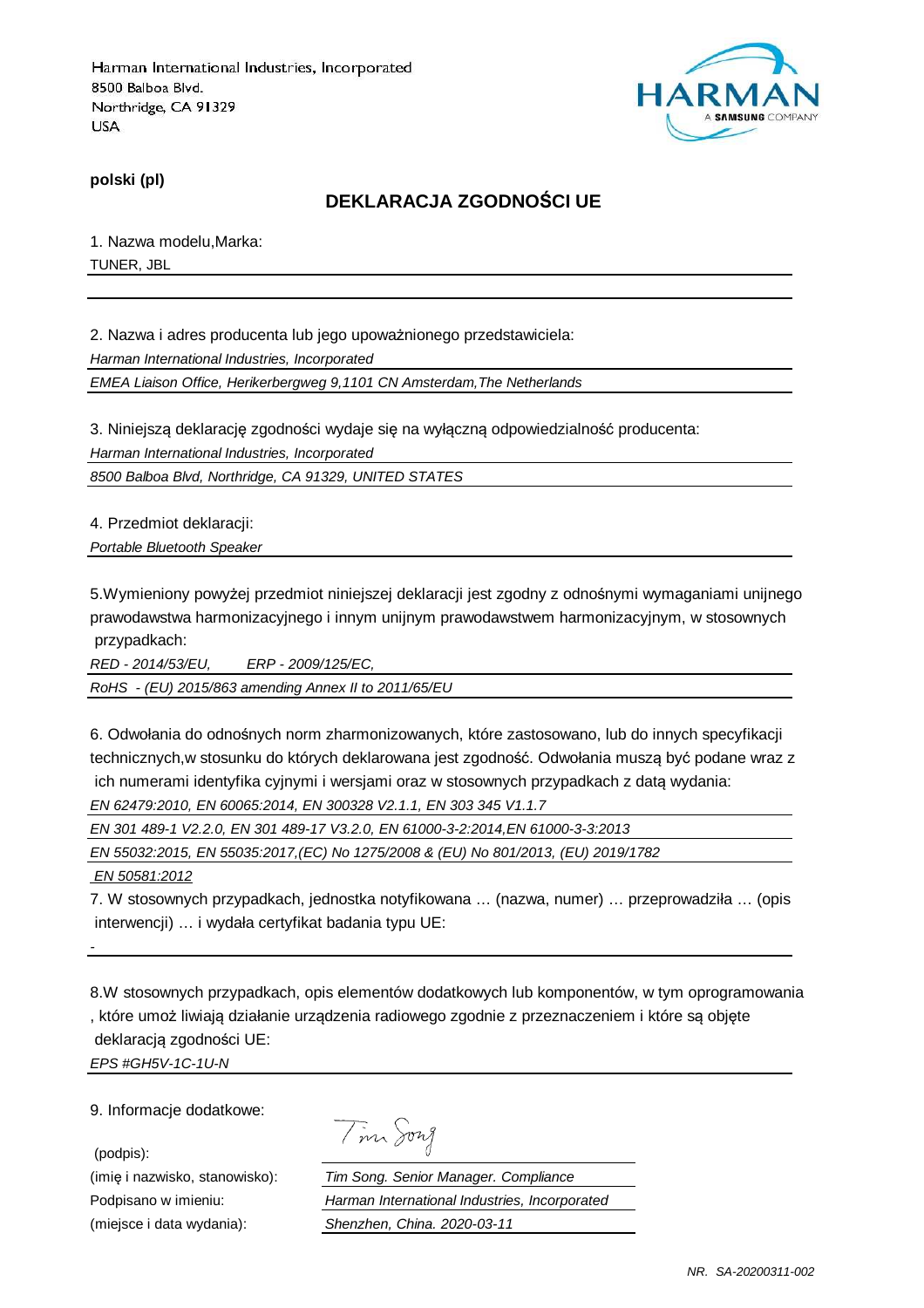#### **ZAŁ***Ą***CZNIK I efektywności energetycznej dotyczące zasilaczy zewnętrznych**

| producenta                                | Harman International Industries, Incorporated         |  |
|-------------------------------------------|-------------------------------------------------------|--|
| adres                                     | 8500 Balboa Blvd, Northridge, CA 91329, UNITED STATES |  |
| Identyfikator modelu                      | GH5V-1C-1U-N                                          |  |
| Napiecie wejściowe(VAC)                   | 100-240                                               |  |
| Wejściowa częstotliwość prądu przemienneg | 50/60                                                 |  |
| Napięcie wyjściowe(V)                     | 5.0                                                   |  |
| Prąd wyjściowy(A)                         | 1.0                                                   |  |
| Moc wyjściowa (Watts)                     | 5.0                                                   |  |
| Średnia sprawność podczas pracy(%)        |                                                       |  |
| @230V                                     | 75.4                                                  |  |
| Sprawność przy niskim obciążeniu(10 %)    |                                                       |  |
| (%) @ 230V                                | 63.7                                                  |  |
| Zużycie energii w stanie bez obciążenia   |                                                       |  |
| (Watts) @230V                             | 0.07                                                  |  |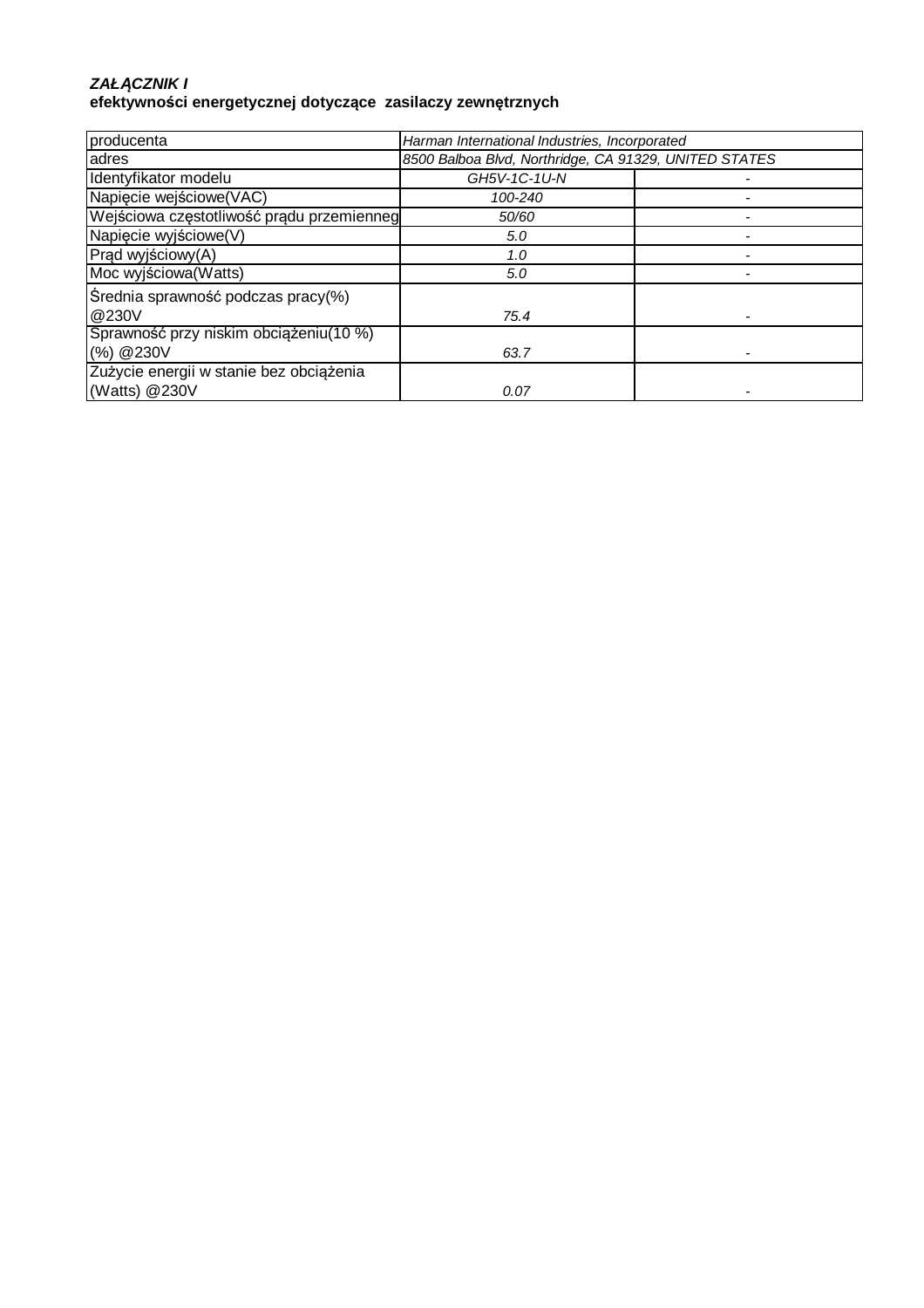

**slovenčina (sk)**

# **EÚ VYHLÁSENIE O ZHODE**

1.Číslo modelu,brand: TUNER, JBL

2. Meno a adresa výrobcu alebo jeho splnomocneného zástupcu: Harman International Industries, Incorporated

EMEA Liaison Office, Herikerbergweg 9,1101 CN Amsterdam,The Netherlands

3. Toto vyhlásenie o zhode sa vydáva na výhradnú zodpovednosť výrobcu.:

Harman International Industries, Incorporated

8500 Balboa Blvd, Northridge, CA 91329, UNITED STATES

4.Predmet vyhlásenia: Portable Bluetooth Speaker

5. Uvedený predmet vyhlásenia je v zhode s príslušnými harmonizačnými právnymi predpismi Únie a

Prípadne ďalšie harmonizačné právne predpisy Únie:

RED - 2014/53/EU, ERP - 2009/125/EC,

RoHS - (EU) 2015/863 amending Annex II to 2011/65/EU

6. Odkazy na príslušné použité harmonizované normy alebo odkazy na iné technické špecifikácie, v súvislosti s ktorými sa zhoda vyhlasuje. V rámci odkazov sa musí uviesť identifikačné číslo a verzia a prípadne dátum vydania:

EN 62479:2010, EN 60065:2014, EN 300328 V2.1.1, EN 303 345 V1.1.7

EN 301 489-1 V2.2.0, EN 301 489-17 V3.2.0, EN 61000-3-2:2014,EN 61000-3-3:2013

EN 55032:2015, EN 55035:2017,(EC) No 1275/2008 & (EU) No 801/2013, (EU) 2019/1782

EN 50581:2012

7. Prípadne: notifikovaný orgán … (názov, číslo) … vykonal … (opis zásahu) … a vydal certifikát EÚ skúšky typu:

8. V príslušných prípadoch opis príslušenstva a komponentov vrátane softvéru, ktoré umožňujú rádiovému zariadeniu fungovať v súlade so zamýšľaným účelom, a na ktoré sa vzťahuje EÚ vyhlásenie o zhode: EPS #GH5V-1C-1U-N

9. Doplňujúce informácie:

(podpis):

-

| $\overline{\phantom{0}}$<br>$\lambda$ | vng<br>△ |
|---------------------------------------|----------|
|                                       |          |

(meno, funkcia): Tim Song. Senior Manager. Compliance Podpísané za a v mene: Harman International Industries, Incorporated (miesto a dátum vydania): Shenzhen, China. 2020-03-11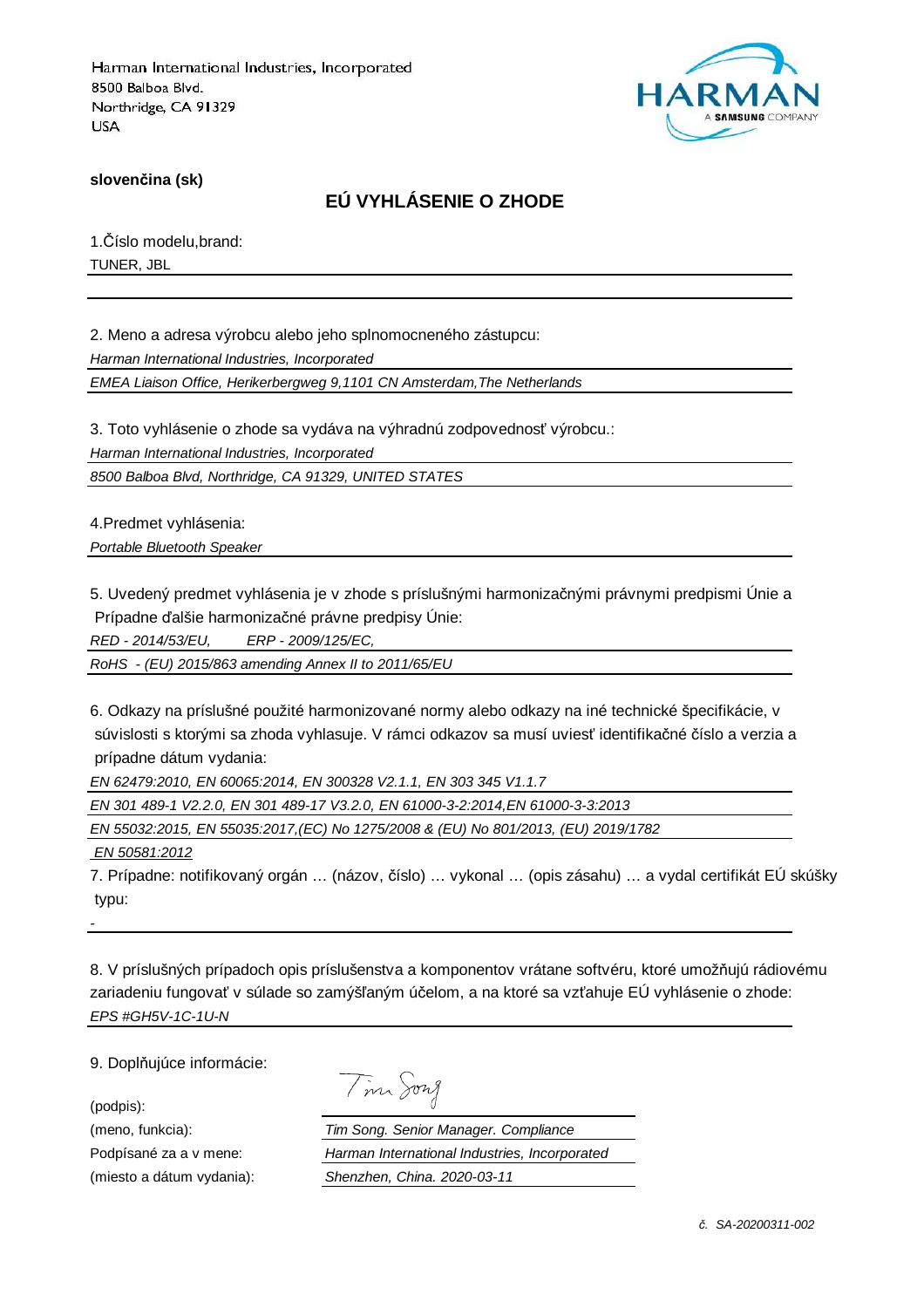### **PRÍLOHA I energetickú účinnosť na externých zdrojov napájania**

| výrobcu                                    | Harman International Industries, Incorporated         |  |
|--------------------------------------------|-------------------------------------------------------|--|
| adresa                                     | 8500 Balboa Blvd, Northridge, CA 91329, UNITED STATES |  |
| Identifikačný kód modelu                   | GH5V-1C-1U-N                                          |  |
| Vstupné napätie(VAC)                       | 100-240                                               |  |
| Frekvencia vstupného striedavého prúdu(Hz) | 50/60                                                 |  |
| Výstupné napätie(V)                        | 5.0                                                   |  |
| Výstupný prúd(A)                           | 1.0                                                   |  |
| Výstupný výkon(Watts)                      | 5.0                                                   |  |
| Priemerná účinnosť v aktívnom režime(%)    |                                                       |  |
| @230V                                      | 75.4                                                  |  |
| Účinnosť pri nízkej záťaži(10 %) (%) @230V | 63.7                                                  |  |
| Spotreba energie v stave bez záťaže(Watts) |                                                       |  |
| @230V                                      | 0.07                                                  |  |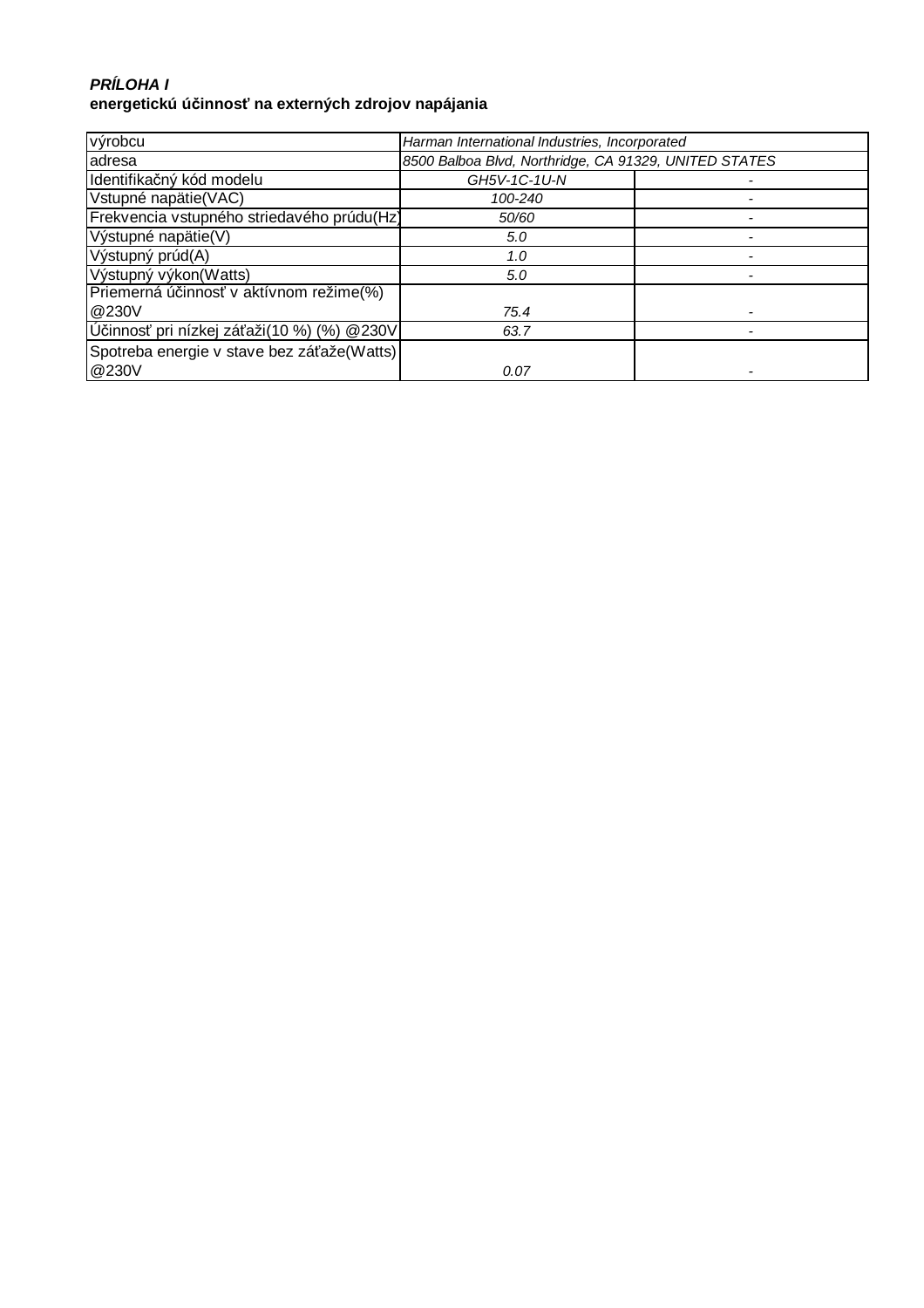

**svenska (sv)**

# **EU-FÖRSÄKRAN OM ÖVERENSSTÄMMELSE**

1. Modell nr.,varumärke**:** TUNER, JBL

2. Namn på och adress till tillverkaren eller dennes representant:

Harman International Industries, Incorporated

EMEA Liaison Office, Herikerbergweg 9,1101 CN Amsterdam,The Netherlands

3. Denna försäkran om överensstämmelse utfärdas på tillverkarens eget ansvar:

Harman International Industries, Incorporated

8500 Balboa Blvd, Northridge, CA 91329, UNITED STATES

4. Föremål för försäkran: Portable Bluetooth Speaker

5. Föremålet för försäkran ovan överensstämmer med den relevanta unionslagstiftningen om harmon

-isering och Annan harmoniserad unionslagstiftning i förekommande fall

RED - 2014/53/EU, ERP - 2009/125/EC,

RoHS - (EU) 2015/863 amending Annex II to 2011/65/EU

6.Hänvisningar till de relevanta harmoniserade standarder som använts eller hänvisningar till andra tekniska specifikationer enligt vilka överensstämmelsen försäkras. Hänvisningar måste förtecknas tillsammans

med identifieringsnummer och version och i förekommande fall datum för utfärdande:

EN 62479:2010, EN 60065:2014, EN 300328 V2.1.1, EN 303 345 V1.1.7

EN 301 489-1 V2.2.0, EN 301 489-17 V3.2.0, EN 61000-3-2:2014,EN 61000-3-3:2013

EN 55032:2015, EN 55035:2017,(EC) No 1275/2008 & (EU) No 801/2013, (EU) 2019/1782

EN 50581:2012

-

7. I tillämpliga fall: det anmälda organet ... (namn, nummer) ... har utfört ... (beskrivning av åtgärd) ... och utfärdat EU- typprovningsintyg:

8. I förekommande fall en beskrivning av tillbehör och komponenter, inklusive programvara, som gör det möjligt för radioutrustningen att fungera som avsett och som täcks av en EU-försäkran om överensstämmelse: EPS #GH5V-1C-1U-N

9. Ytterligare information:

(namnteckning):

Tim Song

(namn, befattning): Tim Song. Senior Manager. Compliance Undertecknat för: Harman International Industries, Incorporated (ort och datum) Shenzhen, China. 2020-03-11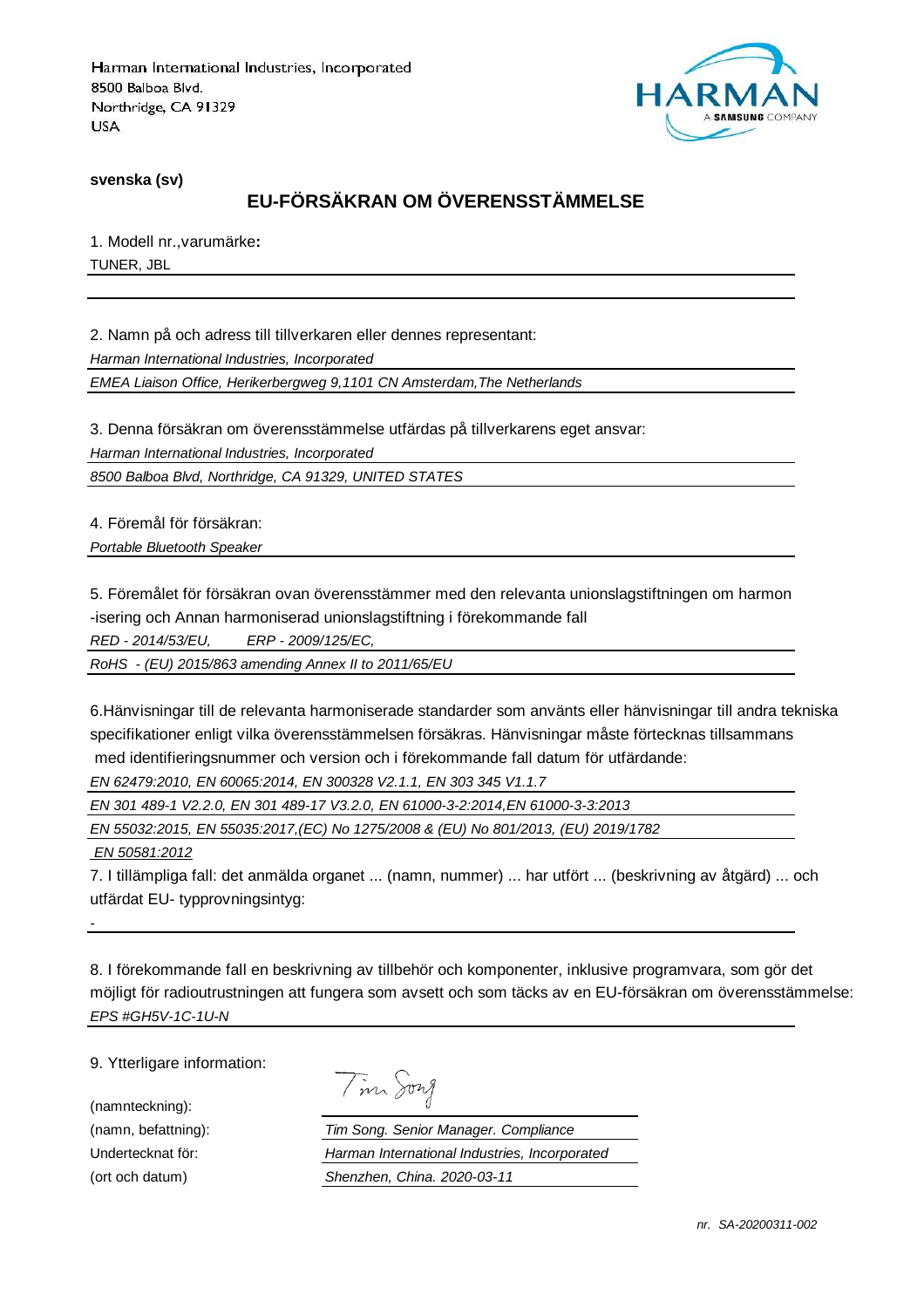### **BILAGA I Energieffektivitet för externa nätaggregat**

| Tillverkarens namn                           | Harman International Industries, Incorporated         |  |
|----------------------------------------------|-------------------------------------------------------|--|
| adress                                       | 8500 Balboa Blvd, Northridge, CA 91329, UNITED STATES |  |
| Modellbeteckning                             | GH5V-1C-1U-N                                          |  |
| Ingående spänning(VAC)                       | 100-240                                               |  |
| Ingående frekvens (växelström)(Hz)           | 50/60                                                 |  |
| Utgående spänning(V)                         | 5.0                                                   |  |
| Utgående ström(A)                            | 1.0                                                   |  |
| Utgående effekt(Watts)                       | 5.0                                                   |  |
| Genomsnittlig verkningsgrad i aktivt läge(%) |                                                       |  |
| @230V                                        | 75.4                                                  |  |
| Verkningsgrad vid låg last(10 %) (%) @230V   | 63.7                                                  |  |
| Elförbrukning vid noll-last(Watts) @230V     | 0.07                                                  |  |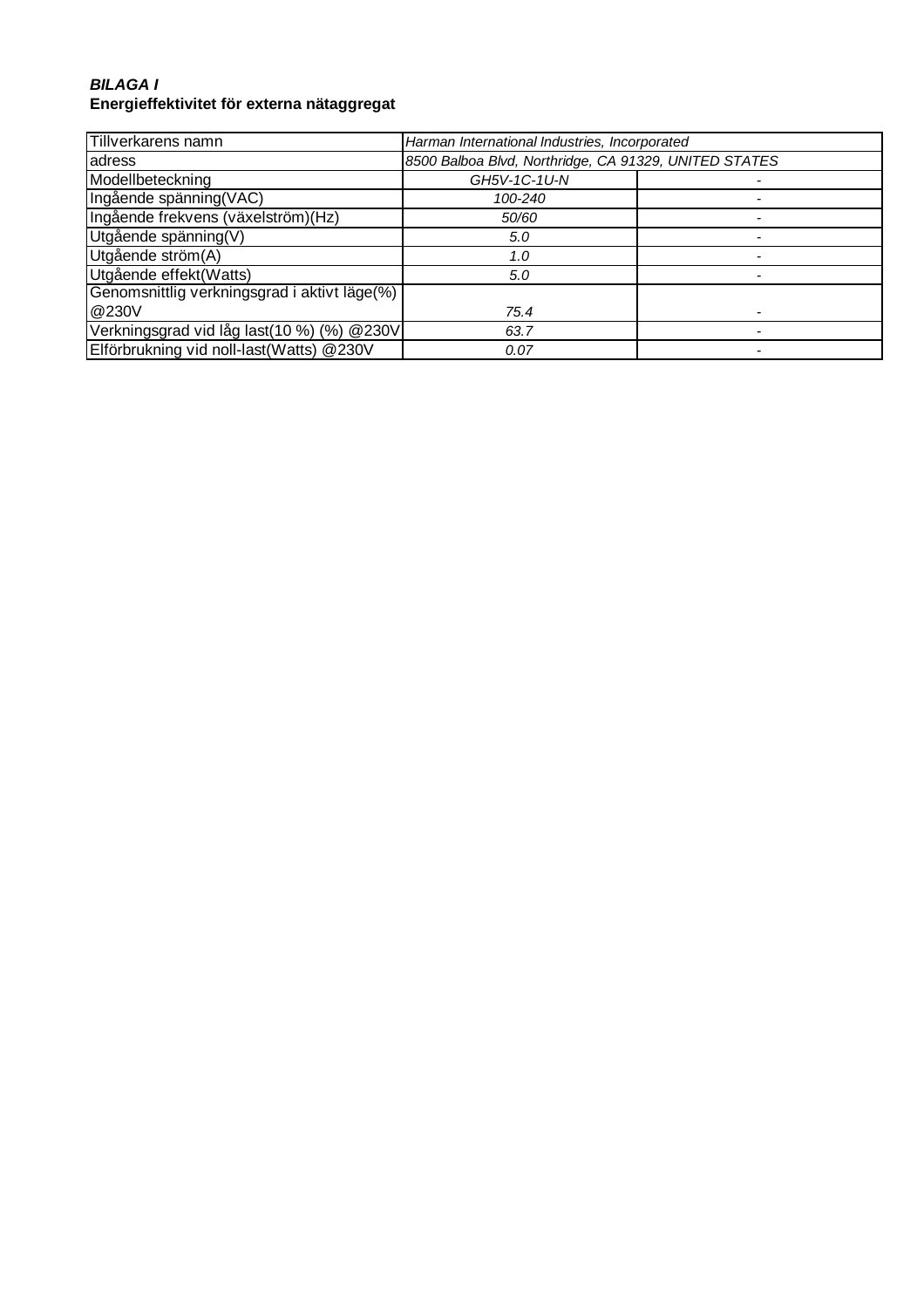

#### **Malti (mt)**

# **DIKJARAZZJONI TA' KONFORMITÀ TAL-UE**

1.Il-mudell Nru.,marka: TUNER, JBL

2. L-isem u l-indirizz tal-manifattur jew tar-rappreżentant awtorizzat tiegħu:

Harman International Industries, Incorporated

EMEA Liaison Office, Herikerbergweg 9,1101 CN Amsterdam,The Netherlands

3. Din id-dikjarazzjoni tal-konformità tinħareg taħt ir-responsabbiltà unika tal-manifattur:

Harman International Industries, Incorporated

8500 Balboa Blvd, Northridge, CA 91329, UNITED STATES

4.L-għan tad-dikjarazzjoni: Portable Bluetooth Speaker

5. L-għan tad-dikjarazzjoni deskritt hawn fuq huwa konformi mal-leġiżlazzjoni ta' armonizzazzjoni rilevanti tal-Unjon Leġiżlazzjoni dwar l-armonizzazzjoni oħra tal-Unjoni meta tkun applikabbli:

RED - 2014/53/EU, ERP - 2009/125/EC,

RoHS - (EU) 2015/863 amending Annex II to 2011/65/EU

6. Ir-referenzi għall-istandards armonizzati rilevanti li ntużaw, jew ir-referenzi għall-ispeċifikazzjonijiet tekniċi l-oħrajn li skonthom qed tiġi ddikjarata l-konformità: Ir-referenzi jridu jiġu elenkati bin-numru tal-identifikazzjoni u l-verżjoni tagħhom u, fejn applikabbli, id-data tal-ħruġ:

EN 62479:2010, EN 60065:2014, EN 300328 V2.1.1, EN 303 345 V1.1.7

EN 301 489-1 V2.2.0, EN 301 489-17 V3.2.0, EN 61000-3-2:2014,EN 61000-3-3:2013

EN 55032:2015, EN 55035:2017,(EC) No 1275/2008 & (EU) No 801/2013, (EU) 2019/1782

EN 50581:2012

7.Meta applikabbli, il-korp notifikat … (l-isem, in-numru) … wettaq… (deskrizzjoni tal-intervent) … u ħareġ iċ-ċertifikat tal-eżami tat-tip tal-UE:

8. Fejn applikabbli, deskrizzjoni tal-aċċessorji u il-komponenti, inkluż is-softwer, li jippermettu t-tagħmir tar -radju jopera kif intiż u koperti mid-dikjarazzjoni tal-konformità tal-UE: EPS #GH5V-1C-1U-N

9. Informazzjoni addizzjonali:

(firma):

-

Tim Song

(isem, funzjoni): Tim Song. Senior Manager. Compliance Iffirmat għal u f'isem: Harman International Industries, Incorporated (post u data tal-ħruġ): Shenzhen, China. 2020-03-11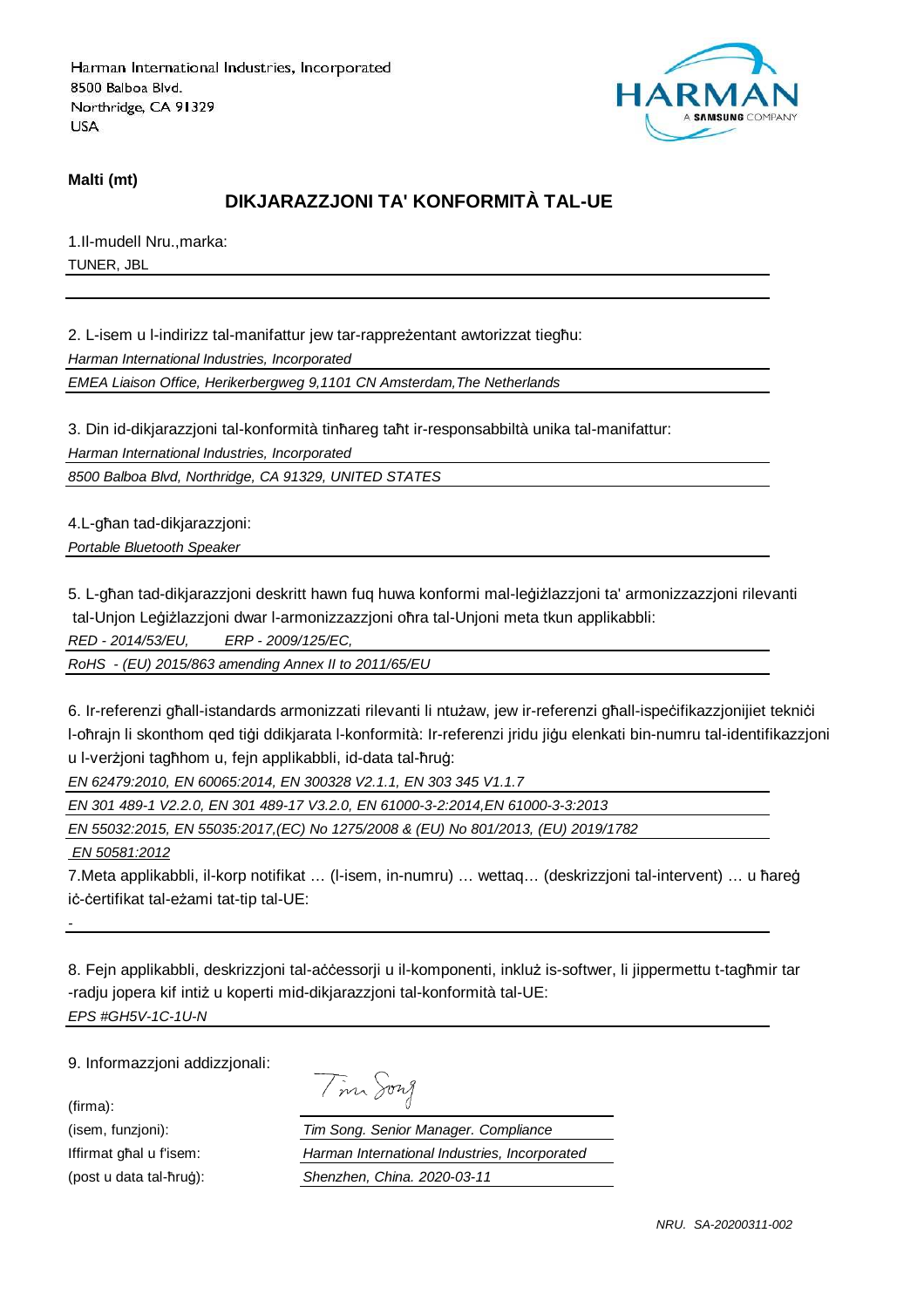#### **ANNESS I effiċjenza enerġetika tal- Provvisti tal-elettriku esterni**

| L-isem tal-manifattur                   | Harman International Industries, Incorporated         |  |
|-----------------------------------------|-------------------------------------------------------|--|
| indirizz                                | 8500 Balboa Blvd, Northridge, CA 91329, UNITED STATES |  |
| Identifikatur tal-mudell                | GH5V-1C-1U-N                                          |  |
| Vultaģģ tal-input(VAC)                  | 100-240                                               |  |
| Frekwenza tal-input AC(Hz)              | 50/60                                                 |  |
| Vultagg tal-output(V)                   | 5.0                                                   |  |
| Kurrent tal-output(A)                   | 1.0                                                   |  |
| Potenza tal-output(Watts)               | 5.0                                                   |  |
| Efficjenza medja tal-modalità attiva(%) |                                                       |  |
| @230V                                   | 75.4                                                  |  |
| Efficjenza f'tagħbija baxxa(10 %) (%)   |                                                       |  |
| @230V                                   | 63.7                                                  |  |
| Konsum ta' enerģija minghajr            |                                                       |  |
| taghbija(Watts) @230V                   | 0.07                                                  |  |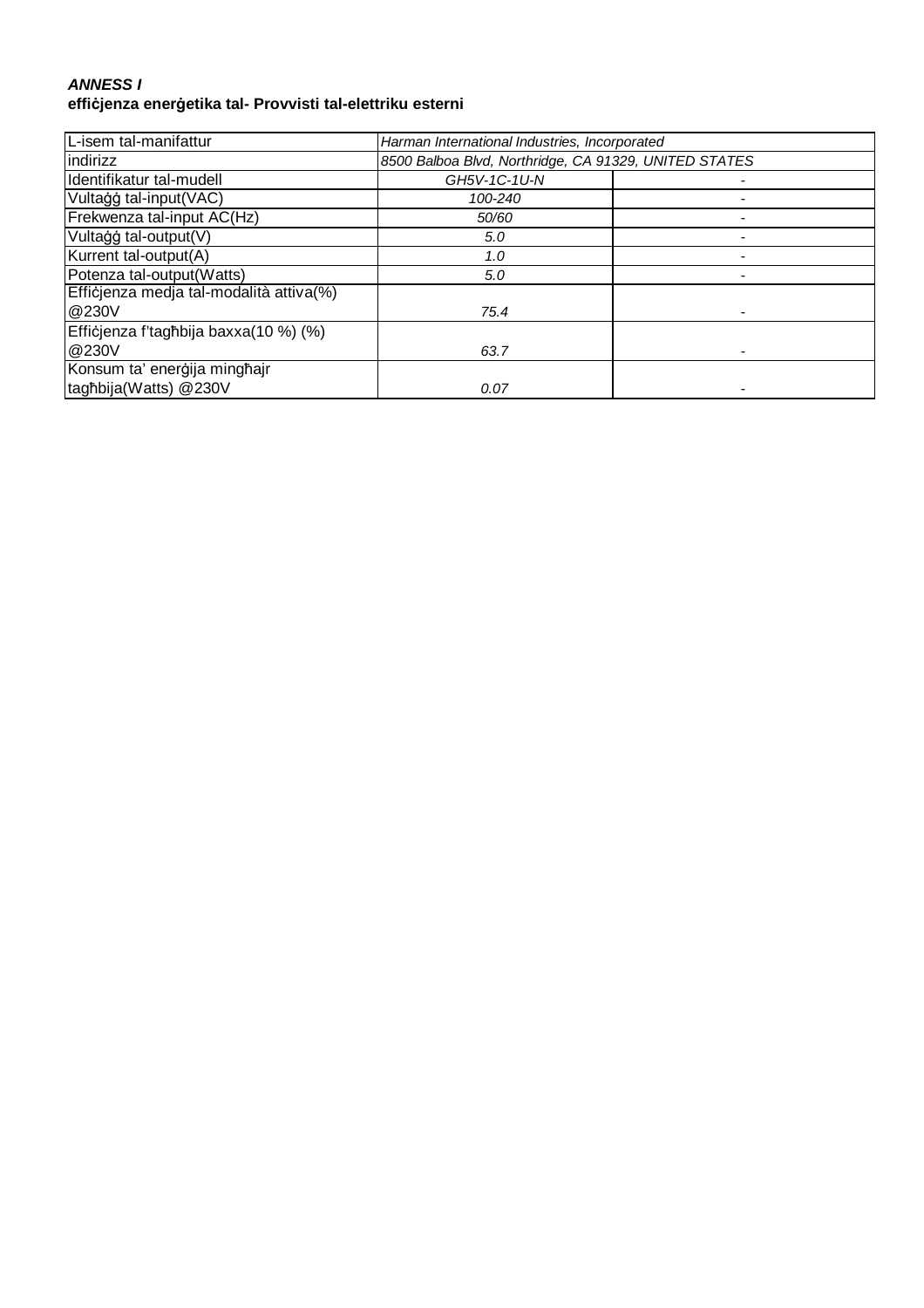

**português (pt)**

# **DECLARAÇÃO UE DE CONFORMIDADE**

1. Modelo Nº.,marca: TUNER, JBL

2. Nome e endereço do fabricante ou do respetivo mandatário:

Harman International Industries, Incorporated

EMEA Liaison Office, Herikerbergweg 9,1101 CN Amsterdam,The Netherlands

3. A presente declaração de conformidade é emitida sob a exclusiva responsabilidade do fabricante: Harman International Industries, Incorporated

8500 Balboa Blvd, Northridge, CA 91329, UNITED STATES

4. Objeto da declaração:

Portable Bluetooth Speaker

5.O objeto da declaração acima mencionada está em conformidade com a legislação de harmonização da União aplicável de Outra legislação de harmonização da União, se aplicável:

RED - 2014/53/EU, ERP - 2009/125/EC,

RoHS - (EU) 2015/863 amending Annex II to 2011/65/EU

6. Referências às normas harmonizadas aplicáveis utilizadas ou às outras especificações técnicas em relação às quais a conformidade é declarada. As referências devem ser enumeradas com os respetivos números de identificação e versão e, se for caso disso, a data de emissão:

EN 62479:2010, EN 60065:2014, EN 300328 V2.1.1, EN 303 345 V1.1.7

EN 301 489-1 V2.2.0, EN 301 489-17 V3.2.0, EN 61000-3-2:2014,EN 61000-3-3:2013

EN 55032:2015, EN 55035:2017,(EC) No 1275/2008 & (EU) No 801/2013, (EU) 2019/1782

EN 50581:2012

-

7. Se aplicável, o organismo notificado: (nome, número)... efetuou… (descrição da intervenção)… e emitiu o certificado de exame UE de tipo:

8. Se aplicável, descrição dos acessórios e/ou componentes, incluindo o software, que permitem que o equipamento de rádio funcione conforme o pretendido, abrangidos pela declaração UE de conformidade: EPS #GH5V-1C-1U-N

9. Informações complementares:

(assinatura):

| 1927<br>$\mathcal{L}$ |
|-----------------------|
|-----------------------|

(nome, cargo) : Tim Song. Senior Manager. Compliance Assinado por e em nome de: Harman International Industries, Incorporated (local e data de emissão) Shenzhen, China. 2020-03-11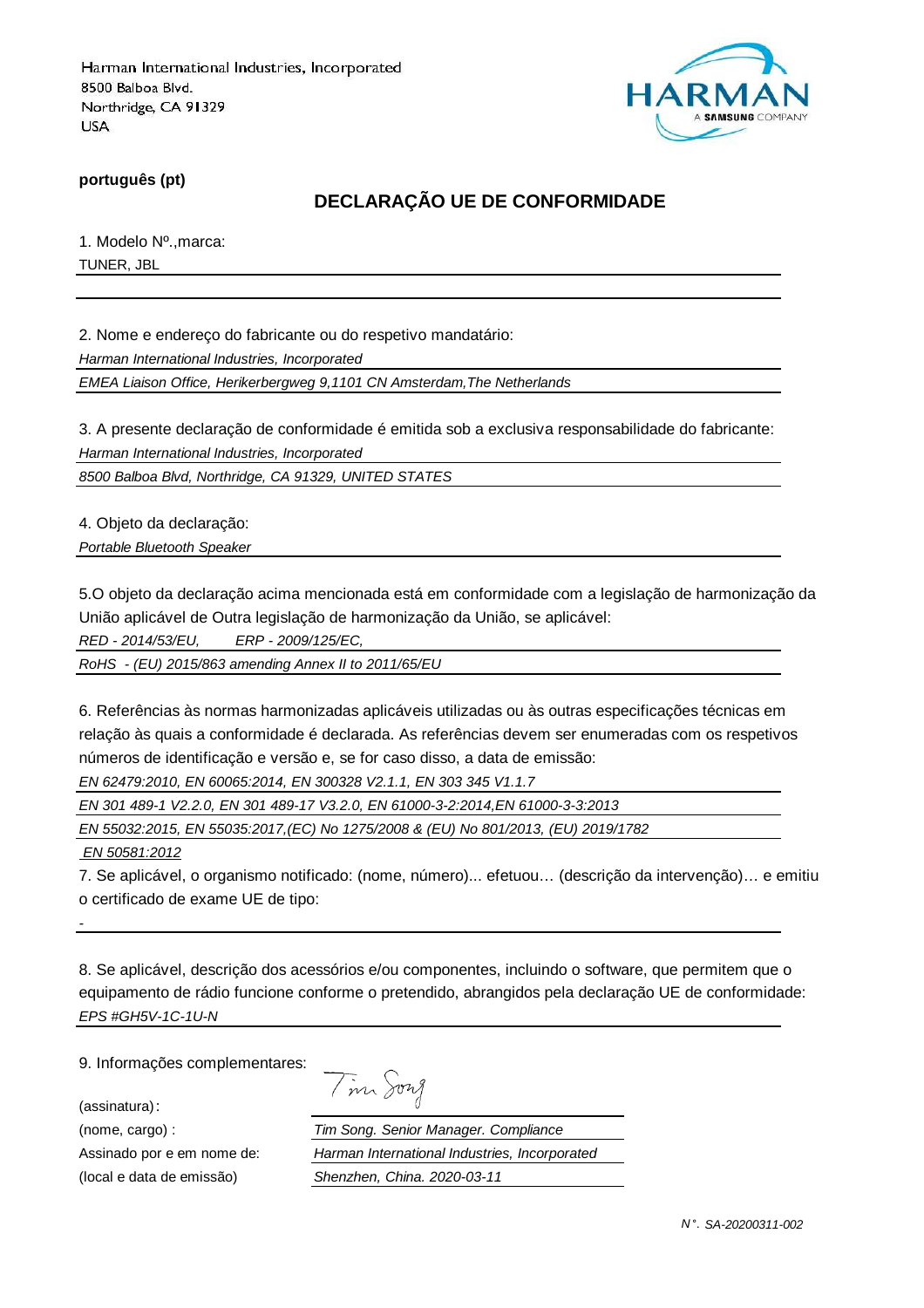### **ANEXO I eficiência energética de Fontes de alimentação externas**

| Nome do fabricante                        | Harman International Industries, Incorporated         |  |
|-------------------------------------------|-------------------------------------------------------|--|
| endereco                                  | 8500 Balboa Blvd, Northridge, CA 91329, UNITED STATES |  |
| Identificador do modelo                   | GH5V-1C-1U-N                                          |  |
| Tensão de entrada(VAC)                    | 100-240                                               |  |
| Frequência da alimentação de CA(Hz)       | 50/60                                                 |  |
| Tensão de saída(V)                        | 5.0                                                   |  |
| Corrente de saída(A)                      | 1.0                                                   |  |
| Potência de saída(Watts)                  | 5.0                                                   |  |
| Eficiência média no modo ativo(%) @230V   | 75.4                                                  |  |
| Eficiência a carga baixa(10 %) (%) @ 230V | 63.7                                                  |  |
| Consumo energético em vazio(Watts)        |                                                       |  |
| @230V                                     | 0.07                                                  |  |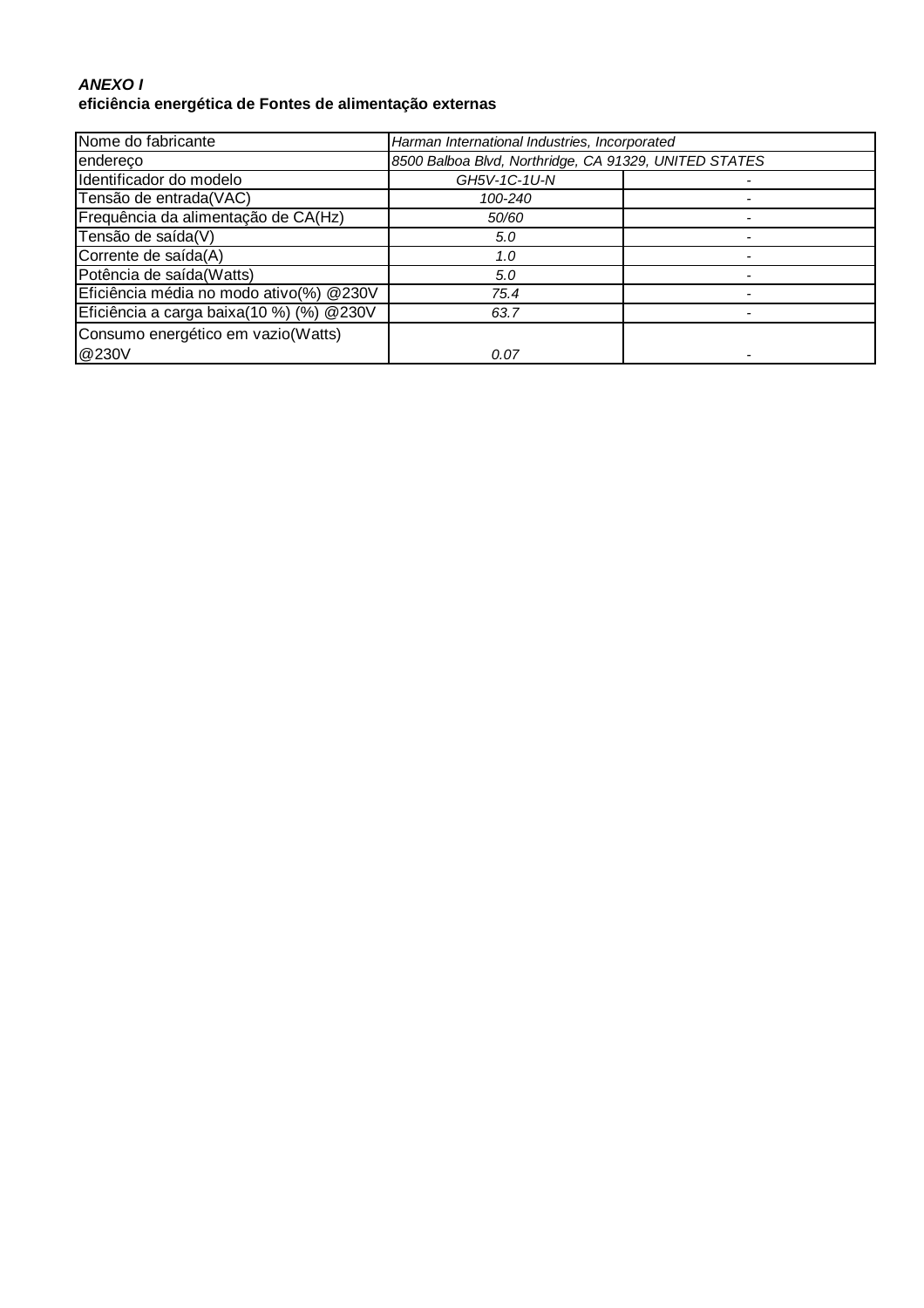

**slovenščina (sl)**

# **IZJAVA EU O SKLADNOSTI**

1.Oznaka modela,brand: TUNER, JBL

2. Ime in naslov proizvajalca ali njegovega pooblaščenega zastopnika: Harman International Industries, Incorporated

EMEA Liaison Office, Herikerbergweg 9,1101 CN Amsterdam,The Netherlands

3. Za izdajo te izjave o skladnosti je odgovoren izključno proizvajalec: Harman International Industries, Incorporated

8500 Balboa Blvd, Northridge, CA 91329, UNITED STATES

4. Predmet izjave: Portable Bluetooth Speaker

5. Predmet navedene izjave je v skladu z ustrezno zakonodajo Unije o harmonizaciji in Po potrebi z drugo zakonodajo Unije o harmonizaciji:

RED - 2014/53/EU, ERP - 2009/125/EC,

RoHS - (EU) 2015/863 amending Annex II to 2011/65/EU

6.Sklicevanja na uporabljene harmonizirane standarde ali sklicevanja na druge tehnične specifikacije v zvezi s skladnostjo, ki je navedena v izjavi. Sklicevanja morajo biti navedena s svojo identifikacijsko številko, različico in po potrebi datumom izdaje:

EN 62479:2010, EN 60065:2014, EN 300328 V2.1.1, EN 303 345 V1.1.7

EN 301 489-1 V2.2.0, EN 301 489-17 V3.2.0, EN 61000-3-2:2014,EN 61000-3-3:2013

EN 55032:2015, EN 55035:2017,(EC) No 1275/2008 & (EU) No 801/2013, (EU) 2019/1782

EN 50581:2012

7. Po potrebi je priglašeni organ … (ime, številka) … izvedel … (opis intervencije) … in izdal certifikat o EU-pregledu tipa:

8. Po potrebi opise dodatne opreme in komponent, vključno s programsko opremo, ki zagotavljajo namensko delovanje radijske opreme in so zajeti v izjavi EU o skladnosti: EPS #GH5V-1C-1U-N

9. Dodatne informacije:

(podpis):

-

Tim Song

(ime, funkcija): Tim Song. Senior Manager. Compliance Podpisano za in v imenu: Harman International Industries, Incorporated (kraj in datum izdaje): Shenzhen, China. 2020-03-11